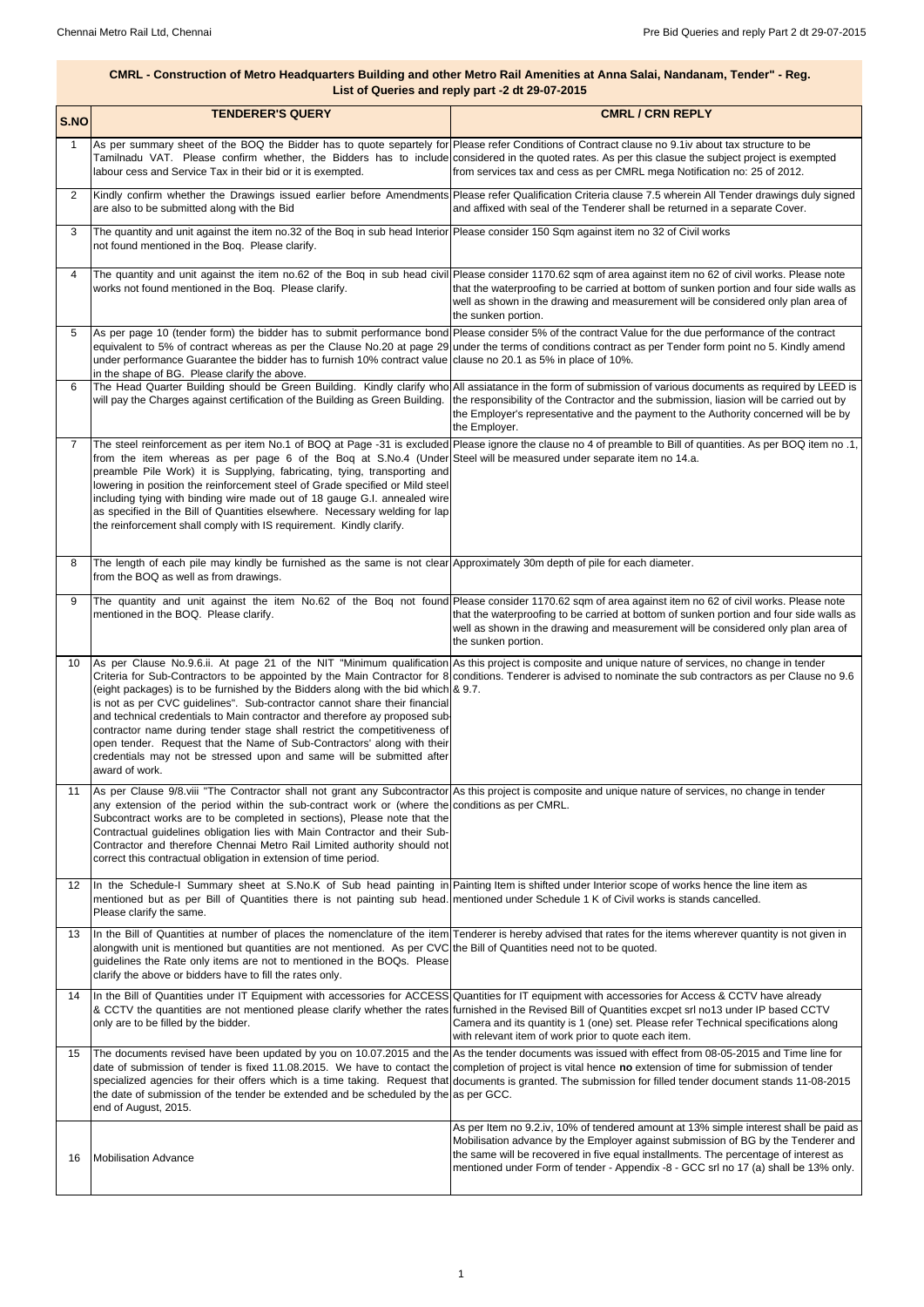| CONSTRUCTION OF METRO HEADQUARTERS BUILDING AND OTHER METRO RAIL AMENITIES AT NANDANAM, CHENNAI<br>ANNEXURE - 6, HVAC - I/O SUMMARY |                                                     |                    |                |                |                      |                                               |                |      |                 |                                                             |  |
|-------------------------------------------------------------------------------------------------------------------------------------|-----------------------------------------------------|--------------------|----------------|----------------|----------------------|-----------------------------------------------|----------------|------|-----------------|-------------------------------------------------------------|--|
|                                                                                                                                     |                                                     |                    |                |                |                      |                                               |                |      |                 |                                                             |  |
|                                                                                                                                     |                                                     |                    |                |                | $PLC - 1$            |                                               |                |      |                 |                                                             |  |
|                                                                                                                                     |                                                     |                    |                |                |                      | GF AHU - 1 (Atrium, Corridor, Hub, Mail Room) |                |      |                 |                                                             |  |
| SI.No                                                                                                                               | <b>Signal Description</b>                           | <b>Soft Points</b> | QTY            |                |                      | <b>IO POINTS</b>                              |                |      | <b>Severity</b> |                                                             |  |
|                                                                                                                                     |                                                     |                    | $\overline{1}$ | A <sub>O</sub> | AI                   | <b>DO</b>                                     | $\overline{D}$ | High | Low             | <b>Remarks</b>                                              |  |
| -1                                                                                                                                  | Pre-Filter dust status                              |                    |                |                |                      |                                               | $\overline{1}$ |      |                 | BMS to Provide Air DP Switch                                |  |
| $\overline{2}$                                                                                                                      | Bag filter dust status                              |                    |                |                |                      |                                               | $\overline{1}$ |      |                 | BMS to Provide Air DP Switch                                |  |
| 3                                                                                                                                   | PIBCV control valve - control for cooling coil      |                    |                | $\mathbf{1}$   |                      |                                               |                |      |                 | BMS to Provide modulating type Valve and actuator           |  |
| $\overline{4}$                                                                                                                      | PIBCV PID control valve - feedback for cooling coil |                    |                |                | $\overline{1}$       |                                               |                |      |                 | BMS to Provide modulating type Valve and actuator           |  |
| 5                                                                                                                                   | SA duct temp sensor                                 |                    |                |                | $\overline{c}$       |                                               |                |      |                 | BMS to Provide combined Duct type Temp sensor               |  |
| 6                                                                                                                                   | RA duct type temp sensor                            |                    |                |                | $\overline{c}$       |                                               |                |      |                 | BMS to Provide combined Duct type Temp sensor               |  |
| $\overline{7}$                                                                                                                      | AHU Fan On / Off Command                            |                    |                |                |                      |                                               |                |      |                 | Potential Free Contact from BMS to Electrical Starter panel |  |
| 8                                                                                                                                   | AHU Fan On /Off Status                              |                    |                |                |                      |                                               |                |      |                 | BMS to Provide Air DP Switch                                |  |
| 9                                                                                                                                   | AHU Panel Incomer ACB On/Off Status                 |                    |                |                |                      |                                               | $\overline{2}$ |      |                 | potential free contact from AHU Panel to BMS                |  |
| 10                                                                                                                                  | AHU Panel Incomer ACB Trip Status                   |                    |                |                |                      |                                               | $\overline{1}$ |      |                 | potential free contact from AHU Panel to BMS                |  |
| 11                                                                                                                                  | VFD - Trip status                                   |                    |                |                |                      |                                               | $\overline{1}$ |      |                 | potential Free Contact from BMS                             |  |
| 12                                                                                                                                  | AHU Fan VFD - Speed Control                         |                    |                | $\mathbf{1}$   |                      |                                               |                |      |                 | 0-10VDC from BMS to VFD                                     |  |
| 13                                                                                                                                  | AHU Fan VFD - Status feed back                      |                    |                |                | $\mathbf{1}$         |                                               |                |      |                 | 0-10VDC from BMS to VFD                                     |  |
| 14                                                                                                                                  | AHU Fan Auto/Manual                                 |                    |                |                |                      |                                               | $\overline{1}$ |      |                 | Potential Free Contact to BMS from Electrical Starter panel |  |
| 15                                                                                                                                  | AHU Fan Bypass (VFD)                                |                    |                |                |                      |                                               | $\overline{1}$ |      |                 |                                                             |  |
| 16                                                                                                                                  | Inlet & Out let Immersion type Temp Sensor          |                    |                |                | $\overline{2}$       |                                               |                |      |                 |                                                             |  |
| 17                                                                                                                                  | CO2 Sensor                                          |                    |                |                | $\overline{1}$       |                                               |                |      |                 |                                                             |  |
| 18                                                                                                                                  | Fa damper position status                           |                    |                |                |                      |                                               | $\overline{1}$ |      |                 |                                                             |  |
| 19                                                                                                                                  | Cfm Sensor                                          |                    |                |                | $\mathbf{1}$         |                                               |                |      |                 |                                                             |  |
| 20                                                                                                                                  | VAV'S Cfm                                           |                    |                | $\overline{1}$ |                      |                                               |                |      |                 |                                                             |  |
| 21                                                                                                                                  | VFD - Softpoint status                              |                    | 10             |                |                      |                                               |                |      |                 |                                                             |  |
|                                                                                                                                     | <b>Sub Total</b>                                    |                    | 10             | 3              | 10                   | $\mathbf{1}$                                  | 10             |      |                 |                                                             |  |
|                                                                                                                                     | Spare 20%                                           |                    |                | 1              | $\overline{2}$       | $\mathbf 0$                                   | $\overline{2}$ |      |                 |                                                             |  |
|                                                                                                                                     | Total I/O Points                                    |                    | 10             | $\overline{4}$ | 12                   | $\mathbf{1}$                                  | 12             |      |                 |                                                             |  |
|                                                                                                                                     |                                                     |                    |                |                |                      |                                               |                |      |                 |                                                             |  |
|                                                                                                                                     |                                                     |                    |                |                | GF AHU - 2 (Passage) |                                               |                |      |                 |                                                             |  |
|                                                                                                                                     |                                                     | <b>Soft Points</b> | QTY            |                |                      | <b>IO POINTS</b>                              |                |      | <b>Severity</b> |                                                             |  |
| SI.No                                                                                                                               | <b>Signal Description</b>                           |                    | $\overline{1}$ | <b>AO</b>      | <b>AI</b>            | <b>DO</b>                                     | $\overline{D}$ | High | Low             | <b>Remarks</b>                                              |  |
| $\overline{1}$                                                                                                                      | Pre-Filter dust status                              |                    |                |                |                      |                                               |                |      |                 | BMS to Provide Air DP Switch                                |  |
| $\overline{2}$                                                                                                                      | Bag filter dust status                              |                    |                |                |                      |                                               | $\overline{1}$ |      |                 | BMS to Provide Air DP Switch                                |  |
| 3                                                                                                                                   | PIBCV control valve - control for cooling coil      |                    |                | $\mathbf{1}$   |                      |                                               |                |      |                 | BMS to Provide modulating type Valve and actuator           |  |
| $\overline{4}$                                                                                                                      | PIBCV PID control valve - feedback for cooling coil |                    |                |                | $\overline{1}$       |                                               |                |      |                 | BMS to Provide modulating type Valve and actuator           |  |
| 5                                                                                                                                   | SA duct temp sensor                                 |                    |                |                | $\overline{c}$       |                                               |                |      |                 | BMS to Provide combined Duct type Temp sensor               |  |
| 6                                                                                                                                   | RA duct type temp sensor                            |                    |                |                | $\overline{2}$       |                                               |                |      |                 | BMS to Provide combined Duct type Temp sensor               |  |
| $\overline{7}$                                                                                                                      | AHU Fan On /Off Command                             |                    |                |                |                      |                                               |                |      |                 | Potential Free Contact from BMS to Electrical Starter panel |  |
| 8                                                                                                                                   | AHU Fan On /Off Status                              |                    |                |                |                      |                                               | $\overline{1}$ |      |                 | BMS to Provide Air DP Switch                                |  |
| 9                                                                                                                                   | AHU Panel Incomer ACB On/Off Status                 |                    |                |                |                      |                                               | $\overline{2}$ |      |                 | potential free contact from AHU Panel to BMS                |  |
| 10                                                                                                                                  | AHU Panel Incomer ACB Trip Status                   |                    |                |                |                      |                                               | $\overline{1}$ |      |                 | potential free contact from AHU Panel to BMS                |  |

k 1999 – 1999 – 1999 – 1999 – 1999 – 1999 – 1999 – 1999 – 1999 – 1999 – 1999 – 1999 – 1999 – 1999 – 1999 – 19

**10 3 10 1 10**

 $\frac{9}{2}$ 

**<sup>10</sup> <sup>4</sup> <sup>12</sup> <sup>1</sup> <sup>12</sup>**

<sup>1</sup>

<sup>1</sup>

<sup>1</sup>

s 10

) and the contract of the contract of  $\mathbb{I}$  and  $\mathbb{I}$  and  $\mathbb{I}$  and  $\mathbb{I}$  and  $\mathbb{I}$  and  $\mathbb{I}$  and  $\mathbb{I}$  and  $\mathbb{I}$  and  $\mathbb{I}$  and  $\mathbb{I}$  and  $\mathbb{I}$  and  $\mathbb{I}$  and  $\mathbb{I}$  and  $\mathbb{I}$  and

s and the set of the set of  $\mathbb{R}^n$  . The set of the set of the set of the set of the set of the set of the set of the set of the set of the set of the set of the set of the set of the set of the set of the set of the

 $10$ 

r 2001 - 100 - 100 - 100 - 100 - 100 - 100 - 100 - 100 - 100 - 100 - 100 - 100 - 100 - 100 - 100 - 100 - 100 -

1 **potential Free Contact from BMS** 

0-10VDC from BMS to VFD<br>1 1 **0-10VDC** from BMS to VFD

 $\overline{2}$ 

| <b>IBMS</b> |
|-------------|
|-------------|

11 VFD - Trip status

17 CO2 Sensor<br>18 Fa damper po

19 Cfm Sensor<br>20 VAV'S Cfm

20 VAV'S Cfm<br>21 VFD - Softpo

**Sub Total**

Spare 20%

12 AHU Fan VFD - Speed Control<br>13 AHU Fan VFD - Status feed bac

15 AHU Fan Bypass (VFD)

18 Fa damper position status<br>19 Cfm Sensor

**Total I/O Points**

VFD - Softpoint status

13 AHU Fan VFD - Status feed back<br>14 AHU Fan Auto/Manual

16 Inlet & Out let Immersion type Temp Sensor<br>17 CO2 Sensor

14 AHU Fan Auto/Manual 1 2021 1 2022 1 Potential Free Contact to BMS from Electrical Starter panel

 $\overline{1}$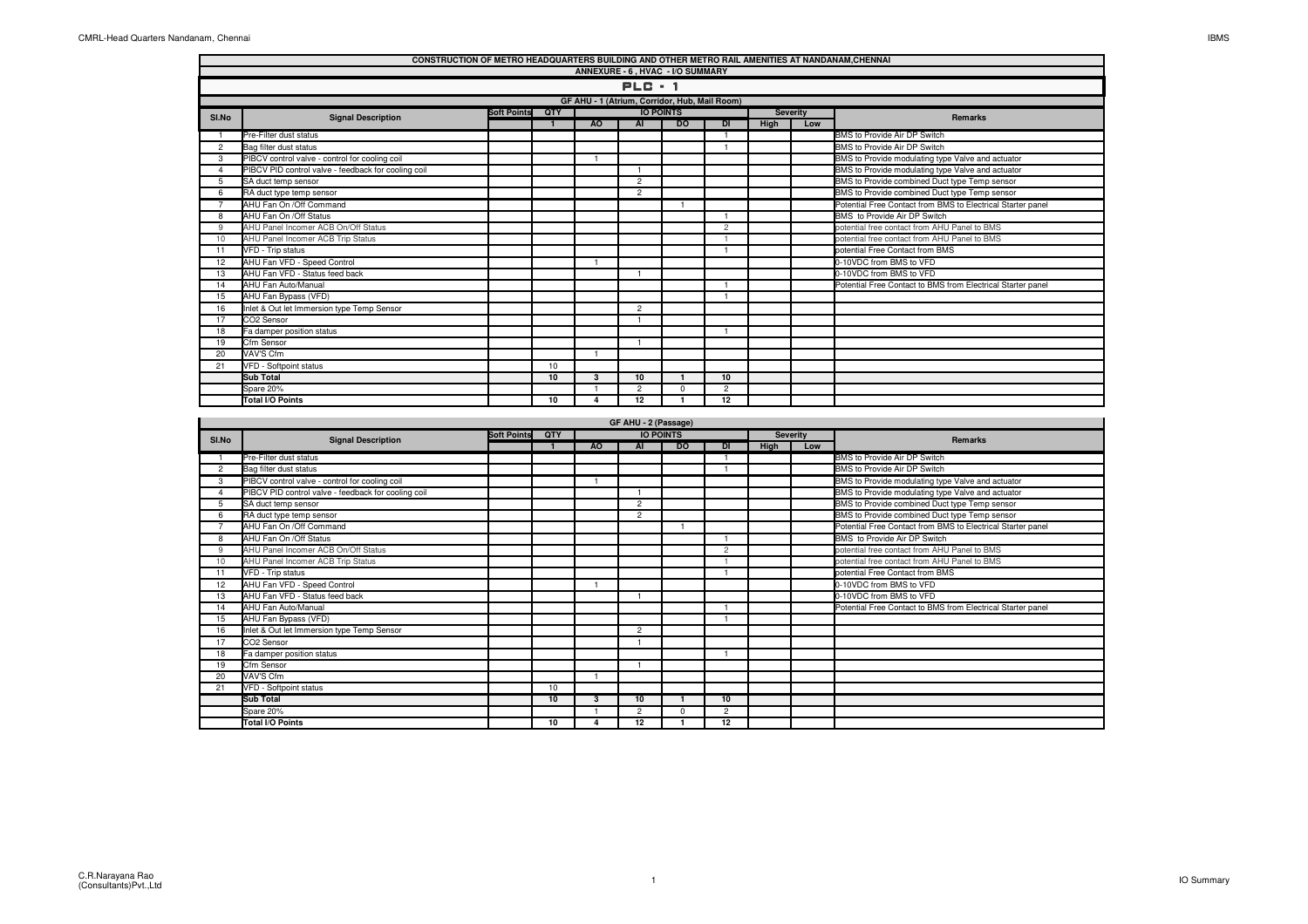| GF AHU - 3 (GYM) |                                                     |                    |     |           |                |                  |                |      |                 |                                                             |  |  |
|------------------|-----------------------------------------------------|--------------------|-----|-----------|----------------|------------------|----------------|------|-----------------|-------------------------------------------------------------|--|--|
| SI.No            | <b>Signal Description</b>                           | <b>Soft Points</b> | QTY |           |                | <b>IO POINTS</b> |                |      | <b>Severity</b> | <b>Remarks</b>                                              |  |  |
|                  |                                                     |                    |     | <b>AO</b> | <b>AI</b>      | <b>DO</b>        | <b>DI</b>      | High | Low             |                                                             |  |  |
|                  | Pre-Filter dust status                              |                    |     |           |                |                  |                |      |                 | BMS to Provide Air DP Switch                                |  |  |
| 2                | Bag filter dust status                              |                    |     |           |                |                  |                |      |                 | BMS to Provide Air DP Switch                                |  |  |
| 3                | PIBCV control valve - control for cooling coil      |                    |     |           |                |                  |                |      |                 | BMS to Provide modulating type Valve and actuator           |  |  |
|                  | PIBCV PID control valve - feedback for cooling coil |                    |     |           |                |                  |                |      |                 | BMS to Provide modulating type Valve and actuator           |  |  |
| 5                | SA duct temp sensor                                 |                    |     |           | $\overline{2}$ |                  |                |      |                 | BMS to Provide combined Duct type Temp sensor               |  |  |
| 6                | RA duct type temp sensor                            |                    |     |           | $\overline{2}$ |                  |                |      |                 | BMS to Provide combined Duct type Temp sensor               |  |  |
|                  | AHU Fan On /Off Command                             |                    |     |           |                |                  |                |      |                 | Potential Free Contact from BMS to Electrical Starter panel |  |  |
|                  | AHU Fan On /Off Status                              |                    |     |           |                |                  |                |      |                 | BMS to Provide Air DP Switch                                |  |  |
| $\mathbf{Q}$     | AHU Panel Incomer ACB On/Off Status                 |                    |     |           |                |                  | $\overline{c}$ |      |                 | potential free contact from AHU Panel to BMS                |  |  |
| 10               | AHU Panel Incomer ACB Trip Status                   |                    |     |           |                |                  |                |      |                 | potential free contact from AHU Panel to BMS                |  |  |
| 11               | VFD - Trip status                                   |                    |     |           |                |                  |                |      |                 | potential Free Contact from BMS                             |  |  |
| 12               | AHU Fan VFD - Speed Control                         |                    |     |           |                |                  |                |      |                 | 0-10VDC from BMS to VFD                                     |  |  |
| 13               | AHU Fan VFD - Status feed back                      |                    |     |           |                |                  |                |      |                 | 0-10VDC from BMS to VFD                                     |  |  |
| 14               | AHU Fan Auto/Manual                                 |                    |     |           |                |                  |                |      |                 | Potential Free Contact to BMS from Electrical Starter panel |  |  |
| 15               | AHU Fan Bypass (VFD)                                |                    |     |           |                |                  |                |      |                 |                                                             |  |  |
| 16               | Inlet & Out let Immersion type Temp Sensor          |                    |     |           | $\overline{2}$ |                  |                |      |                 |                                                             |  |  |
| 17               | CO2 Sensor                                          |                    |     |           |                |                  |                |      |                 |                                                             |  |  |
| 18               | Fa damper position status                           |                    |     |           |                |                  |                |      |                 |                                                             |  |  |
| 19               | Cfm Sensor                                          |                    |     |           |                |                  |                |      |                 |                                                             |  |  |
| 20               | VAV'S Cfm                                           |                    |     |           |                |                  |                |      |                 |                                                             |  |  |
| 21               | VFD - Softpoint status                              |                    | 10  |           |                |                  |                |      |                 |                                                             |  |  |
|                  | <b>Sub Total</b>                                    |                    | 10  | 3         | 10             |                  | 10             |      |                 |                                                             |  |  |
|                  | Spare 20%                                           |                    |     |           | $\overline{2}$ | $\Omega$         | $\overline{2}$ |      |                 |                                                             |  |  |
|                  | <b>Total I/O Points</b>                             |                    | 10  |           | 12             |                  | 12             |      |                 |                                                             |  |  |

|       | GF CSU - 1 & 2 (Cafeteria)        |                    |     |     |                  |           |    |  |         |                                                             |  |  |  |
|-------|-----------------------------------|--------------------|-----|-----|------------------|-----------|----|--|---------|-------------------------------------------------------------|--|--|--|
| SI.No | <b>Signal Description</b>         | <b>Soft Points</b> | QTY |     | <b>IO POINTS</b> |           |    |  | Remarks |                                                             |  |  |  |
|       |                                   |                    |     | AO. | AI               | <b>DO</b> | DI |  |         |                                                             |  |  |  |
|       | CSU Fan ON/OFF Command            |                    |     |     |                  |           |    |  |         | Potential Free Contact from BMS to Electrical Starter panel |  |  |  |
|       | CSU Fan Auto/Manual Status        |                    |     |     |                  |           |    |  |         | Potential Free Contact to BMS from Electrical Starter panel |  |  |  |
|       | CSU Fan ON/OFF Status             |                    |     |     |                  |           |    |  |         | BMS Vendor to Provide Air DP Switch                         |  |  |  |
|       | <b>CSU Filter Status</b>          |                    |     |     |                  |           |    |  |         | BMS Vendor to Provide Air DP Switch                         |  |  |  |
|       | SA duct temp sensor               |                    |     |     |                  |           |    |  |         | BMS to Provide combined Duct type Temp sensor               |  |  |  |
|       | Return air temperature monitoring |                    |     |     |                  |           |    |  |         | BMS Vendor to Provide Duct type temperature sensor          |  |  |  |
|       | PIBCV Valve control               |                    |     |     |                  |           |    |  |         | BMS Vendor to Provide modulating type Valve and actuator    |  |  |  |
|       | Sub Total                         |                    |     |     |                  |           |    |  |         |                                                             |  |  |  |
|       | Spare 20%                         |                    |     | o   |                  |           |    |  |         |                                                             |  |  |  |
|       | Total I/O Points                  |                    |     |     |                  |           | 10 |  |         |                                                             |  |  |  |

|       |                                      |                    | GF CASSETTE - 3, 4, 5 & 6 (Doctor room, Medical room, Gents & Ladies rest room) |     |                  |     |    |  |                                                             |
|-------|--------------------------------------|--------------------|---------------------------------------------------------------------------------|-----|------------------|-----|----|--|-------------------------------------------------------------|
| SI.No | <b>Signal Description</b>            | <b>Soft Points</b> | <b>OTY</b>                                                                      |     | <b>IO POINTS</b> |     |    |  | <b>Remarks</b>                                              |
|       |                                      |                    |                                                                                 | AO. | AI               | DO. | DI |  |                                                             |
|       | CASSETTE UNIT Fan ON/OFF Command     |                    |                                                                                 |     |                  |     |    |  | Potential Free Contact from BMS to Electrical Starter panel |
|       | CASSETTE UNIT Fan Auto/Manual Status |                    |                                                                                 |     |                  |     |    |  | Potential Free Contact to BMS from Electrical Starter panel |
|       | CASSETTE UNIT Fan ON/OFF Status      |                    |                                                                                 |     |                  |     |    |  | BMS Vendor to Provide Air DP Switch                         |
|       | <b>PIBCV Valve control</b>           |                    |                                                                                 |     |                  |     |    |  | BMS Vendor to Provide modulating type Valve and actuator    |
|       | <b>Sub Total</b>                     |                    |                                                                                 |     |                  |     | ŏ  |  |                                                             |
|       | Spare 20%                            |                    |                                                                                 |     |                  |     |    |  |                                                             |
|       | <b>Total I/O Points</b>              |                    |                                                                                 |     |                  |     |    |  |                                                             |

|       | GF CASSETTE - 7 (Green room)     |                    |     |    |                  |           |    |  |  |                                                             |  |  |
|-------|----------------------------------|--------------------|-----|----|------------------|-----------|----|--|--|-------------------------------------------------------------|--|--|
| SI.No |                                  | <b>Soft Points</b> | QTY |    | <b>IO POINTS</b> |           |    |  |  | Remarks                                                     |  |  |
|       | <b>Signal Description</b>        |                    |     | AΟ | ы.               | <b>DO</b> | DI |  |  |                                                             |  |  |
|       | CASSETTE UNIT Fan ON/OFF Command |                    |     |    |                  |           |    |  |  | Potential Free Contact from BMS to Electrical Starter panel |  |  |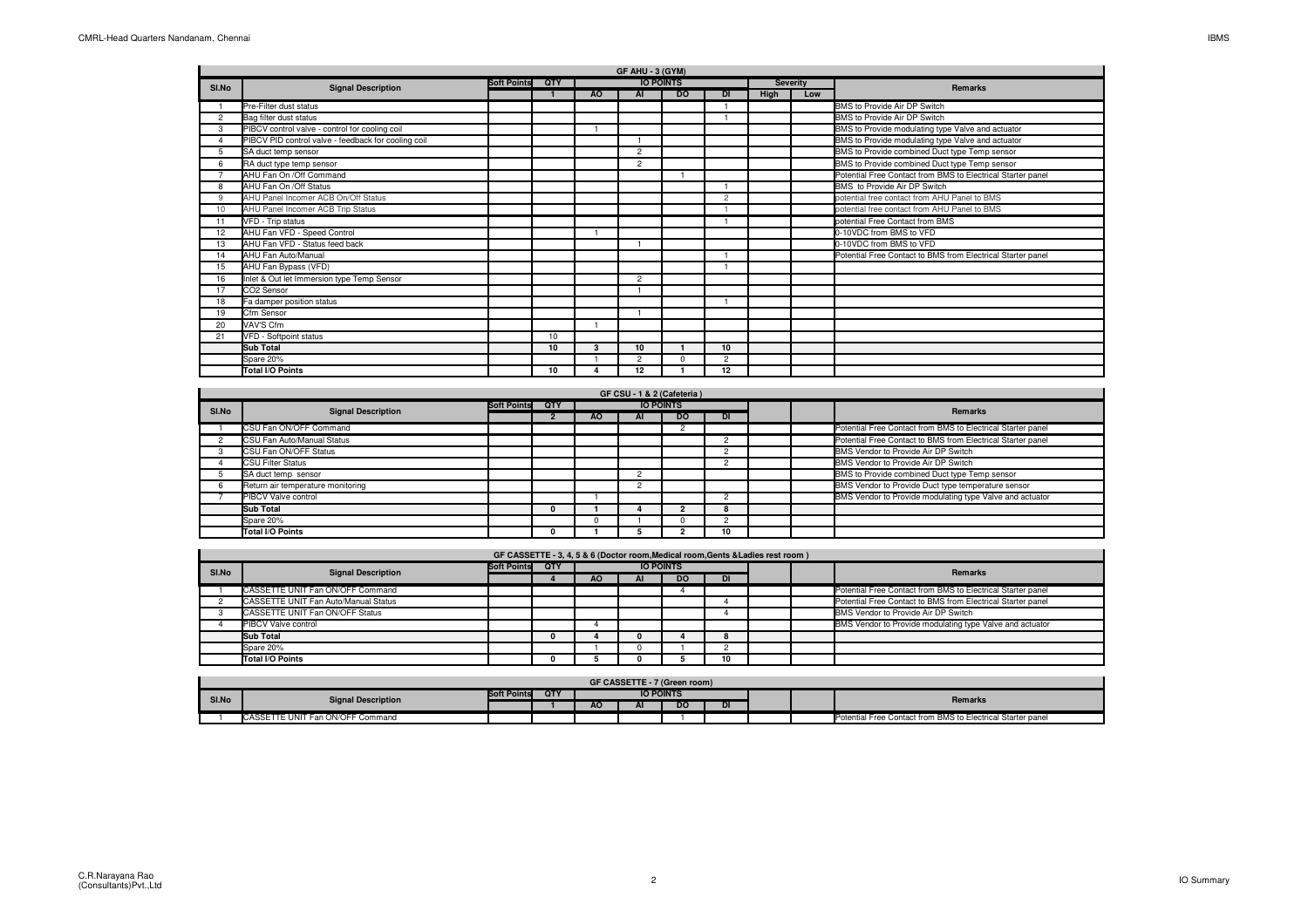| CASSETTE UNIT Fan Auto/Manual Status |  |  |  |  | Potential Free Contact to BMS from Electrical Starter panel |
|--------------------------------------|--|--|--|--|-------------------------------------------------------------|
| CASSETTE UNIT Fan ON/OFF Status      |  |  |  |  | BMS Vendor to Provide Air DP Switch                         |
| <b>PIBCV Valve control</b>           |  |  |  |  | BMS Vendor to Provide modulating type Valve and actuator    |
| <b>Sub Total</b>                     |  |  |  |  |                                                             |
| Spare 20%                            |  |  |  |  |                                                             |
| Total I/O Points                     |  |  |  |  |                                                             |

|    | <b>GF AHU - 4 (STUDIO)</b>                               |  |    |     |                          |                  |           |      |                 |                                                             |  |  |  |
|----|----------------------------------------------------------|--|----|-----|--------------------------|------------------|-----------|------|-----------------|-------------------------------------------------------------|--|--|--|
|    | <b>Soft Points</b><br>SI.No<br><b>Signal Description</b> |  |    |     |                          | <b>IO POINTS</b> |           |      | <b>Severity</b> | Remarks                                                     |  |  |  |
|    |                                                          |  |    | AO. | AI                       | <b>DO</b>        | <b>DI</b> | High | Low             |                                                             |  |  |  |
|    | Pre-Filter dust status                                   |  |    |     |                          |                  |           |      |                 | BMS to Provide Air DP Switch                                |  |  |  |
| 2  | Bag filter dust status                                   |  |    |     |                          |                  |           |      |                 | BMS to Provide Air DP Switch                                |  |  |  |
| 3  | PIBCV control valve - control for cooling coil           |  |    |     |                          |                  |           |      |                 | BMS to Provide modulating type Valve and actuator           |  |  |  |
|    | PIBCV PID control valve - feedback for cooling coil      |  |    |     |                          |                  |           |      |                 | BMS to Provide modulating type Valve and actuator           |  |  |  |
| 5  | SA duct temp sensor                                      |  |    |     |                          |                  |           |      |                 | BMS to Provide combined Duct type Temp sensor               |  |  |  |
|    | RA duct type temp sensor                                 |  |    |     |                          |                  |           |      |                 | BMS to Provide combined Duct type Temp sensor               |  |  |  |
|    | AHU Fan On / Off Command                                 |  |    |     |                          |                  |           |      |                 | Potential Free Contact from BMS to Electrical Starter panel |  |  |  |
| 8  | AHU Fan On /Off Status                                   |  |    |     |                          |                  |           |      |                 | BMS to Provide Air DP Switch                                |  |  |  |
| 9  | AHU Panel Incomer ACB On/Off Status                      |  |    |     |                          |                  | 2         |      |                 | potential free contact from AHU Panel to BMS                |  |  |  |
| 10 | AHU Panel Incomer ACB Trip Status                        |  |    |     |                          |                  |           |      |                 | potential free contact from AHU Panel to BMS                |  |  |  |
| 11 | VFD - Trip status                                        |  |    |     |                          |                  |           |      |                 | potential Free Contact from BMS                             |  |  |  |
| 12 | AHU Fan VFD - Speed Control                              |  |    |     |                          |                  |           |      |                 | 0-10VDC from BMS to VFD                                     |  |  |  |
| 13 | AHU Fan VFD - Status feed back                           |  |    |     |                          |                  |           |      |                 | 0-10VDC from BMS to VFD                                     |  |  |  |
| 14 | AHU Fan Auto/Manual                                      |  |    |     |                          |                  |           |      |                 | Potential Free Contact to BMS from Electrical Starter panel |  |  |  |
| 15 | AHU Fan Bypass (VFD)                                     |  |    |     |                          |                  |           |      |                 |                                                             |  |  |  |
| 16 | Inlet & Out let Immersion type Temp Sensor               |  |    |     |                          |                  |           |      |                 |                                                             |  |  |  |
| 17 | CO <sub>2</sub> Sensor                                   |  |    |     |                          |                  |           |      |                 |                                                             |  |  |  |
| 18 | Fa damper position status                                |  |    |     |                          |                  |           |      |                 |                                                             |  |  |  |
| 19 | Cfm Sensor                                               |  |    |     |                          |                  |           |      |                 |                                                             |  |  |  |
| 20 | VAV'S Cfm                                                |  |    |     |                          |                  |           |      |                 |                                                             |  |  |  |
| 21 | VFD - Softpoint status                                   |  | 10 |     |                          |                  |           |      |                 |                                                             |  |  |  |
|    | <b>Sub Total</b>                                         |  | 10 | 3   | $\overline{\phantom{a}}$ |                  | 10        |      |                 |                                                             |  |  |  |
|    | Spare 20%                                                |  | O  |     |                          | $\sqrt{2}$       | 2         |      |                 |                                                             |  |  |  |
|    | Total I/O Points                                         |  | 10 |     | 8                        |                  | 12        |      |                 |                                                             |  |  |  |

|       | <b>GF CASSETTE - 8 (HUB room)</b>           |                    |     |           |    |                  |    |  |  |                                                             |  |  |  |
|-------|---------------------------------------------|--------------------|-----|-----------|----|------------------|----|--|--|-------------------------------------------------------------|--|--|--|
| SI.No | <b>Signal Description</b>                   | <b>Soft Points</b> | QTY |           |    | <b>IO POINTS</b> |    |  |  | Remarks                                                     |  |  |  |
|       |                                             |                    |     | <b>AO</b> | AI | <b>DO</b>        | DI |  |  |                                                             |  |  |  |
|       | CASSETTE UNIT Fan ON/OFF Command            |                    |     |           |    |                  |    |  |  | Potential Free Contact from BMS to Electrical Starter panel |  |  |  |
|       | <b>CASSETTE UNIT Fan Auto/Manual Status</b> |                    |     |           |    |                  |    |  |  | Potential Free Contact to BMS from Electrical Starter panel |  |  |  |
|       | CASSETTE UNIT Fan ON/OFF Status             |                    |     |           |    |                  |    |  |  | BMS Vendor to Provide Air DP Switch                         |  |  |  |
|       | <b>PIBCV Valve control</b>                  |                    |     |           |    |                  |    |  |  | BMS Vendor to Provide modulating type Valve and actuator    |  |  |  |
|       | <b>Sub Total</b>                            |                    |     |           |    |                  |    |  |  |                                                             |  |  |  |
|       | Spare 20%                                   |                    |     |           |    |                  |    |  |  |                                                             |  |  |  |
|       | Total I/O Points                            |                    |     |           |    |                  |    |  |  |                                                             |  |  |  |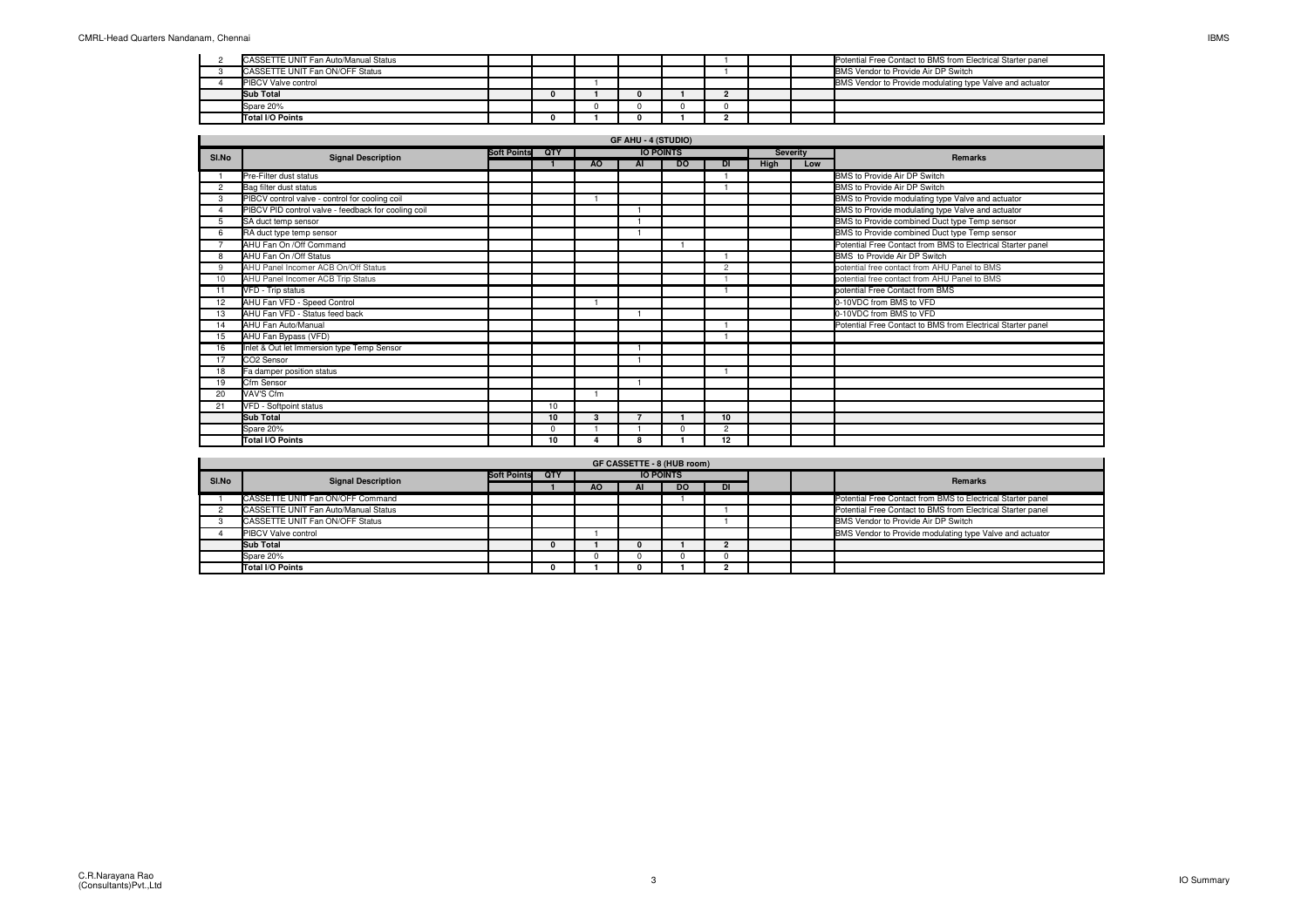|                | Total I/O Points Floor Wise - Grnd flr              |                    | 40                    | 23             | 49                      | 14                   | 72             |                                                             |
|----------------|-----------------------------------------------------|--------------------|-----------------------|----------------|-------------------------|----------------------|----------------|-------------------------------------------------------------|
|                |                                                     |                    |                       |                |                         |                      |                |                                                             |
|                |                                                     |                    |                       |                | FF AHU - 1 (Left Wing)  | <b>IO POINTS</b>     |                |                                                             |
| SI.No          | <b>Signal Description</b>                           | <b>Soft Points</b> | QTY<br>$\overline{1}$ | A <sub>O</sub> | AI                      | D <sub>O</sub>       | DI             | Remarks                                                     |
| $\overline{1}$ | Pre-Filter dust status                              |                    |                       |                |                         |                      | -1             | BMS to Provide Air DP Switch                                |
| $\overline{c}$ | Bag filter dust status                              |                    |                       |                |                         |                      |                | BMS to Provide Air DP Switch                                |
| 3              | PIBCV control valve - control for cooling coil      |                    |                       | $\overline{1}$ |                         |                      |                | BMS to Provide modulating type Valve and actuator           |
| $\overline{4}$ | PIBCV PID control valve - feedback for cooling coil |                    |                       |                | $\overline{1}$          |                      |                | BMS to Provide modulating type Valve and actuator           |
| 5              | SA duct temp sensor                                 |                    |                       |                | $\overline{2}$          |                      |                | BMS to Provide combined Duct type Temp sensor               |
| 6              | RA duct type temp sensor                            |                    |                       |                | $\overline{2}$          |                      |                | BMS to Provide combined Duct type Temp sensor               |
| $\overline{7}$ | AHU Fan On /Off Command                             |                    |                       |                |                         |                      |                | Potential Free Contact from BMS to Electrical Starter panel |
| 8              | AHU Fan On / Off Status                             |                    |                       |                |                         |                      |                | BMS to Provide Air DP Switch                                |
| 9              |                                                     |                    |                       |                |                         |                      |                |                                                             |
| 10             |                                                     |                    |                       |                |                         |                      |                |                                                             |
| 11             | VFD - Trip status                                   |                    |                       |                |                         |                      |                | potential Free Contact from BMS                             |
| 12             | AHU Fan VFD - Speed Control                         |                    |                       | $\overline{1}$ |                         |                      |                | 0-10VDC from BMS to VFD                                     |
| 13             | AHU Fan VFD - Status feed back                      |                    |                       |                | $\mathbf{1}$            |                      |                | 0-10VDC from BMS to VFD                                     |
| 14             | AHU Fan Auto/Manual                                 |                    |                       |                |                         |                      | -1             | Potential Free Contact to BMS from Electrical Starter panel |
| 15             | AHU Fan Bypass (VFD)                                |                    |                       |                |                         |                      |                |                                                             |
| 16             | Inlet & Out let Immersion type Temp Sensor          |                    |                       |                | $\overline{2}$          |                      |                |                                                             |
| 17             | CO <sub>2</sub> Sensor                              |                    |                       |                | $\mathbf{1}$            |                      |                |                                                             |
| 18             | Fa damper position status                           |                    |                       |                |                         |                      |                |                                                             |
| 19             | Cfm Sensor                                          |                    |                       |                | $\overline{1}$          |                      |                |                                                             |
| 20             | VAV'S Cfm                                           |                    |                       | $\overline{1}$ |                         |                      |                |                                                             |
| 21             | VFD - Softpoint status                              |                    | 10                    |                |                         |                      |                |                                                             |
|                | <b>Sub Total</b>                                    |                    | 10                    | 3              | 10                      | $\mathbf{1}$         | $\overline{7}$ |                                                             |
|                | Spare 20%                                           |                    |                       |                | $\overline{2}$          | $\Omega$             |                |                                                             |
|                | Total I/O Points                                    |                    | 10                    | Δ              | 12                      | $\blacktriangleleft$ | 8              |                                                             |
|                |                                                     |                    |                       |                |                         |                      |                |                                                             |
|                |                                                     |                    |                       |                | FF AHU - 2 (Right Wing) |                      |                |                                                             |
| SI.No          | <b>Signal Description</b>                           | <b>Soft Points</b> | QTY                   |                |                         | <b>IO POINTS</b>     |                | Remarks                                                     |
|                |                                                     |                    | -1                    | AO             | AI                      | <b>DO</b>            | DI             |                                                             |
| -1             | Pre-Filter dust status                              |                    |                       |                |                         |                      |                | BMS to Provide Air DP Switch                                |
| $\overline{2}$ | Bag filter dust status                              |                    |                       |                |                         |                      |                | BMS to Provide Air DP Switch                                |
| 3              | PIBCV control valve - control for cooling coil      |                    |                       | -1             |                         |                      |                | BMS to Provide modulating type Valve and actuator           |
| $\overline{a}$ | PIBCV PID control valve - feedback for cooling coil |                    |                       |                |                         |                      |                | BMS to Provide modulating type Valve and actuator           |
| 5              | SA duct temp sensor                                 |                    |                       |                | $\overline{2}$          |                      |                | BMS to Provide combined Duct type Temp sensor               |

|    | Bag filter dust status                              |    |   |                |                |  | BMS to Provide Air DP Switch                                |
|----|-----------------------------------------------------|----|---|----------------|----------------|--|-------------------------------------------------------------|
| 3  | PIBCV control valve - control for cooling coil      |    |   |                |                |  | BMS to Provide modulating type Valve and actuator           |
|    | PIBCV PID control valve - feedback for cooling coil |    |   |                |                |  | BMS to Provide modulating type Valve and actuator           |
|    | SA duct temp sensor                                 |    |   | $\overline{2}$ |                |  | BMS to Provide combined Duct type Temp sensor               |
| 6  | RA duct type temp sensor                            |    |   | $\overline{2}$ |                |  | BMS to Provide combined Duct type Temp sensor               |
|    | AHU Fan On /Off Command                             |    |   |                |                |  | Potential Free Contact from BMS to Electrical Starter panel |
| 8  | AHU Fan On /Off Status                              |    |   |                |                |  | BMS to Provide Air DP Switch                                |
| 9  | AHU Panel Incomer ACB On/Off Status                 |    |   |                | $\overline{c}$ |  | potential free contact from AHU Panel to BMS                |
| 10 | AHU Panel Incomer ACB Trip Status                   |    |   |                |                |  | potential free contact from AHU Panel to BMS                |
|    | VFD - Trip status                                   |    |   |                |                |  | potential Free Contact from BMS                             |
| 12 | AHU Fan VFD - Speed Control                         |    |   |                |                |  | 0-10VDC from BMS to VFD                                     |
| 13 | AHU Fan VFD - Status feed back                      |    |   |                |                |  | 0-10VDC from BMS to VFD                                     |
| 14 | AHU Fan Auto/Manual                                 |    |   |                |                |  | Potential Free Contact to BMS from Electrical Starter panel |
| 15 | AHU Fan Bypass (VFD)                                |    |   |                |                |  |                                                             |
| 16 | Inlet & Out let Immersion type Temp Sensor          |    |   | $\overline{2}$ |                |  |                                                             |
| 17 | CO2 Sensor                                          |    |   |                |                |  |                                                             |
| 18 | Fa damper position status                           |    |   |                |                |  |                                                             |
| 19 | Cfm Sensor                                          |    |   |                |                |  |                                                             |
| 20 | VAV'S Cfm                                           |    |   |                |                |  |                                                             |
| 21 | VFD - Softpoint status                              | 10 |   |                |                |  |                                                             |
|    | <b>Sub Total</b>                                    | 10 | 3 | 10             | 10             |  |                                                             |
|    | Spare 20%                                           |    |   | $\overline{2}$ | $\overline{2}$ |  |                                                             |
|    | Total I/O Points                                    | 10 |   | 12             | 12             |  |                                                             |

|       | FF-HRW-                   |                    |     |           |    |                  |           |  |  |         |  |  |  |
|-------|---------------------------|--------------------|-----|-----------|----|------------------|-----------|--|--|---------|--|--|--|
| SI.No | <b>Signal Description</b> | <b>Soft Points</b> | QTY |           |    | <b>IO POINTS</b> |           |  |  | Remarks |  |  |  |
|       |                           |                    |     | <b>AO</b> | -- | DΩ<br>--         | <b>DI</b> |  |  |         |  |  |  |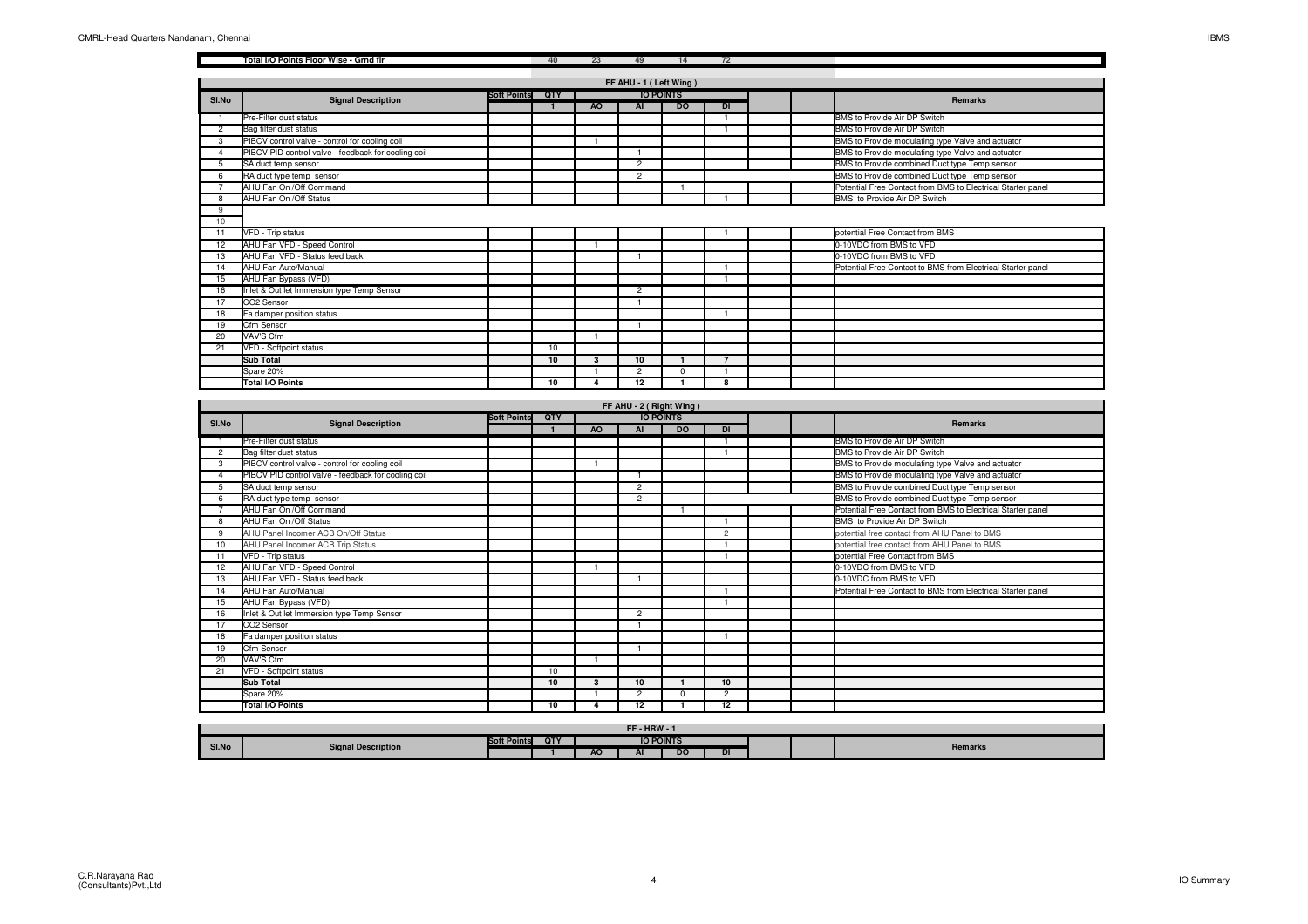|                | HRW TFA Supply Air Fans ON/OFF Command                    |   |                          |                |    |          |  |                                                                                                  |
|----------------|-----------------------------------------------------------|---|--------------------------|----------------|----|----------|--|--------------------------------------------------------------------------------------------------|
| 2              | HRW TFA Supply Air Fans ON/OFF Status                     |   |                          |                |    |          |  |                                                                                                  |
| 3              | HRW TFA Supply Auto/Manual staus                          |   |                          |                |    |          |  |                                                                                                  |
| $\overline{4}$ | <b>HRW TFA Supply Trip staus</b>                          |   |                          |                |    |          |  |                                                                                                  |
| 5              | VFD Speed control command for Supply air fan              |   |                          |                |    |          |  |                                                                                                  |
| 6              | VFD Speed control feedback status for Supply air fan      |   |                          |                |    |          |  |                                                                                                  |
|                | HRW TFA Exhaust Air Fans ON/OFF Command                   |   |                          |                |    |          |  |                                                                                                  |
| 8              | HRW TFA Exhaust Air Fans ON/OFF Status                    |   |                          |                |    |          |  | IBMS vendor shall be wire the Potential free contact from chiller panel to<br>IBMS.              |
| 9              | HRW TFA Exhaust Auto/Manual status                        |   |                          |                |    |          |  |                                                                                                  |
| 10             | HRW TFA Supply Trip staus                                 |   |                          |                |    |          |  |                                                                                                  |
| 11             | VFD Speed control command for Exhaust Air Fans            |   |                          |                |    |          |  |                                                                                                  |
| 12             | VFD Speed control feedback status for Exhaust Air Fans    |   |                          |                |    |          |  |                                                                                                  |
| 13             | HRW Wheel ON/OFF Command                                  |   |                          |                |    |          |  |                                                                                                  |
| 14             | <b>HRW Wheel ON/OFF Status</b>                            |   |                          |                |    |          |  |                                                                                                  |
| 15             | HRW Wheel Auto/Manual status                              |   |                          |                |    |          |  |                                                                                                  |
| 16             | <b>HRW Wheel Trip Status</b>                              |   |                          |                |    |          |  |                                                                                                  |
| 17             | Supply Air Temperature leaving Wheel                      |   |                          |                |    |          |  |                                                                                                  |
| 18             | Return Air Temperature Entering Wheel                     |   |                          |                |    |          |  |                                                                                                  |
| 19             | Differential Pressure Switch across filter                |   |                          |                |    |          |  |                                                                                                  |
| 20             | Outdoor Temperatue sensor (1no. Sufficient for 2 nos HRW) |   |                          |                |    |          |  | IBMS vendor to provide the Field devises. Cabling provided between<br>Field devices to PLC Panel |
| 21             | Outdoor CO2 sensor (1no. Sufficient for 2 nos HRW)        |   |                          |                |    |          |  |                                                                                                  |
| 22             | Duct static pressure sensor in Supply air fan             |   |                          |                |    |          |  |                                                                                                  |
| 23             | Fire Status and Damper Status                             |   |                          |                | 3  |          |  |                                                                                                  |
| 24             | <b>HRW - VFD Trip Status</b>                              |   |                          |                |    |          |  |                                                                                                  |
|                | <b>Sub Total</b>                                          | 0 | $\overline{\phantom{a}}$ | $\overline{2}$ | 13 | $\Delta$ |  |                                                                                                  |
|                | Spare 20%                                                 |   |                          | $\Omega$       | 3  |          |  |                                                                                                  |
|                | <b>Total I/O Points</b>                                   | 0 | 8                        | $\overline{2}$ | 16 | 5        |  |                                                                                                  |

| SI.No          | <b>Signal Description</b>                                 | <b>Soft Points</b> | QTY      |                          |                | <b>IO POINTS</b> |    |  | <b>Remarks</b>                                                                                   |
|----------------|-----------------------------------------------------------|--------------------|----------|--------------------------|----------------|------------------|----|--|--------------------------------------------------------------------------------------------------|
|                |                                                           |                    |          | AO                       | <b>AI</b>      | <b>DO</b>        | DI |  |                                                                                                  |
|                | HRW TFA Supply Air Fans ON/OFF Command                    |                    |          |                          |                |                  |    |  |                                                                                                  |
| $\overline{2}$ | HRW TFA Supply Air Fans ON/OFF Status                     |                    |          |                          |                |                  |    |  |                                                                                                  |
| 3              | HRW TFA Supply Auto/Manual staus                          |                    |          |                          |                |                  |    |  |                                                                                                  |
| 4              | HRW TFA Supply Trip staus                                 |                    |          |                          |                |                  |    |  |                                                                                                  |
| 5              | VFD Speed control command for Supply air fan              |                    |          |                          |                |                  |    |  |                                                                                                  |
| 6              | VFD Speed control feedback status for Supply air fan      |                    |          |                          |                |                  |    |  |                                                                                                  |
|                | HRW TFA Exhaust Air Fans ON/OFF Command                   |                    |          |                          |                |                  |    |  |                                                                                                  |
| 8              | HRW TFA Exhaust Air Fans ON/OFF Status                    |                    |          |                          |                |                  |    |  | IBMS vendor shall be wire the Potential free contact from chiller panel to<br>IBMS.              |
| 9              | HRW TFA Exhaust Auto/Manual status                        |                    |          |                          |                |                  |    |  |                                                                                                  |
| 10             | HRW TFA Supply Trip staus                                 |                    |          |                          |                |                  |    |  |                                                                                                  |
| 11             | VFD Speed control command for Exhaust Air Fans            |                    |          |                          |                |                  |    |  |                                                                                                  |
| 12             | VFD Speed control feedback status for Exhaust Air Fans    |                    |          |                          |                |                  |    |  |                                                                                                  |
| 13             | HRW Wheel ON/OFF Command                                  |                    |          |                          |                |                  |    |  |                                                                                                  |
| 14             | <b>HRW Wheel ON/OFF Status</b>                            |                    |          |                          |                |                  |    |  |                                                                                                  |
| 15             | <b>HRW Wheel Auto/Manual status</b>                       |                    |          |                          |                |                  |    |  |                                                                                                  |
| 16             | <b>HRW Wheel Trip Status</b>                              |                    |          |                          |                |                  |    |  |                                                                                                  |
| 17             | Supply Air Temperature leaving Wheel                      |                    |          | $\overline{1}$           |                |                  |    |  |                                                                                                  |
| 18             | Return Air Temperature Entering Wheel                     |                    |          |                          |                |                  |    |  |                                                                                                  |
| 19             | Differential Pressure Switch across filter                |                    |          |                          |                |                  |    |  |                                                                                                  |
| 20             | Outdoor Temperatue sensor (1no. Sufficient for 2 nos HRW) |                    |          |                          |                |                  |    |  | IBMS vendor to provide the Field devises. Cabling provided between<br>Field devices to PLC Panel |
| 21             | Outdoor CO2 sensor (1no. Sufficient for 2 nos HRW)        |                    |          | -1                       |                |                  |    |  |                                                                                                  |
| 22             | Duct static pressure sensor in Supply air fan             |                    |          |                          |                |                  |    |  |                                                                                                  |
| 23             | Fire Status and Damper Status                             |                    |          |                          |                | 3                |    |  |                                                                                                  |
| 24             | <b>HRW - VFD Trip Status</b>                              |                    |          |                          |                |                  |    |  |                                                                                                  |
|                | <b>Sub Total</b>                                          |                    | $\Omega$ | $\overline{\phantom{a}}$ | $\overline{2}$ | 13               | Δ  |  |                                                                                                  |
|                | Spare 20%                                                 |                    |          |                          | $\Omega$       | 3                |    |  |                                                                                                  |
|                | Total I/O Points                                          |                    | $\Omega$ | я                        | $\overline{2}$ | 16               | 5  |  |                                                                                                  |

|       | FF PAC - 1 & 2 (Server Room) |        |     |    |                  |    |    |  |  |                              |  |  |
|-------|------------------------------|--------|-----|----|------------------|----|----|--|--|------------------------------|--|--|
| SI.No | <b>Signal Description</b>    | Points | QTY |    | <b>IO POINTS</b> |    |    |  |  |                              |  |  |
|       |                              |        |     | -w | --               | DO | DI |  |  | Remarks                      |  |  |
|       | Pre-Filter dust status       |        |     |    |                  |    |    |  |  | BMS to Provide Air DP Switch |  |  |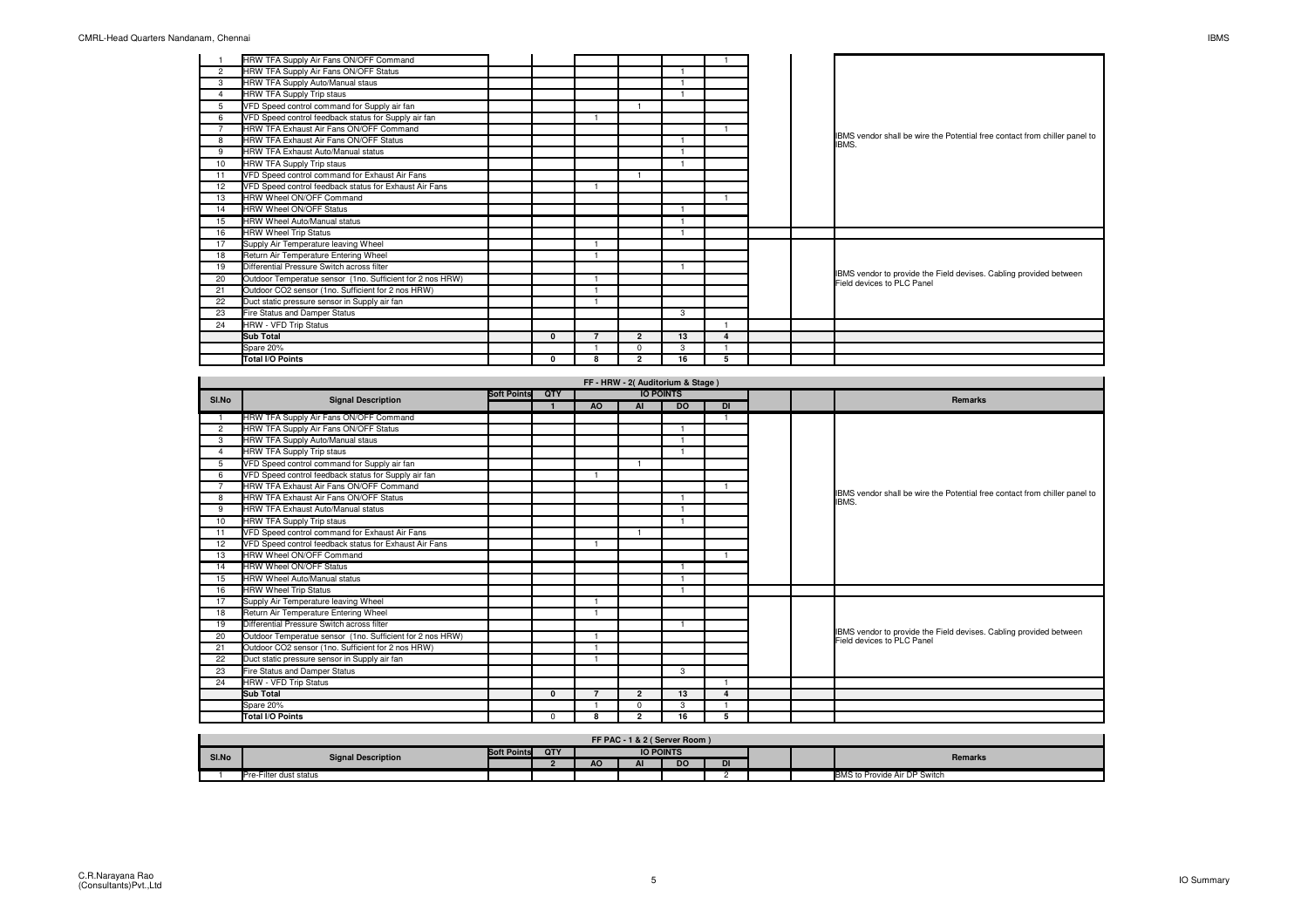|                 | Bag filter dust status                              |  |                |                |                | $\Omega$       |  | BMS to Provide Air DP Switch                                |
|-----------------|-----------------------------------------------------|--|----------------|----------------|----------------|----------------|--|-------------------------------------------------------------|
| 3               | PIBCV control valve - control for cooling coil      |  | $\overline{2}$ |                |                |                |  | BMS to Provide modulating type Valve and actuator           |
|                 | PIBCV PID control valve - feedback for cooling coil |  |                | $\overline{2}$ |                |                |  | BMS to Provide modulating type Valve and actuator           |
|                 | SA duct temp sensor                                 |  |                |                |                |                |  | BMS to Provide combined Duct type Temp sensor               |
| 6               | RA duct type temp sensor                            |  |                |                |                |                |  | BMS to Provide combined Duct type Temp sensor               |
|                 | AHU Fan On /Off Command                             |  |                |                | $\overline{c}$ |                |  | Potential Free Contact from BMS to Electrical Starter panel |
|                 | AHU Fan On / Off Status                             |  |                |                |                | $\circ$        |  | BMS to Provide Air DP Switch                                |
| 9               | VFD - Trip status                                   |  |                |                |                | $\mathfrak{p}$ |  | potential Free Contact from BMS                             |
| 10 <sup>1</sup> | AHU Fan VFD - Speed Control                         |  | $\overline{2}$ |                |                |                |  | 0-10VDC from BMS to VFD                                     |
|                 | AHU Fan VFD - Status feed back                      |  |                | $\overline{2}$ |                |                |  | 0-10VDC from BMS to VFD                                     |
| 12              | AHU Fan Auto/Manual                                 |  |                |                |                | $\mathfrak{p}$ |  | Potential Free Contact to BMS from Electrical Starter panel |
| 13              | AHU Fan Bypass (VFD)                                |  |                |                |                | $\overline{2}$ |  |                                                             |
| 14              | Inlet & Out let Immersion type Temp Sensor          |  |                |                |                |                |  |                                                             |
| 15              | CO2 Sensor                                          |  |                | $\overline{2}$ |                |                |  |                                                             |
| 16              | Fa damper position status                           |  |                |                |                | $\overline{2}$ |  |                                                             |
| 17              | Cfm Sensor                                          |  |                | $\overline{2}$ |                |                |  |                                                             |
| 18              | VAV'S Cfm                                           |  | $\overline{2}$ |                |                |                |  |                                                             |
|                 | <b>Sub Total</b>                                    |  | -6             | 20             |                | 14             |  |                                                             |
|                 | Spare 20%                                           |  |                |                |                | 3              |  |                                                             |
|                 | Total I/O Points                                    |  |                | 24             | ົ              | 17             |  |                                                             |

| SI.No | <b>Signal Description</b>         | <b>Soft Points</b> | <b>OTY</b> |              | <b>IO POINTS</b> |           |           |  | Remarks                                                     |
|-------|-----------------------------------|--------------------|------------|--------------|------------------|-----------|-----------|--|-------------------------------------------------------------|
|       |                                   |                    |            | AO.          | ΑI               | <b>DO</b> | <b>DI</b> |  |                                                             |
|       | Fan ON/OFF Command                |                    |            |              |                  |           |           |  | Potential Free Contact from BMS to Electrical Starter panel |
|       | Fan Auto/Manual Status            |                    |            |              |                  |           |           |  | Potential Free Contact to BMS from Electrical Starter panel |
|       | Fan ON/OFF Status                 |                    |            |              |                  |           |           |  | BMS Vendor to Provide Air DP Switch                         |
|       | <b>Filter Status</b>              |                    |            |              |                  |           |           |  | BMS Vendor to Provide Air DP Switch                         |
|       | SA duct temp sensor               |                    |            |              |                  |           |           |  | BMS to Provide combined Duct type Temp sensor               |
|       | Return air temperature monitoring |                    |            |              |                  |           |           |  | BMS Vendor to Provide Duct type temperature sensor          |
|       | <b>PIBCV Valve control</b>        |                    |            |              |                  |           |           |  | BMS Vendor to Provide modulating type Valve and actuator    |
|       | FF Dx Split - 1 Softpoints        |                    | 20         |              |                  |           |           |  |                                                             |
|       | Sub Total                         |                    | 20         |              |                  |           |           |  |                                                             |
|       | Spare 20%                         |                    |            | <sup>n</sup> |                  |           |           |  |                                                             |
|       | Total I/O Points                  |                    | 20         |              |                  |           |           |  |                                                             |

## **Total I/O Points Floor Wise - First flr**

**<sup>30</sup> <sup>32</sup> <sup>55</sup> <sup>37</sup> <sup>52</sup>**

**Total I/O Points for PLC - 1 30 55 104 52 124**

## RPU / PLC - 2

|                | RFU/FLL:4                                           |                    |                |                |                          |                  |                |  |  |                                                             |  |  |  |  |
|----------------|-----------------------------------------------------|--------------------|----------------|----------------|--------------------------|------------------|----------------|--|--|-------------------------------------------------------------|--|--|--|--|
|                | SF AHU 1 & 2 - (Com. Equipment Room - 1)            |                    |                |                |                          |                  |                |  |  |                                                             |  |  |  |  |
| SI.No          | <b>Signal Description</b>                           | <b>Soft Points</b> | QTY            |                |                          | <b>IO POINTS</b> |                |  |  | <b>Remarks</b>                                              |  |  |  |  |
|                |                                                     |                    | $\overline{2}$ | AO             | AI                       | <b>DO</b>        | DI             |  |  |                                                             |  |  |  |  |
|                | Pre-Filter dust status                              |                    |                |                |                          |                  | $\overline{2}$ |  |  | BMS to Provide Air DP Switch                                |  |  |  |  |
| $\overline{2}$ | Bag filter dust status                              |                    |                |                |                          |                  | $\mathcal{P}$  |  |  | BMS to Provide Air DP Switch                                |  |  |  |  |
| 3              | PIBCV control valve - control for cooling coil      |                    |                | $\overline{2}$ |                          |                  |                |  |  | BMS to Provide modulating type Valve and actuator           |  |  |  |  |
|                | PIBCV PID control valve - feedback for cooling coil |                    |                |                | $\overline{2}$           |                  |                |  |  | BMS to Provide modulating type Valve and actuator           |  |  |  |  |
|                | SA duct temp sensor                                 |                    |                |                |                          |                  |                |  |  | BMS to Provide combined Duct type Temp sensor               |  |  |  |  |
|                | RA duct type temp sensor                            |                    |                |                |                          |                  |                |  |  | BMS to Provide combined Duct type Temp sensor               |  |  |  |  |
|                | AHU Fan On /Off Command                             |                    |                |                |                          | $\overline{2}$   |                |  |  | Potential Free Contact from BMS to Electrical Starter panel |  |  |  |  |
| 8              | AHU Fan On /Off Status                              |                    |                |                |                          |                  | $\overline{2}$ |  |  | BMS to Provide Air DP Switch                                |  |  |  |  |
| 9              | AHU Panel Incomer ACB On/Off Status                 |                    |                |                |                          |                  | $\overline{c}$ |  |  | potential free contact from AHU Panel to BMS                |  |  |  |  |
| 10             | AHU Panel Incomer ACB Trip Status                   |                    |                |                |                          |                  |                |  |  | potential free contact from AHU Panel to BMS                |  |  |  |  |
| 11             | VFD - Trip status                                   |                    |                |                |                          |                  | $\overline{2}$ |  |  | potential Free Contact from BMS                             |  |  |  |  |
| 12             | AHU Fan VFD - Speed Control                         |                    |                | $\overline{2}$ |                          |                  |                |  |  | 0-10VDC from BMS to VFD                                     |  |  |  |  |
| 13             | AHU Fan VFD - Status feed back                      |                    |                |                | $\overline{2}$           |                  |                |  |  | 0-10VDC from BMS to VFD                                     |  |  |  |  |
| 14             | AHU Fan Auto/Manual                                 |                    |                |                |                          |                  | $\overline{2}$ |  |  | Potential Free Contact to BMS from Electrical Starter panel |  |  |  |  |
| 15             | AHU Fan Bypass (VFD)                                |                    |                |                |                          |                  | $\overline{2}$ |  |  |                                                             |  |  |  |  |
| 16             | Inlet & Out let Immersion type Temp Sensor          |                    |                |                | $\Delta$                 |                  |                |  |  |                                                             |  |  |  |  |
| 17             | CO <sub>2</sub> Sensor                              |                    |                |                | $\overline{2}$           |                  |                |  |  |                                                             |  |  |  |  |
| 18             | Fa damper position status                           |                    |                |                |                          |                  | $\overline{2}$ |  |  |                                                             |  |  |  |  |
| 19             | Cfm Sensor                                          |                    |                |                | $\overline{2}$           |                  |                |  |  |                                                             |  |  |  |  |
| 20             | VAV'S Cfm                                           |                    |                | $\overline{2}$ |                          |                  |                |  |  |                                                             |  |  |  |  |
| 21             | VFD - Softpoint status                              |                    | 10             |                |                          |                  |                |  |  |                                                             |  |  |  |  |
|                | Sub Total                                           |                    | 10             | 6              | 20                       | $\overline{2}$   | 17             |  |  |                                                             |  |  |  |  |
|                | Spare 20%                                           |                    |                |                | $\overline{\phantom{a}}$ | $\Omega$         | $\mathcal{R}$  |  |  |                                                             |  |  |  |  |
|                | Total I/O Points                                    |                    | 10             |                | 24                       | $\overline{2}$   | 20             |  |  |                                                             |  |  |  |  |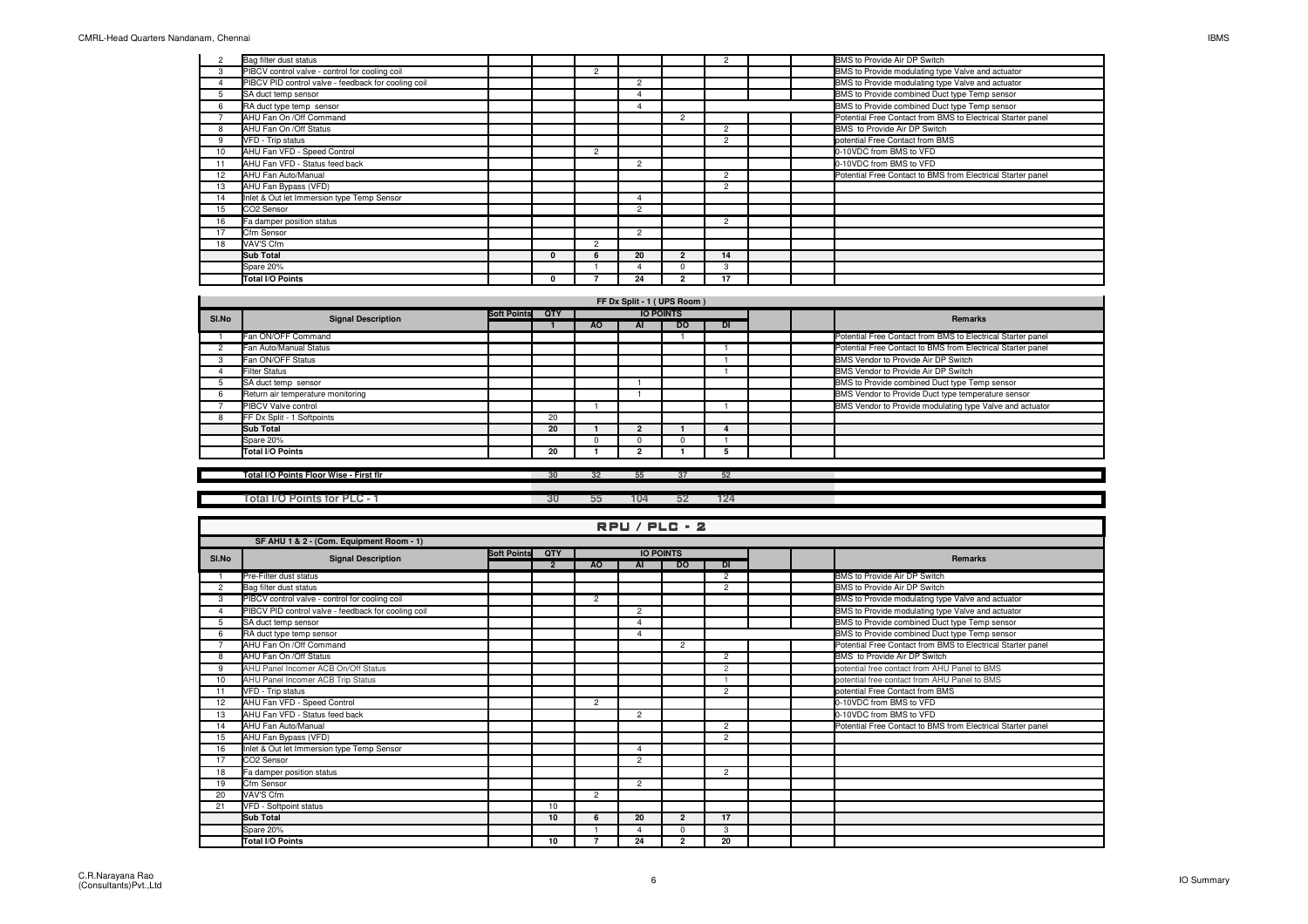$\sim$ 

|          | SF AHU - 3 (Top Wing)                               |                    |            |     |                  |           |                |  |                                                             |
|----------|-----------------------------------------------------|--------------------|------------|-----|------------------|-----------|----------------|--|-------------------------------------------------------------|
| SI.No    | <b>Signal Description</b>                           | <b>Soft Points</b> | <b>OTY</b> |     | <b>IO POINTS</b> |           |                |  | <b>Remarks</b>                                              |
|          |                                                     |                    |            | AO. | AI               | <b>DO</b> | <b>DI</b>      |  |                                                             |
|          | Pre-Filter dust status                              |                    |            |     |                  |           |                |  | BMS to Provide Air DP Switch                                |
| 2        | Bag filter dust status                              |                    |            |     |                  |           |                |  | BMS to Provide Air DP Switch                                |
| 3        | PIBCV control valve - control for cooling coil      |                    |            |     |                  |           |                |  | BMS to Provide modulating type Valve and actuator           |
| $\Delta$ | PIBCV PID control valve - feedback for cooling coil |                    |            |     |                  |           |                |  | BMS to Provide modulating type Valve and actuator           |
| 5        | SA duct temp sensor                                 |                    |            |     | $\overline{2}$   |           |                |  | BMS to Provide combined Duct type Temp sensor               |
| 6        | RA duct type temp sensor                            |                    |            |     | $\overline{2}$   |           |                |  | BMS to Provide combined Duct type Temp sensor               |
|          | AHU Fan On /Off Command                             |                    |            |     |                  |           |                |  | Potential Free Contact from BMS to Electrical Starter panel |
| 8        | AHU Fan On /Off Status                              |                    |            |     |                  |           |                |  | BMS to Provide Air DP Switch                                |
| 9        | AHU Panel Incomer ACB On/Off Status                 |                    |            |     |                  |           | $\overline{2}$ |  | potential free contact from AHU Panel to BMS                |
| 10       | AHU Panel Incomer ACB Trip Status                   |                    |            |     |                  |           |                |  | potential free contact from AHU Panel to BMS                |
| 11       | VFD - Trip status                                   |                    |            |     |                  |           |                |  | potential Free Contact from BMS                             |
| 12       | AHU Fan VFD - Speed Control                         |                    |            |     |                  |           |                |  | 0-10VDC from BMS to VFD                                     |
| 13       | AHU Fan VFD - Status feed back                      |                    |            |     |                  |           |                |  | 0-10VDC from BMS to VFD                                     |
| 14       | AHU Fan Auto/Manual                                 |                    |            |     |                  |           |                |  | Potential Free Contact to BMS from Electrical Starter panel |
| 15       | AHU Fan Bypass (VFD)                                |                    |            |     |                  |           |                |  |                                                             |
| 16       | Inlet & Out let Immersion type Temp Sensor          |                    |            |     | $\overline{2}$   |           |                |  |                                                             |
| 17       | CO <sub>2</sub> Sensor                              |                    |            |     |                  |           |                |  |                                                             |
| 18       | Fa damper position status                           |                    |            |     |                  |           |                |  |                                                             |
| 19       | Cfm Sensor                                          |                    |            |     |                  |           |                |  |                                                             |
| 20       | VAV'S Cfm                                           |                    |            |     |                  |           |                |  |                                                             |
| 21       | VFD - Softpoint status                              |                    | 10         |     |                  |           |                |  |                                                             |
|          | <b>Sub Total</b>                                    |                    | 10         | 3   | 10               |           | 10             |  |                                                             |
|          | Spare 20%                                           |                    |            |     | $\overline{2}$   | U         | $\overline{2}$ |  |                                                             |
|          | <b>Total I/O Points</b>                             |                    | 10         |     | 12               |           | 12             |  |                                                             |

|       | SF AHU - 4 (Left Wing)                              |                    |            |    |                |                  |                |  |                                                             |
|-------|-----------------------------------------------------|--------------------|------------|----|----------------|------------------|----------------|--|-------------------------------------------------------------|
| SI.No | <b>Signal Description</b>                           | <b>Soft Points</b> | <b>QTY</b> |    |                | <b>IO POINTS</b> |                |  | <b>Remarks</b>                                              |
|       |                                                     |                    |            | AO | AI             | <b>DO</b>        | <b>DI</b>      |  |                                                             |
|       | Pre-Filter dust status                              |                    |            |    |                |                  |                |  | BMS to Provide Air DP Switch                                |
| 2     | Bag filter dust status                              |                    |            |    |                |                  |                |  | BMS to Provide Air DP Switch                                |
| 3     | PIBCV control valve - control for cooling coil      |                    |            |    |                |                  |                |  | BMS to Provide modulating type Valve and actuator           |
|       | PIBCV PID control valve - feedback for cooling coil |                    |            |    |                |                  |                |  | BMS to Provide modulating type Valve and actuator           |
| 5     | SA duct temp sensor                                 |                    |            |    | $\overline{2}$ |                  |                |  | BMS to Provide combined Duct type Temp sensor               |
| 6     | RA duct type temp sensor                            |                    |            |    | $\overline{2}$ |                  |                |  | BMS to Provide combined Duct type Temp sensor               |
|       | AHU Fan On /Off Command                             |                    |            |    |                |                  |                |  | Potential Free Contact from BMS to Electrical Starter panel |
| 8     | AHU Fan On / Off Status                             |                    |            |    |                |                  |                |  | BMS to Provide Air DP Switch                                |
| 9     | AHU Panel Incomer ACB On/Off Status                 |                    |            |    |                |                  | $\overline{c}$ |  | potential free contact from AHU Panel to BMS                |
| 10    | AHU Panel Incomer ACB Trip Status                   |                    |            |    |                |                  |                |  | potential free contact from AHU Panel to BMS                |
|       | VFD - Trip status                                   |                    |            |    |                |                  |                |  | potential Free Contact from BMS                             |
| 12    | AHU Fan VFD - Speed Control                         |                    |            |    |                |                  |                |  | 0-10VDC from BMS to VFD                                     |
| 13    | AHU Fan VFD - Status feed back                      |                    |            |    |                |                  |                |  | 0-10VDC from BMS to VFD                                     |
| 14    | AHU Fan Auto/Manual                                 |                    |            |    |                |                  |                |  | Potential Free Contact to BMS from Electrical Starter panel |
| 15    | AHU Fan Bypass (VFD)                                |                    |            |    |                |                  |                |  |                                                             |
| 16    | Inlet & Out let Immersion type Temp Sensor          |                    |            |    | $\overline{2}$ |                  |                |  |                                                             |
| 17    | CO <sub>2</sub> Sensor                              |                    |            |    |                |                  |                |  |                                                             |
| 18    | Fa damper position status                           |                    |            |    |                |                  |                |  |                                                             |
| 19    | Cfm Sensor                                          |                    |            |    |                |                  |                |  |                                                             |
| 20    | VAV'S Cfm                                           |                    |            |    |                |                  |                |  |                                                             |
| 21    | VFD - Softpoint status                              |                    | 10         |    |                |                  |                |  |                                                             |
|       | <b>Sub Total</b>                                    |                    | 10         | 3  | 10             |                  | 10             |  |                                                             |
|       | Spare 20%                                           |                    |            |    | $\overline{2}$ | 0                | $\overline{2}$ |  |                                                             |
|       | <b>Total I/O Points</b>                             |                    | 10         |    | 12             |                  | 12             |  |                                                             |

|       | SF AHU - 5 (Right Wing)                             |                    |     |           |    |                  |           |  |                                                   |
|-------|-----------------------------------------------------|--------------------|-----|-----------|----|------------------|-----------|--|---------------------------------------------------|
| SI.No | <b>Signal Description</b>                           | <b>Soft Points</b> | QTY |           |    | <b>IO POINTS</b> |           |  | <b>Remarks</b>                                    |
|       |                                                     |                    |     | <b>AO</b> | ΑI | <b>DO</b>        | <b>DI</b> |  |                                                   |
|       | Pre-Filter dust status                              |                    |     |           |    |                  |           |  | BMS to Provide Air DP Switch                      |
|       | Bag filter dust status                              |                    |     |           |    |                  |           |  | BMS to Provide Air DP Switch                      |
|       | PIBCV control valve - control for cooling coil      |                    |     |           |    |                  |           |  | BMS to Provide modulating type Valve and actuator |
|       | PIBCV PID control valve - feedback for cooling coil |                    |     |           |    |                  |           |  | BMS to Provide modulating type Valve and actuator |
|       | SA duct temp sensor                                 |                    |     |           |    |                  |           |  | BMS to Provide combined Duct type Temp sensor     |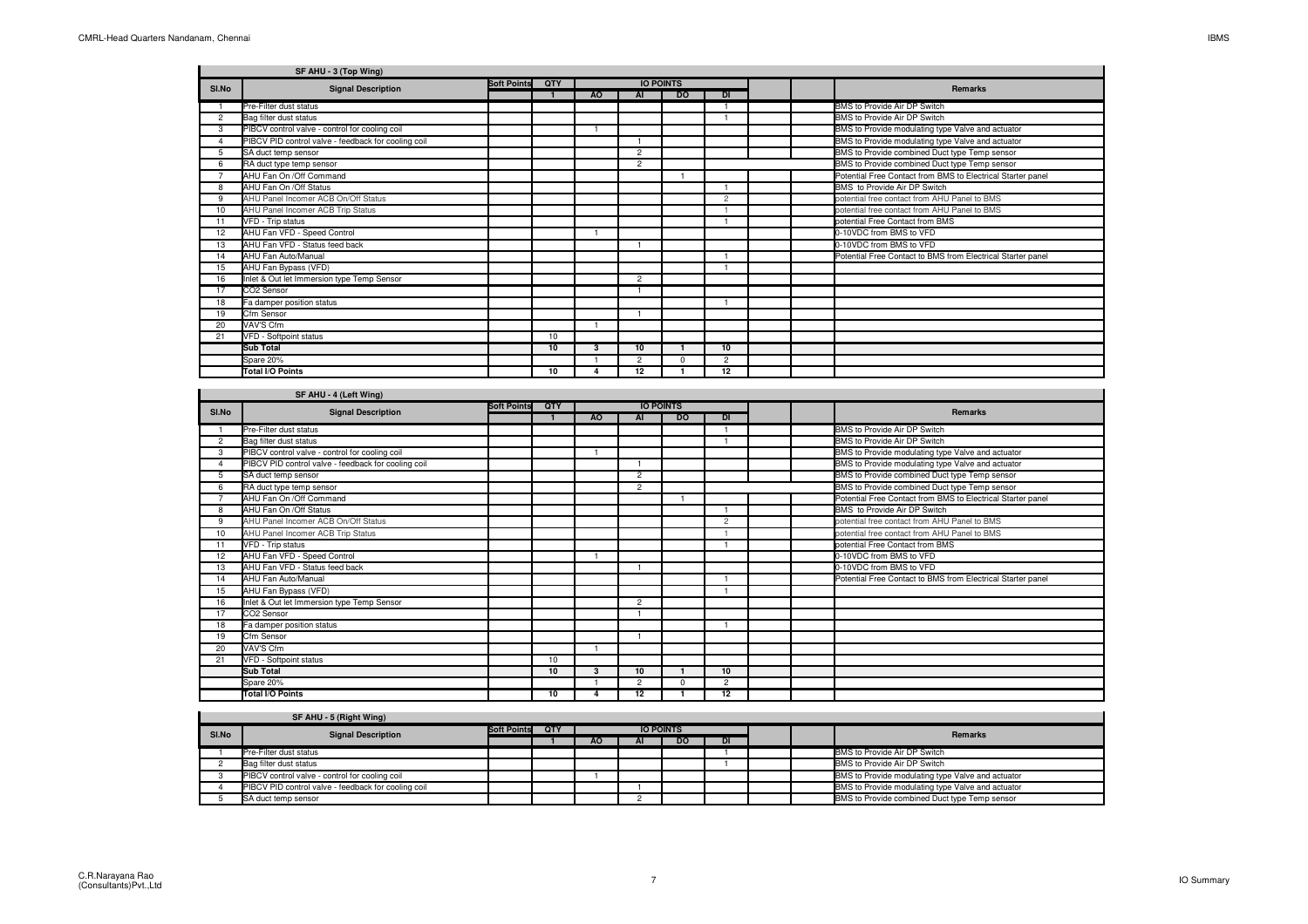|    | RA duct type temp sensor                   |    | 2              |               |  | BMS to Provide combined Duct type Temp sensor               |
|----|--------------------------------------------|----|----------------|---------------|--|-------------------------------------------------------------|
|    | AHU Fan On /Off Command                    |    |                |               |  | Potential Free Contact from BMS to Electrical Starter panel |
|    | AHU Fan On /Off Status                     |    |                |               |  | BMS to Provide Air DP Switch                                |
| 9  | AHU Panel Incomer ACB On/Off Status        |    |                | $\Omega$      |  | potential free contact from AHU Panel to BMS                |
| 10 | AHU Panel Incomer ACB Trip Status          |    |                |               |  | potential free contact from AHU Panel to BMS                |
|    | VFD - Trip status                          |    |                |               |  | potential Free Contact from BMS                             |
| 12 | AHU Fan VFD - Speed Control                |    |                |               |  | 0-10VDC from BMS to VFD                                     |
| 13 | AHU Fan VFD - Status feed back             |    |                |               |  | 0-10VDC from BMS to VFD                                     |
| 14 | AHU Fan Auto/Manual                        |    |                |               |  | Potential Free Contact to BMS from Electrical Starter panel |
| 15 | AHU Fan Bypass (VFD)                       |    |                |               |  |                                                             |
| 16 | Inlet & Out let Immersion type Temp Sensor |    | $\overline{2}$ |               |  |                                                             |
| 17 | CO2 Sensor                                 |    |                |               |  |                                                             |
| 18 | Fa damper position status                  |    |                |               |  |                                                             |
| 19 | Cfm Sensor                                 |    |                |               |  |                                                             |
| 20 | VAV'S Cfm                                  |    |                |               |  |                                                             |
| 21 | VFD - Softpoint status                     | 10 |                |               |  |                                                             |
|    | <b>Sub Total</b>                           | 10 | 10             | 10            |  |                                                             |
|    | Spare 20%                                  |    | $\overline{c}$ | $\mathcal{P}$ |  |                                                             |
|    | Total I/O Points                           | 10 | 12             | 12            |  |                                                             |

| SI.No          | <b>Signal Description</b>                           | <b>Soft Points</b> | QTY |                | <b>IO POINTS</b> |           |                |  | Remarks                                                     |
|----------------|-----------------------------------------------------|--------------------|-----|----------------|------------------|-----------|----------------|--|-------------------------------------------------------------|
|                |                                                     |                    |     | A <sub>O</sub> | AI               | <b>DO</b> | DI             |  |                                                             |
|                | Pre-Filter dust status                              |                    |     |                |                  |           |                |  | BMS to Provide Air DP Switch                                |
| $\overline{c}$ | Bag filter dust status                              |                    |     |                |                  |           |                |  | BMS to Provide Air DP Switch                                |
| 3              | PIBCV control valve - control for cooling coil      |                    |     |                |                  |           |                |  | BMS to Provide modulating type Valve and actuator           |
|                | PIBCV PID control valve - feedback for cooling coil |                    |     |                |                  |           |                |  | BMS to Provide modulating type Valve and actuator           |
| 5              | SA duct temp sensor                                 |                    |     |                | $\overline{2}$   |           |                |  | BMS to Provide combined Duct type Temp sensor               |
| 6              | RA duct type temp sensor                            |                    |     |                | $\overline{2}$   |           |                |  | BMS to Provide combined Duct type Temp sensor               |
|                | AHU Fan On / Off Command                            |                    |     |                |                  |           |                |  | Potential Free Contact from BMS to Electrical Starter panel |
| 8              | AHU Fan On / Off Status                             |                    |     |                |                  |           |                |  | BMS to Provide Air DP Switch                                |
| 9              | AHU Panel Incomer ACB On/Off Status                 |                    |     |                |                  |           | $\overline{c}$ |  | potential free contact from AHU Panel to BMS                |
| 10             | AHU Panel Incomer ACB Trip Status                   |                    |     |                |                  |           |                |  | potential free contact from AHU Panel to BMS                |
| 11             | VFD - Trip status                                   |                    |     |                |                  |           |                |  | potential Free Contact from BMS                             |
| 12             | AHU Fan VFD - Speed Control                         |                    |     |                |                  |           |                |  | 0-10VDC from BMS to VFD                                     |
| 13             | AHU Fan VFD - Status feed back                      |                    |     |                |                  |           |                |  | 0-10VDC from BMS to VFD                                     |
| 14             | AHU Fan Auto/Manual                                 |                    |     |                |                  |           |                |  | Potential Free Contact to BMS from Electrical Starter panel |
| 15             | AHU Fan Bypass (VFD)                                |                    |     |                |                  |           |                |  |                                                             |
| 16             | Inlet & Out let Immersion type Temp Sensor          |                    |     |                | $\overline{2}$   |           |                |  |                                                             |
| 17             | CO2 Sensor                                          |                    |     |                |                  |           |                |  |                                                             |
| 18             | Fa damper position status                           |                    |     |                |                  |           |                |  |                                                             |
| 19             | Cfm Sensor                                          |                    |     |                |                  |           |                |  |                                                             |
| 20             | VAV'S Cfm                                           |                    |     |                |                  |           |                |  |                                                             |
| 21             | SF Dx Split Softpoints                              |                    | 20  |                |                  |           |                |  |                                                             |
|                | <b>Sub Total</b>                                    |                    | 20  | 3              | 10               |           | 10             |  |                                                             |
|                | Spare 20%                                           |                    |     |                | $\overline{2}$   |           | $\overline{2}$ |  |                                                             |
|                | <b>Total I/O Points</b>                             |                    | 20  |                | 12               |           | 12             |  |                                                             |

|       | SF PAC - CHW (UPS fo S&T)                           |                    |            |     |                |                  |           |  |  |                                                             |  |  |  |  |
|-------|-----------------------------------------------------|--------------------|------------|-----|----------------|------------------|-----------|--|--|-------------------------------------------------------------|--|--|--|--|
| SI.No | <b>Signal Description</b>                           | <b>Soft Points</b> | <b>OTY</b> |     |                | <b>IO POINTS</b> |           |  |  | <b>Remarks</b>                                              |  |  |  |  |
|       |                                                     |                    |            | AO. | AI             | <b>DO</b>        | <b>DI</b> |  |  |                                                             |  |  |  |  |
|       | Pre-Filter dust status                              |                    |            |     |                |                  |           |  |  | BMS to Provide Air DP Switch                                |  |  |  |  |
| 2     | Bag filter dust status                              |                    |            |     |                |                  |           |  |  | BMS to Provide Air DP Switch                                |  |  |  |  |
|       | PIBCV control valve - control for cooling coil      |                    |            |     |                |                  |           |  |  | BMS to Provide modulating type Valve and actuator           |  |  |  |  |
|       | PIBCV PID control valve - feedback for cooling coil |                    |            |     |                |                  |           |  |  | BMS to Provide modulating type Valve and actuator           |  |  |  |  |
| 5     | SA duct temp sensor                                 |                    |            |     | $\overline{2}$ |                  |           |  |  | BMS to Provide combined Duct type Temp sensor               |  |  |  |  |
|       | RA duct type temp sensor                            |                    |            |     | $\overline{2}$ |                  |           |  |  | BMS to Provide combined Duct type Temp sensor               |  |  |  |  |
|       | AHU Fan On /Off Command                             |                    |            |     |                |                  |           |  |  | Potential Free Contact from BMS to Electrical Starter panel |  |  |  |  |
|       | AHU Fan On /Off Status                              |                    |            |     |                |                  |           |  |  | BMS to Provide Air DP Switch                                |  |  |  |  |
| 9     | AHU Panel Incomer ACB On/Off Status                 |                    |            |     |                |                  | $\Omega$  |  |  | potential free contact from AHU Panel to BMS                |  |  |  |  |
| 10    | AHU Panel Incomer ACB Trip Status                   |                    |            |     |                |                  |           |  |  | potential free contact from AHU Panel to BMS                |  |  |  |  |
| 11    | VFD - Trip status                                   |                    |            |     |                |                  |           |  |  | potential Free Contact from BMS                             |  |  |  |  |
| 12    | AHU Fan VFD - Speed Control                         |                    |            |     |                |                  |           |  |  | 0-10VDC from BMS to VFD                                     |  |  |  |  |
| 13    | AHU Fan VFD - Status feed back                      |                    |            |     |                |                  |           |  |  | 0-10VDC from BMS to VFD                                     |  |  |  |  |
| 14    | AHU Fan Auto/Manual                                 |                    |            |     |                |                  |           |  |  | Potential Free Contact to BMS from Electrical Starter panel |  |  |  |  |
| 15    | AHU Fan Bypass (VFD)                                |                    |            |     |                |                  |           |  |  |                                                             |  |  |  |  |
| 16    | Inlet & Out let Immersion type Temp Sensor          |                    |            |     | $\overline{2}$ |                  |           |  |  |                                                             |  |  |  |  |
| 17    | CO2 Sensor                                          |                    |            |     |                |                  |           |  |  |                                                             |  |  |  |  |
| 18    | Fa damper position status                           |                    |            |     |                |                  |           |  |  |                                                             |  |  |  |  |
| 19    | Cfm Sensor                                          |                    |            |     |                |                  |           |  |  |                                                             |  |  |  |  |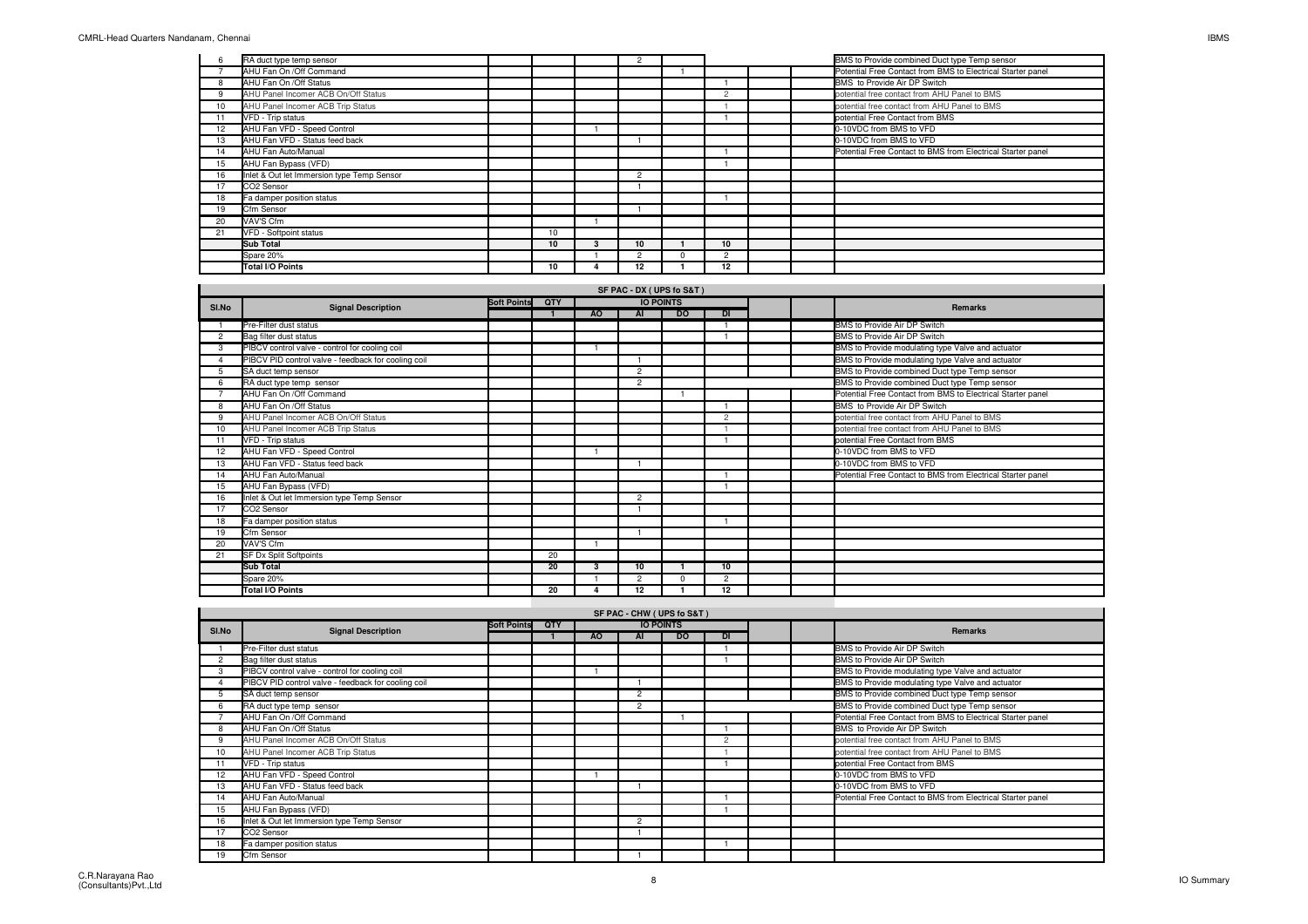| $\sim$<br>2U | VAV'S Cfm        |  |                     |          |  |  |
|--------------|------------------|--|---------------------|----------|--|--|
|              | <b>Sub Total</b> |  | 10                  | 10       |  |  |
|              | Spare 20%        |  |                     |          |  |  |
|              | Total I/O Points |  | $\overline{a}$<br>ĸ | -<br>. . |  |  |

|       |                                                     |                    |     |           |                | SF PAC - DX ( AFC CC & CCHS Room ) |                |  |                                                             |
|-------|-----------------------------------------------------|--------------------|-----|-----------|----------------|------------------------------------|----------------|--|-------------------------------------------------------------|
| SI.No | <b>Signal Description</b>                           | <b>Soft Points</b> | QTY |           |                | <b>IO POINTS</b>                   |                |  | <b>Remarks</b>                                              |
|       |                                                     |                    |     | <b>AO</b> | AI             | <b>DO</b>                          | <b>DI</b>      |  |                                                             |
|       | Pre-Filter dust status                              |                    |     |           |                |                                    |                |  | BMS to Provide Air DP Switch                                |
| 2     | Bag filter dust status                              |                    |     |           |                |                                    |                |  | BMS to Provide Air DP Switch                                |
| 3     | PIBCV control valve - control for cooling coil      |                    |     |           |                |                                    |                |  | BMS to Provide modulating type Valve and actuator           |
|       | PIBCV PID control valve - feedback for cooling coil |                    |     |           |                |                                    |                |  | BMS to Provide modulating type Valve and actuator           |
| 5     | SA duct temp sensor                                 |                    |     |           | $\overline{2}$ |                                    |                |  | BMS to Provide combined Duct type Temp sensor               |
| 6     | RA duct type temp sensor                            |                    |     |           | $\overline{2}$ |                                    |                |  | BMS to Provide combined Duct type Temp sensor               |
|       | AHU Fan On /Off Command                             |                    |     |           |                |                                    |                |  | Potential Free Contact from BMS to Electrical Starter panel |
| 8     | AHU Fan On /Off Status                              |                    |     |           |                |                                    |                |  | BMS to Provide Air DP Switch                                |
| 9     | AHU Panel Incomer ACB On/Off Status                 |                    |     |           |                |                                    | $\overline{c}$ |  | potential free contact from AHU Panel to BMS                |
| 10    | AHU Panel Incomer ACB Trip Status                   |                    |     |           |                |                                    |                |  | potential free contact from AHU Panel to BMS                |
|       | VFD - Trip status                                   |                    |     |           |                |                                    |                |  | potential Free Contact from BMS                             |
| 12    | AHU Fan VFD - Speed Control                         |                    |     |           |                |                                    |                |  | 0-10VDC from BMS to VFD                                     |
| 13    | AHU Fan VFD - Status feed back                      |                    |     |           |                |                                    |                |  | 0-10VDC from BMS to VFD                                     |
| 14    | AHU Fan Auto/Manual                                 |                    |     |           |                |                                    |                |  | Potential Free Contact to BMS from Electrical Starter panel |
| 15    | AHU Fan Bypass (VFD)                                |                    |     |           |                |                                    |                |  |                                                             |
| 16    | Inlet & Out let Immersion type Temp Sensor          |                    |     |           | $\overline{2}$ |                                    |                |  |                                                             |
| 17    | CO2 Sensor                                          |                    |     |           |                |                                    |                |  |                                                             |
| 18    | Fa damper position status                           |                    |     |           |                |                                    |                |  |                                                             |
| 19    | Cfm Sensor                                          |                    |     |           |                |                                    |                |  |                                                             |
| 20    | VAV'S Cfm                                           |                    |     |           |                |                                    |                |  |                                                             |
| 21    | SF Dx Split Softpoints                              |                    | 20  |           |                |                                    |                |  |                                                             |
|       | <b>Sub Total</b>                                    |                    | 20  | 3         | 10             |                                    | 10             |  |                                                             |
|       | Spare 20%                                           |                    |     |           | $\overline{2}$ | $\Omega$                           | $\overline{2}$ |  |                                                             |
|       | <b>Total I/O Points</b>                             |                    | 20  |           | 12             |                                    | 12             |  |                                                             |

|                |                                                     |                    |              |     | <b>IO POINTS</b> | SF PAC - CHW ( AFC CC & CCHS Room ) |                |  |                                                             |
|----------------|-----------------------------------------------------|--------------------|--------------|-----|------------------|-------------------------------------|----------------|--|-------------------------------------------------------------|
| SI.No          | <b>Signal Description</b>                           | <b>Soft Points</b> | QTY          | AO. | <b>AI</b>        | <b>DO</b>                           | <b>DI</b>      |  | <b>Remarks</b>                                              |
|                | Pre-Filter dust status                              |                    |              |     |                  |                                     |                |  | BMS to Provide Air DP Switch                                |
| $\overline{c}$ | Bag filter dust status                              |                    |              |     |                  |                                     |                |  | BMS to Provide Air DP Switch                                |
| 3              | PIBCV control valve - control for cooling coil      |                    |              |     |                  |                                     |                |  | BMS to Provide modulating type Valve and actuator           |
|                | PIBCV PID control valve - feedback for cooling coil |                    |              |     |                  |                                     |                |  | BMS to Provide modulating type Valve and actuator           |
|                | SA duct temp sensor                                 |                    |              |     | $\overline{2}$   |                                     |                |  | BMS to Provide combined Duct type Temp sensor               |
| 6              | RA duct type temp sensor                            |                    |              |     | $\overline{2}$   |                                     |                |  | BMS to Provide combined Duct type Temp sensor               |
|                | AHU Fan On / Off Command                            |                    |              |     |                  |                                     |                |  | Potential Free Contact from BMS to Electrical Starter panel |
| 8              | AHU Fan On /Off Status                              |                    |              |     |                  |                                     |                |  | BMS to Provide Air DP Switch                                |
| 9              | AHU Panel Incomer ACB On/Off Status                 |                    |              |     |                  |                                     | $\overline{2}$ |  | potential free contact from AHU Panel to BMS                |
| 10             | AHU Panel Incomer ACB Trip Status                   |                    |              |     |                  |                                     |                |  | potential free contact from AHU Panel to BMS                |
| 11             | VFD - Trip status                                   |                    |              |     |                  |                                     |                |  | potential Free Contact from BMS                             |
| 12             | AHU Fan VFD - Speed Control                         |                    |              |     |                  |                                     |                |  | 0-10VDC from BMS to VFD                                     |
| 13             | AHU Fan VFD - Status feed back                      |                    |              |     |                  |                                     |                |  | 0-10VDC from BMS to VFD                                     |
| 14             | AHU Fan Auto/Manual                                 |                    |              |     |                  |                                     |                |  | Potential Free Contact to BMS from Electrical Starter panel |
| 15             | AHU Fan Bypass (VFD)                                |                    |              |     |                  |                                     |                |  |                                                             |
| 16             | Inlet & Out let Immersion type Temp Sensor          |                    |              |     | $\overline{2}$   |                                     |                |  |                                                             |
| 17             | CO2 Sensor                                          |                    |              |     |                  |                                     |                |  |                                                             |
| 18             | Fa damper position status                           |                    |              |     |                  |                                     |                |  |                                                             |
| 19             | Cfm Sensor                                          |                    |              |     |                  |                                     |                |  |                                                             |
| 20             | VAV'S Cfm                                           |                    |              |     |                  |                                     |                |  |                                                             |
|                | Sub Total                                           |                    | $\mathbf{0}$ | з   | 10               |                                     | 10             |  |                                                             |
|                | Spare 20%                                           |                    |              |     | $\overline{2}$   | n                                   | 2              |  |                                                             |
|                | <b>Total I/O Points</b>                             |                    | $\Omega$     |     | 12               |                                     | 12             |  |                                                             |

| SF PAC - DX ( AFC SR & AFC Analyst ) |                                                     |                    |     |           |                  |     |    |  |  |                                                             |  |  |
|--------------------------------------|-----------------------------------------------------|--------------------|-----|-----------|------------------|-----|----|--|--|-------------------------------------------------------------|--|--|
| SI.No                                | <b>Signal Description</b>                           | <b>Soft Points</b> | QTY |           | <b>IO POINTS</b> |     |    |  |  | <b>Remarks</b>                                              |  |  |
|                                      |                                                     |                    |     | <b>AO</b> | AI               | DO. | DI |  |  |                                                             |  |  |
|                                      | Pre-Filter dust status                              |                    |     |           |                  |     |    |  |  | BMS to Provide Air DP Switch                                |  |  |
|                                      | Bag filter dust status                              |                    |     |           |                  |     |    |  |  | BMS to Provide Air DP Switch                                |  |  |
|                                      | PIBCV control valve - control for cooling coil      |                    |     |           |                  |     |    |  |  | BMS to Provide modulating type Valve and actuator           |  |  |
|                                      | PIBCV PID control valve - feedback for cooling coil |                    |     |           |                  |     |    |  |  | BMS to Provide modulating type Valve and actuator           |  |  |
|                                      | SA duct temp sensor                                 |                    |     |           |                  |     |    |  |  | BMS to Provide combined Duct type Temp sensor               |  |  |
|                                      | RA duct type temp sensor                            |                    |     |           |                  |     |    |  |  | BMS to Provide combined Duct type Temp sensor               |  |  |
|                                      | AHU Fan On /Off Command                             |                    |     |           |                  |     |    |  |  | Potential Free Contact from BMS to Electrical Starter panel |  |  |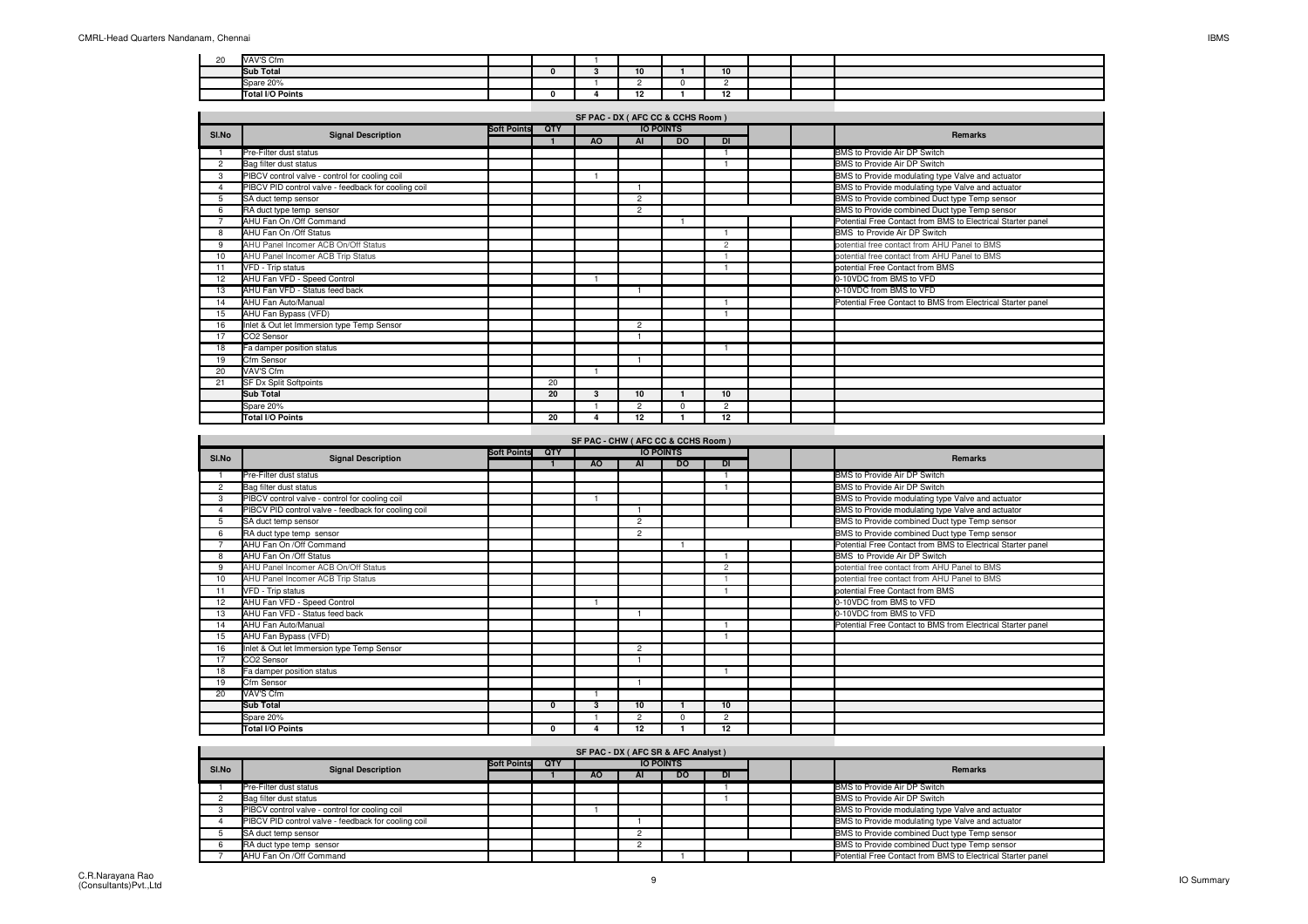$\blacksquare$ 

|                 | AHU Fan On /Off Status                     |    |                |               |  | BMS to Provide Air DP Switch                                |
|-----------------|--------------------------------------------|----|----------------|---------------|--|-------------------------------------------------------------|
|                 | AHU Panel Incomer ACB On/Off Status        |    |                |               |  | potential free contact from AHU Panel to BMS                |
| 10 <sup>1</sup> | AHU Panel Incomer ACB Trip Status          |    |                |               |  | potential free contact from AHU Panel to BMS                |
| 11              | VFD - Trip status                          |    |                |               |  | potential Free Contact from BMS                             |
| 12              | AHU Fan VFD - Speed Control                |    |                |               |  | 0-10VDC from BMS to VFD                                     |
| 13              | AHU Fan VFD - Status feed back             |    |                |               |  | 0-10VDC from BMS to VFD                                     |
| 14              | AHU Fan Auto/Manual                        |    |                |               |  | Potential Free Contact to BMS from Electrical Starter panel |
| 15              | AHU Fan Bypass (VFD)                       |    |                |               |  |                                                             |
| 16              | Inlet & Out let Immersion type Temp Sensor |    | $\overline{2}$ |               |  |                                                             |
| 17              | CO2 Sensor                                 |    |                |               |  |                                                             |
| 18              | Fa damper position status                  |    |                |               |  |                                                             |
| 19              | Cfm Sensor                                 |    |                |               |  |                                                             |
| 20              | VAV'S Cfm                                  |    |                |               |  |                                                             |
| 21              | <b>SF Dx Split Softpoints</b>              | 20 |                |               |  |                                                             |
|                 | <b>Sub Total</b>                           | 20 | 10             | 10            |  |                                                             |
|                 | Spare 20%                                  |    | $\overline{2}$ | $\mathcal{P}$ |  |                                                             |
|                 | Total I/O Points                           | 20 | $12 \,$        | 12            |  |                                                             |

## **SF PAC - CHW ( AFC SR & AFC Analyst )**

| SI.No |                                                     | <b>Soft Points</b> | QTY          |           |                | <b>IO POINTS</b> |                |  |                                                             |
|-------|-----------------------------------------------------|--------------------|--------------|-----------|----------------|------------------|----------------|--|-------------------------------------------------------------|
|       | <b>Signal Description</b>                           |                    |              | <b>AO</b> | AI             | <b>DO</b>        | <b>DI</b>      |  | <b>Remarks</b>                                              |
|       | Pre-Filter dust status                              |                    |              |           |                |                  |                |  | BMS to Provide Air DP Switch                                |
| 2     | Bag filter dust status                              |                    |              |           |                |                  |                |  | BMS to Provide Air DP Switch                                |
| 3     | PIBCV control valve - control for cooling coil      |                    |              |           |                |                  |                |  | BMS to Provide modulating type Valve and actuator           |
|       | PIBCV PID control valve - feedback for cooling coil |                    |              |           |                |                  |                |  | BMS to Provide modulating type Valve and actuator           |
|       | SA duct temp sensor                                 |                    |              |           | $\overline{2}$ |                  |                |  | BMS to Provide combined Duct type Temp sensor               |
| 6     | RA duct type temp sensor                            |                    |              |           | $\overline{2}$ |                  |                |  | BMS to Provide combined Duct type Temp sensor               |
|       | AHU Fan On /Off Command                             |                    |              |           |                |                  |                |  | Potential Free Contact from BMS to Electrical Starter panel |
| 8     | AHU Fan On /Off Status                              |                    |              |           |                |                  |                |  | BMS to Provide Air DP Switch                                |
| 9     | AHU Panel Incomer ACB On/Off Status                 |                    |              |           |                |                  | 2              |  | potential free contact from AHU Panel to BMS                |
| 10    | AHU Panel Incomer ACB Trip Status                   |                    |              |           |                |                  |                |  | potential free contact from AHU Panel to BMS                |
|       | VFD - Trip status                                   |                    |              |           |                |                  |                |  | potential Free Contact from BMS                             |
| 12    | AHU Fan VFD - Speed Control                         |                    |              |           |                |                  |                |  | 0-10VDC from BMS to VFD                                     |
| 13    | AHU Fan VFD - Status feed back                      |                    |              |           |                |                  |                |  | 0-10VDC from BMS to VFD                                     |
| 14    | AHU Fan Auto/Manual                                 |                    |              |           |                |                  |                |  | Potential Free Contact to BMS from Electrical Starter panel |
| 15    | AHU Fan Bypass (VFD)                                |                    |              |           |                |                  |                |  |                                                             |
| 16    | Inlet & Out let Immersion type Temp Sensor          |                    |              |           | $\overline{2}$ |                  |                |  |                                                             |
| 17    | CO2 Sensor                                          |                    |              |           |                |                  |                |  |                                                             |
| 18    | Fa damper position status                           |                    |              |           |                |                  |                |  |                                                             |
| 19    | Cfm Sensor                                          |                    |              |           |                |                  |                |  |                                                             |
| 20    | VAV'S Cfm                                           |                    |              |           |                |                  |                |  |                                                             |
|       | <b>Sub Total</b>                                    |                    | $\mathbf{0}$ | 3         | 10             |                  | 10             |  |                                                             |
|       | Spare 20%                                           |                    |              |           | $\overline{2}$ | $\Omega$         | $\overline{2}$ |  |                                                             |
|       | <b>Total I/O Points</b>                             |                    | 0            |           | 12             |                  | 12             |  |                                                             |

|       | SF PAC - DX ( AFC SR & AR Room )                    |                    |     |     |                |                  |                |  |  |                                                             |  |  |  |  |
|-------|-----------------------------------------------------|--------------------|-----|-----|----------------|------------------|----------------|--|--|-------------------------------------------------------------|--|--|--|--|
| SI.No | <b>Signal Description</b>                           | <b>Soft Points</b> | QTY |     |                | <b>IO POINTS</b> |                |  |  | <b>Remarks</b>                                              |  |  |  |  |
|       |                                                     |                    |     | AO. | AI             | <b>DO</b>        | <b>DI</b>      |  |  |                                                             |  |  |  |  |
|       | Pre-Filter dust status                              |                    |     |     |                |                  |                |  |  | BMS to Provide Air DP Switch                                |  |  |  |  |
| 2     | Bag filter dust status                              |                    |     |     |                |                  |                |  |  | BMS to Provide Air DP Switch                                |  |  |  |  |
| 3     | PIBCV control valve - control for cooling coil      |                    |     |     |                |                  |                |  |  | BMS to Provide modulating type Valve and actuator           |  |  |  |  |
|       | PIBCV PID control valve - feedback for cooling coil |                    |     |     |                |                  |                |  |  | BMS to Provide modulating type Valve and actuator           |  |  |  |  |
| 5     | SA duct temp sensor                                 |                    |     |     | $\overline{2}$ |                  |                |  |  | BMS to Provide combined Duct type Temp sensor               |  |  |  |  |
| 6     | RA duct type temp sensor                            |                    |     |     | $\overline{2}$ |                  |                |  |  | BMS to Provide combined Duct type Temp sensor               |  |  |  |  |
|       | AHU Fan On /Off Command                             |                    |     |     |                |                  |                |  |  | Potential Free Contact from BMS to Electrical Starter panel |  |  |  |  |
|       | AHU Fan On /Off Status                              |                    |     |     |                |                  |                |  |  | BMS to Provide Air DP Switch                                |  |  |  |  |
| 9     | AHU Panel Incomer ACB On/Off Status                 |                    |     |     |                |                  | $\overline{c}$ |  |  | potential free contact from AHU Panel to BMS                |  |  |  |  |
| 10    | AHU Panel Incomer ACB Trip Status                   |                    |     |     |                |                  |                |  |  | potential free contact from AHU Panel to BMS                |  |  |  |  |
| 11    | VFD - Trip status                                   |                    |     |     |                |                  |                |  |  | potential Free Contact from BMS                             |  |  |  |  |
| 12    | AHU Fan VFD - Speed Control                         |                    |     |     |                |                  |                |  |  | 0-10VDC from BMS to VFD                                     |  |  |  |  |
| 13    | AHU Fan VFD - Status feed back                      |                    |     |     |                |                  |                |  |  | 0-10VDC from BMS to VFD                                     |  |  |  |  |
| 14    | AHU Fan Auto/Manual                                 |                    |     |     |                |                  |                |  |  | Potential Free Contact to BMS from Electrical Starter panel |  |  |  |  |
| 15    | AHU Fan Bypass (VFD)                                |                    |     |     |                |                  |                |  |  |                                                             |  |  |  |  |
| 16    | Inlet & Out let Immersion type Temp Sensor          |                    |     |     | $\overline{2}$ |                  |                |  |  |                                                             |  |  |  |  |
| 17    | CO <sub>2</sub> Sensor                              |                    |     |     |                |                  |                |  |  |                                                             |  |  |  |  |
| 18    | Fa damper position status                           |                    |     |     |                |                  |                |  |  |                                                             |  |  |  |  |
| 19    | Cfm Sensor                                          |                    |     |     |                |                  |                |  |  |                                                             |  |  |  |  |
| 20    | VAV'S Cfm                                           |                    |     |     |                |                  |                |  |  |                                                             |  |  |  |  |
| 21    | <b>SF Dx Split Softpoints</b>                       |                    | 20  |     |                |                  |                |  |  |                                                             |  |  |  |  |
|       | <b>Sub Total</b>                                    |                    | 20  | 3   | 10             |                  | 10             |  |  |                                                             |  |  |  |  |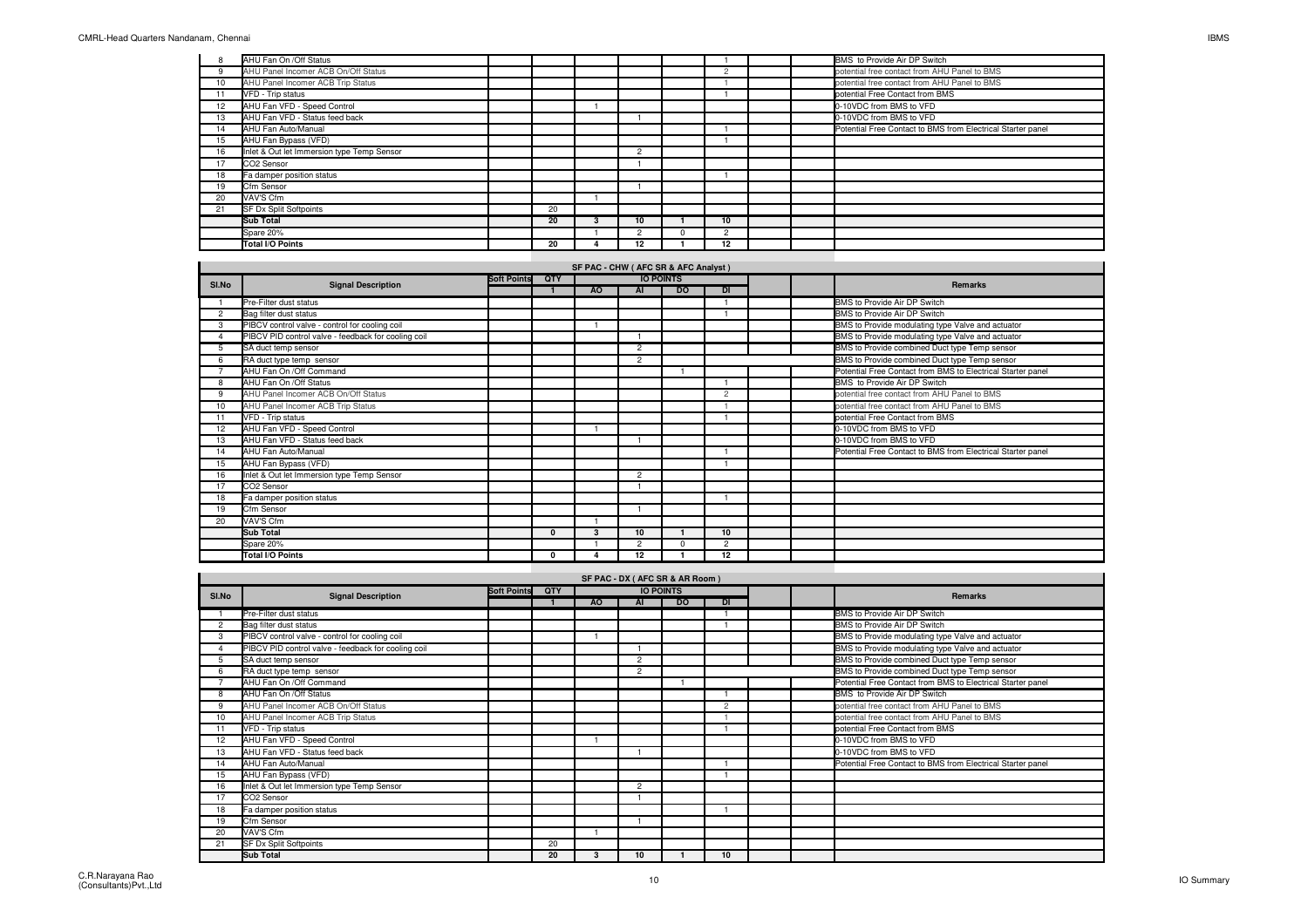| $-00$<br>le-<br>--- |  |                                  |                        |  |  |
|---------------------|--|----------------------------------|------------------------|--|--|
| Total I/O Points    |  | $\overline{\phantom{a}}$<br>- 14 | $\overline{a}$<br>- 14 |  |  |

|                       |                                                     |                    |          | SF PAC - CHW ( AFC SR & AR Room ) |                |                  |                |  |                                                             |
|-----------------------|-----------------------------------------------------|--------------------|----------|-----------------------------------|----------------|------------------|----------------|--|-------------------------------------------------------------|
| SI.No                 | <b>Signal Description</b>                           | <b>Soft Points</b> | QTY      |                                   |                | <b>IO POINTS</b> |                |  | <b>Remarks</b>                                              |
|                       |                                                     |                    |          | A <sub>O</sub>                    | <b>AI</b>      | <b>DO</b>        | DI             |  |                                                             |
|                       | Pre-Filter dust status                              |                    |          |                                   |                |                  |                |  | BMS to Provide Air DP Switch                                |
| $\overline{2}$        | Bag filter dust status                              |                    |          |                                   |                |                  |                |  | BMS to Provide Air DP Switch                                |
| 3                     | PIBCV control valve - control for cooling coil      |                    |          |                                   |                |                  |                |  | BMS to Provide modulating type Valve and actuator           |
| $\boldsymbol{\Delta}$ | PIBCV PID control valve - feedback for cooling coil |                    |          |                                   |                |                  |                |  | BMS to Provide modulating type Valve and actuator           |
| 5                     | SA duct temp sensor                                 |                    |          |                                   | $\overline{2}$ |                  |                |  | BMS to Provide combined Duct type Temp sensor               |
| 6                     | RA duct type temp sensor                            |                    |          |                                   | $\overline{2}$ |                  |                |  | BMS to Provide combined Duct type Temp sensor               |
|                       | AHU Fan On / Off Command                            |                    |          |                                   |                |                  |                |  | Potential Free Contact from BMS to Electrical Starter panel |
| 8                     | AHU Fan On / Off Status                             |                    |          |                                   |                |                  |                |  | BMS to Provide Air DP Switch                                |
| 9                     | AHU Panel Incomer ACB On/Off Status                 |                    |          |                                   |                |                  | $\overline{c}$ |  | potential free contact from AHU Panel to BMS                |
| 10                    | AHU Panel Incomer ACB Trip Status                   |                    |          |                                   |                |                  |                |  | potential free contact from AHU Panel to BMS                |
| 11                    | VFD - Trip status                                   |                    |          |                                   |                |                  |                |  | potential Free Contact from BMS                             |
| 12                    | AHU Fan VFD - Speed Control                         |                    |          |                                   |                |                  |                |  | 0-10VDC from BMS to VFD                                     |
| 13                    | AHU Fan VFD - Status feed back                      |                    |          |                                   |                |                  |                |  | 0-10VDC from BMS to VFD                                     |
| 14                    | AHU Fan Auto/Manual                                 |                    |          |                                   |                |                  |                |  | Potential Free Contact to BMS from Electrical Starter panel |
| 15                    | AHU Fan Bypass (VFD)                                |                    |          |                                   |                |                  |                |  |                                                             |
| 16                    | Inlet & Out let Immersion type Temp Sensor          |                    |          |                                   | $\overline{2}$ |                  |                |  |                                                             |
| 17                    | CO2 Sensor                                          |                    |          |                                   |                |                  |                |  |                                                             |
| 18                    | Fa damper position status                           |                    |          |                                   |                |                  |                |  |                                                             |
| 19                    | Cfm Sensor                                          |                    |          |                                   |                |                  |                |  |                                                             |
| 20                    | VAV'S Cfm                                           |                    |          |                                   |                |                  |                |  |                                                             |
|                       | <b>Sub Total</b>                                    |                    | $\Omega$ | 3                                 | 10             |                  | 10             |  |                                                             |
|                       | Spare 20%                                           |                    |          |                                   | $\overline{2}$ | $\sqrt{2}$       | $\overline{2}$ |  |                                                             |
|                       | <b>Total I/O Points</b>                             |                    | $\Omega$ |                                   | 12             |                  | 12             |  |                                                             |

|                | SF PAC - DX ( AFC Equipment )<br><b>IO POINTS</b>   |                    |     |    |                |           |    |  |  |                                                             |  |  |  |  |
|----------------|-----------------------------------------------------|--------------------|-----|----|----------------|-----------|----|--|--|-------------------------------------------------------------|--|--|--|--|
| SI.No          | <b>Signal Description</b>                           | <b>Soft Points</b> | QTY |    |                |           |    |  |  | Remarks                                                     |  |  |  |  |
|                |                                                     |                    |     | AO | AI             | <b>DO</b> | DI |  |  |                                                             |  |  |  |  |
|                | Pre-Filter dust status                              |                    |     |    |                |           |    |  |  | BMS to Provide Air DP Switch                                |  |  |  |  |
| $\overline{2}$ | Bag filter dust status                              |                    |     |    |                |           |    |  |  | BMS to Provide Air DP Switch                                |  |  |  |  |
| 3              | PIBCV control valve - control for cooling coil      |                    |     |    |                |           |    |  |  | BMS to Provide modulating type Valve and actuator           |  |  |  |  |
|                | PIBCV PID control valve - feedback for cooling coil |                    |     |    |                |           |    |  |  | BMS to Provide modulating type Valve and actuator           |  |  |  |  |
| 5              | SA duct temp sensor                                 |                    |     |    | $\overline{2}$ |           |    |  |  | BMS to Provide combined Duct type Temp sensor               |  |  |  |  |
| 6              | RA duct type temp sensor                            |                    |     |    | $\overline{2}$ |           |    |  |  | BMS to Provide combined Duct type Temp sensor               |  |  |  |  |
|                | AHU Fan On /Off Command                             |                    |     |    |                |           |    |  |  | Potential Free Contact from BMS to Electrical Starter panel |  |  |  |  |
| 8              | AHU Fan On /Off Status                              |                    |     |    |                |           |    |  |  | BMS to Provide Air DP Switch                                |  |  |  |  |
| 9              | AHU Panel Incomer ACB On/Off Status                 |                    |     |    |                |           | 2  |  |  | potential free contact from AHU Panel to BMS                |  |  |  |  |
| 10             | AHU Panel Incomer ACB Trip Status                   |                    |     |    |                |           |    |  |  | potential free contact from AHU Panel to BMS                |  |  |  |  |
| 11             | VFD - Trip status                                   |                    |     |    |                |           |    |  |  | potential Free Contact from BMS                             |  |  |  |  |
| 12             | AHU Fan VFD - Speed Control                         |                    |     |    |                |           |    |  |  | 0-10VDC from BMS to VFD                                     |  |  |  |  |
| 13             | AHU Fan VFD - Status feed back                      |                    |     |    |                |           |    |  |  | 0-10VDC from BMS to VFD                                     |  |  |  |  |
| 14             | AHU Fan Auto/Manual                                 |                    |     |    |                |           |    |  |  | Potential Free Contact to BMS from Electrical Starter panel |  |  |  |  |
| 15             | AHU Fan Bypass (VFD)                                |                    |     |    |                |           |    |  |  |                                                             |  |  |  |  |
| 16             | Inlet & Out let Immersion type Temp Sensor          |                    |     |    | $\overline{2}$ |           |    |  |  |                                                             |  |  |  |  |
| 17             | CO <sub>2</sub> Sensor                              |                    |     |    |                |           |    |  |  |                                                             |  |  |  |  |
| 18             | Fa damper position status                           |                    |     |    |                |           |    |  |  |                                                             |  |  |  |  |
| 19             | Cfm Sensor                                          |                    |     |    |                |           |    |  |  |                                                             |  |  |  |  |
| 20             | VAV'S Cfm                                           |                    |     |    |                |           |    |  |  |                                                             |  |  |  |  |
| 21             | SF Dx Split Softpoints                              |                    | 20  |    |                |           |    |  |  |                                                             |  |  |  |  |
|                | <b>Sub Total</b>                                    |                    | 20  | 3  | 10             |           | 10 |  |  |                                                             |  |  |  |  |
|                | Spare 20%                                           |                    |     |    | $\overline{2}$ | $\Omega$  | 2  |  |  |                                                             |  |  |  |  |
|                | Total I/O Points                                    |                    | 20  |    | 12             |           | 12 |  |  |                                                             |  |  |  |  |

|       |                                                     | SF PAC - CHW (AFC Equipment) |     |     |                  |           |           |  |                                                             |
|-------|-----------------------------------------------------|------------------------------|-----|-----|------------------|-----------|-----------|--|-------------------------------------------------------------|
| SI.No | <b>Signal Description</b>                           | <b>Soft Points</b>           | QTY |     | <b>IO POINTS</b> |           |           |  | Remarks                                                     |
|       |                                                     |                              |     | AO. | ΑI               | <b>DO</b> | <b>DI</b> |  |                                                             |
|       | Pre-Filter dust status                              |                              |     |     |                  |           |           |  | BMS to Provide Air DP Switch                                |
|       | Bag filter dust status                              |                              |     |     |                  |           |           |  | BMS to Provide Air DP Switch                                |
|       | PIBCV control valve - control for cooling coil      |                              |     |     |                  |           |           |  | BMS to Provide modulating type Valve and actuator           |
|       | PIBCV PID control valve - feedback for cooling coil |                              |     |     |                  |           |           |  | BMS to Provide modulating type Valve and actuator           |
|       | SA duct temp sensor                                 |                              |     |     |                  |           |           |  | BMS to Provide combined Duct type Temp sensor               |
|       | RA duct type temp sensor                            |                              |     |     |                  |           |           |  | BMS to Provide combined Duct type Temp sensor               |
|       | AHU Fan On /Off Command                             |                              |     |     |                  |           |           |  | Potential Free Contact from BMS to Electrical Starter panel |
|       | AHU Fan On /Off Status                              |                              |     |     |                  |           |           |  | BMS to Provide Air DP Switch                                |
|       | AHU Panel Incomer ACB On/Off Status                 |                              |     |     |                  |           |           |  | potential free contact from AHU Panel to BMS                |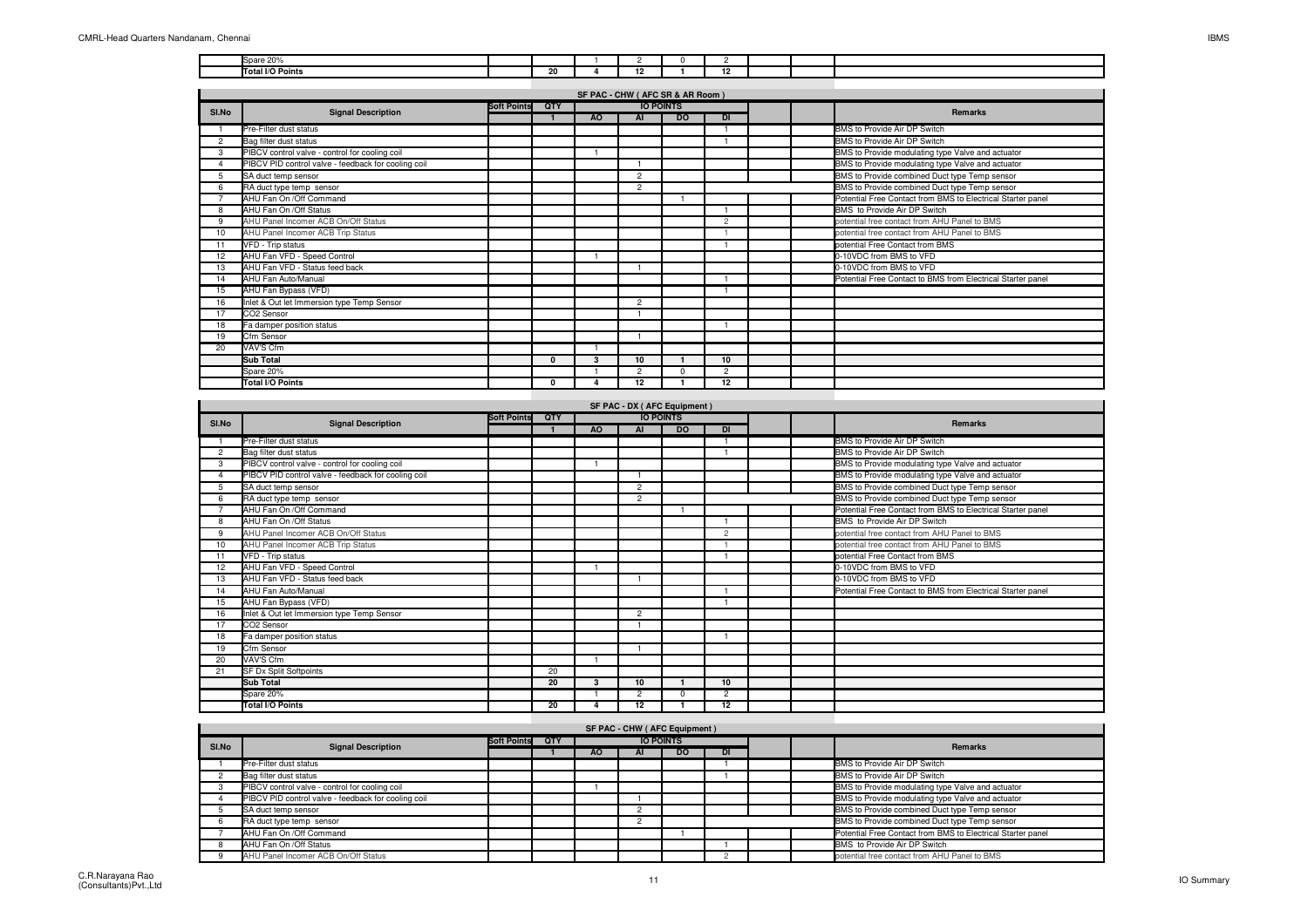| 10 | AHU Panel Incomer ACB Trip Status          |  |                 |    |  | potential free contact from AHU Panel to BMS                |
|----|--------------------------------------------|--|-----------------|----|--|-------------------------------------------------------------|
|    | VFD - Trip status                          |  |                 |    |  | potential Free Contact from BMS                             |
| 12 | AHU Fan VFD - Speed Control                |  |                 |    |  | 0-10VDC from BMS to VFD                                     |
| 13 | AHU Fan VFD - Status feed back             |  |                 |    |  | 0-10VDC from BMS to VFD                                     |
| 14 | AHU Fan Auto/Manual                        |  |                 |    |  | Potential Free Contact to BMS from Electrical Starter panel |
| 15 | AHU Fan Bypass (VFD)                       |  |                 |    |  |                                                             |
| 16 | Inlet & Out let Immersion type Temp Sensor |  | $\sim$          |    |  |                                                             |
| 17 | CO2 Sensor                                 |  |                 |    |  |                                                             |
| 18 | Fa damper position status                  |  |                 |    |  |                                                             |
| 19 | Cfm Sensor                                 |  |                 |    |  |                                                             |
| 20 | VAV'S Cfm                                  |  |                 |    |  |                                                             |
|    | <b>Sub Total</b>                           |  | 10 <sup>1</sup> | 10 |  |                                                             |
|    | Spare 20%                                  |  |                 |    |  |                                                             |
|    | Total I/O Points                           |  | 12              | 12 |  |                                                             |

| SI.No | <b>Signal Description</b>            | <b>Soft Points</b><br><b>IO POINTS</b><br>QTY |  |           |    |           |    |  | Remarks                                                     |
|-------|--------------------------------------|-----------------------------------------------|--|-----------|----|-----------|----|--|-------------------------------------------------------------|
|       |                                      |                                               |  | <b>AO</b> | AI | <b>DO</b> | DI |  |                                                             |
|       | CASSETTE UNIT Fan ON/OFF Command     |                                               |  |           |    |           |    |  | Potential Free Contact from BMS to Electrical Starter panel |
|       | CASSETTE UNIT Fan Auto/Manual Status |                                               |  |           |    |           |    |  | Potential Free Contact to BMS from Electrical Starter panel |
|       | CASSETTE UNIT Fan ON/OFF Status      |                                               |  |           |    |           |    |  | BMS Vendor to Provide Air DP Switch                         |
|       | <b>PIBCV Valve control</b>           |                                               |  |           |    |           |    |  | BMS Vendor to Provide modulating type Valve and actuator    |
|       | Sub Total                            |                                               |  |           |    |           |    |  |                                                             |
|       | Spare 20%                            |                                               |  |           |    |           |    |  |                                                             |
|       | Total I/O Points                     |                                               |  |           |    |           |    |  |                                                             |
|       |                                      |                                               |  |           |    |           |    |  |                                                             |

|  | Total I/O Points Floor Wise - Third flr |  |
|--|-----------------------------------------|--|
|  |                                         |  |

**<sup>140</sup> <sup>55</sup> <sup>180</sup> <sup>19</sup> <sup>179</sup>**

|                | 3F AHU 1 - (LEFT WING )                             |                    |            |           |                |                  |                |  |                                                             |
|----------------|-----------------------------------------------------|--------------------|------------|-----------|----------------|------------------|----------------|--|-------------------------------------------------------------|
| SI.No          | <b>Signal Description</b>                           | <b>Soft Points</b> | <b>QTY</b> |           |                | <b>IO POINTS</b> |                |  | <b>Remarks</b>                                              |
|                |                                                     |                    |            | <b>AO</b> | AI             | <b>DO</b>        | <b>DI</b>      |  |                                                             |
|                | Pre-Filter dust status                              |                    |            |           |                |                  |                |  | BMS to Provide Air DP Switch                                |
| $\overline{2}$ | Bag filter dust status                              |                    |            |           |                |                  |                |  | BMS to Provide Air DP Switch                                |
| 3              | PIBCV control valve - control for cooling coil      |                    |            |           |                |                  |                |  | BMS to Provide modulating type Valve and actuator           |
|                | PIBCV PID control valve - feedback for cooling coil |                    |            |           |                |                  |                |  | BMS to Provide modulating type Valve and actuator           |
|                | SA duct temp sensor                                 |                    |            |           | $\overline{2}$ |                  |                |  | BMS to Provide combined Duct type Temp sensor               |
|                | RA duct type temp sensor                            |                    |            |           | $\overline{2}$ |                  |                |  | BMS to Provide combined Duct type Temp sensor               |
|                | AHU Fan On / Off Command                            |                    |            |           |                |                  |                |  | Potential Free Contact from BMS to Electrical Starter panel |
| 8              | AHU Fan On /Off Status                              |                    |            |           |                |                  |                |  | BMS to Provide Air DP Switch                                |
| 9              | AHU Panel Incomer ACB On/Off Status                 |                    |            |           |                |                  | $\overline{2}$ |  | potential free contact from AHU Panel to BMS                |
| 10             | AHU Panel Incomer ACB Trip Status                   |                    |            |           |                |                  |                |  | potential free contact from AHU Panel to BMS                |
| 11             | VFD - Trip status                                   |                    |            |           |                |                  |                |  | potential Free Contact from BMS                             |
| 12             | AHU Fan VFD - Speed Control                         |                    |            |           |                |                  |                |  | 0-10VDC from BMS to VFD                                     |
| 13             | AHU Fan VFD - Status feed back                      |                    |            |           |                |                  |                |  | 0-10VDC from BMS to VFD                                     |
| 14             | AHU Fan Auto/Manual                                 |                    |            |           |                |                  |                |  | Potential Free Contact to BMS from Electrical Starter panel |
| 15             | AHU Fan Bypass (VFD)                                |                    |            |           |                |                  |                |  |                                                             |
| 16             | Inlet & Out let Immersion type Temp Sensor          |                    |            |           | $\overline{2}$ |                  |                |  |                                                             |
| 17             | CO2 Sensor                                          |                    |            |           |                |                  |                |  |                                                             |
| 18             | Fa damper position status                           |                    |            |           |                |                  |                |  |                                                             |
| 19             | Cfm Sensor                                          |                    |            |           |                |                  |                |  |                                                             |
| 20             | VAV'S Cfm                                           |                    |            |           |                |                  |                |  |                                                             |
| 21             | VFD - Softpoint status                              |                    | 10         |           |                |                  |                |  |                                                             |
|                | <b>Sub Total</b>                                    |                    | 10         | 3         | 10             | <sup>0</sup>     | 10             |  |                                                             |
|                | Spare 20%                                           |                    |            |           | $\overline{2}$ | $\Omega$         | 2              |  |                                                             |
|                | Total I/O Points                                    |                    | 10         |           | 12             | U                | 12             |  |                                                             |

|                 | 3F AHU 2 - (Right Wing)                             |                    |            |     |    |                  |           |  |                                                             |
|-----------------|-----------------------------------------------------|--------------------|------------|-----|----|------------------|-----------|--|-------------------------------------------------------------|
| SI.No           | <b>Signal Description</b>                           | <b>Soft Points</b> | <b>OTY</b> |     |    | <b>IO POINTS</b> |           |  | <b>Remarks</b>                                              |
|                 |                                                     |                    |            | AO. | AI | <b>DO</b>        | <b>DI</b> |  |                                                             |
|                 | Pre-Filter dust status                              |                    |            |     |    |                  |           |  | BMS to Provide Air DP Switch                                |
|                 | Bag filter dust status                              |                    |            |     |    |                  |           |  | BMS to Provide Air DP Switch                                |
|                 | PIBCV control valve - control for cooling coil      |                    |            |     |    |                  |           |  | BMS to Provide modulating type Valve and actuator           |
|                 | PIBCV PID control valve - feedback for cooling coil |                    |            |     |    |                  |           |  | BMS to Provide modulating type Valve and actuator           |
|                 | SA duct temp sensor                                 |                    |            |     | ◠  |                  |           |  | BMS to Provide combined Duct type Temp sensor               |
|                 | RA duct type temp sensor                            |                    |            |     |    |                  |           |  | BMS to Provide combined Duct type Temp sensor               |
|                 | AHU Fan On /Off Command                             |                    |            |     |    |                  |           |  | Potential Free Contact from BMS to Electrical Starter panel |
| 8               | AHU Fan On / Off Status                             |                    |            |     |    |                  |           |  | BMS to Provide Air DP Switch                                |
|                 | AHU Panel Incomer ACB On/Off Status                 |                    |            |     |    |                  |           |  | potential free contact from AHU Panel to BMS                |
| 10 <sup>1</sup> | AHU Panel Incomer ACB Trip Status                   |                    |            |     |    |                  |           |  | potential free contact from AHU Panel to BMS                |
|                 | VFD - Trip status                                   |                    |            |     |    |                  |           |  | potential Free Contact from BMS                             |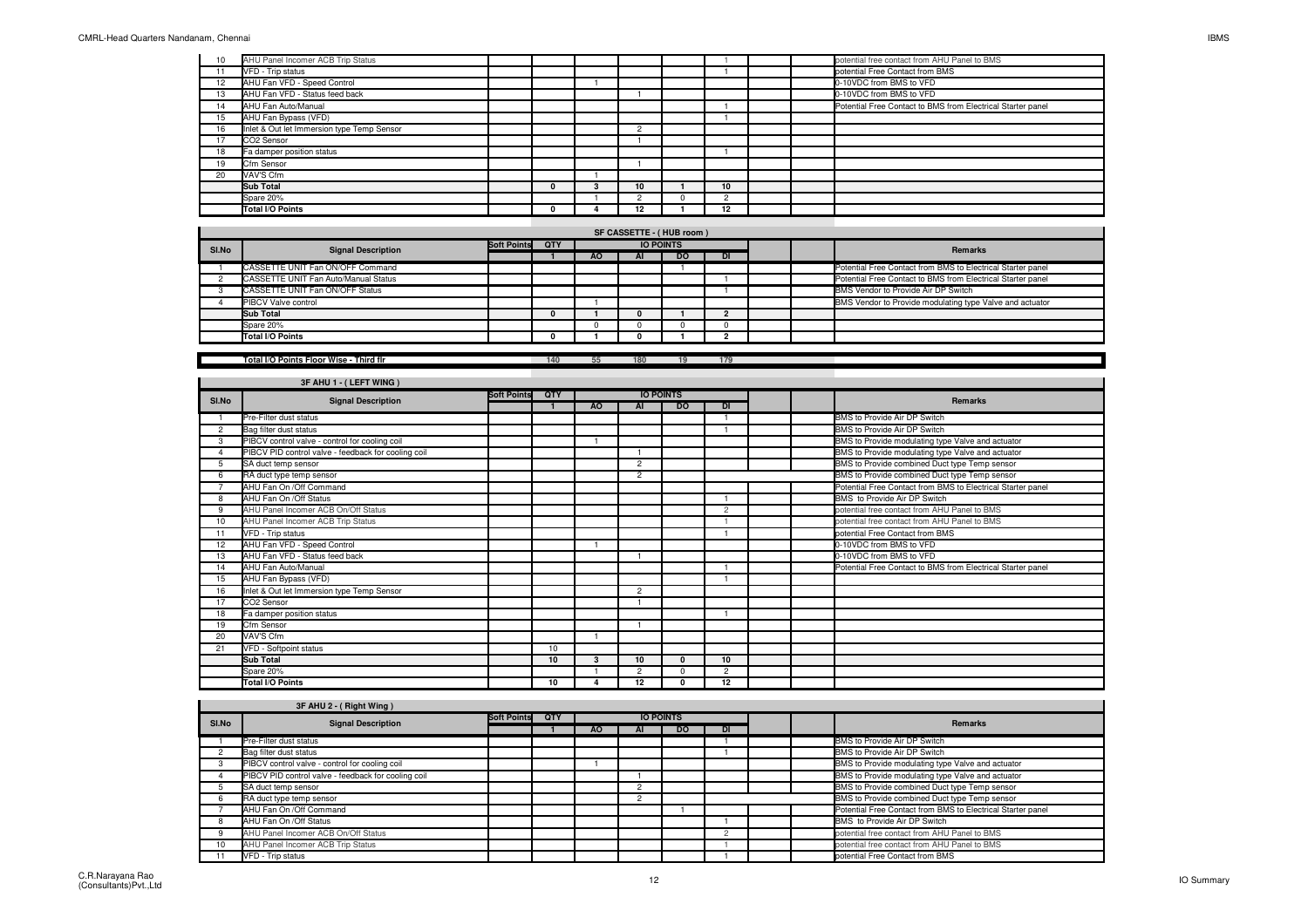| 12 | AHU Fan VFD - Speed Control                |    |    |                 |  | 0-10VDC from BMS to VFD                                     |
|----|--------------------------------------------|----|----|-----------------|--|-------------------------------------------------------------|
| 13 | AHU Fan VFD - Status feed back             |    |    |                 |  | 0-10VDC from BMS to VFD                                     |
| 14 | AHU Fan Auto/Manual                        |    |    |                 |  | Potential Free Contact to BMS from Electrical Starter panel |
| 15 | AHU Fan Bypass (VFD)                       |    |    |                 |  |                                                             |
| 16 | Inlet & Out let Immersion type Temp Sensor |    |    |                 |  |                                                             |
| 17 | CO2 Sensor                                 |    |    |                 |  |                                                             |
| 18 | Fa damper position status                  |    |    |                 |  |                                                             |
| 19 | Cfm Sensor                                 |    |    |                 |  |                                                             |
| 20 | VAV'S Cfm                                  |    |    |                 |  |                                                             |
| 21 | VFD - Softpoint status                     | 10 |    |                 |  |                                                             |
|    | <b>Sub Total</b>                           | 10 | 10 | 10 <sup>1</sup> |  |                                                             |
|    | Spare 20%                                  |    |    |                 |  |                                                             |
|    | Total I/O Points                           | 10 | 12 | 12              |  |                                                             |

|       | 3F AHU 3 - (Top Wing)                               |                    |            |     |                |                  |                |  |                                                             |
|-------|-----------------------------------------------------|--------------------|------------|-----|----------------|------------------|----------------|--|-------------------------------------------------------------|
| SI.No | <b>Signal Description</b>                           | <b>Soft Points</b> | <b>OTY</b> |     |                | <b>IO POINTS</b> |                |  | <b>Remarks</b>                                              |
|       |                                                     |                    |            | AO. | AI             | <b>DO</b>        | <b>DI</b>      |  |                                                             |
|       | Pre-Filter dust status                              |                    |            |     |                |                  |                |  | BMS to Provide Air DP Switch                                |
| 2     | <b>Bag filter dust status</b>                       |                    |            |     |                |                  |                |  | BMS to Provide Air DP Switch                                |
| 3     | PIBCV control valve - control for cooling coil      |                    |            |     |                |                  |                |  | BMS to Provide modulating type Valve and actuator           |
|       | PIBCV PID control valve - feedback for cooling coil |                    |            |     |                |                  |                |  | BMS to Provide modulating type Valve and actuator           |
|       | SA duct temp sensor                                 |                    |            |     | $\overline{2}$ |                  |                |  | BMS to Provide combined Duct type Temp sensor               |
|       | RA duct type temp sensor                            |                    |            |     | 2              |                  |                |  | BMS to Provide combined Duct type Temp sensor               |
|       | AHU Fan On /Off Command                             |                    |            |     |                |                  |                |  | Potential Free Contact from BMS to Electrical Starter panel |
| 8     | AHU Fan On /Off Status                              |                    |            |     |                |                  |                |  | BMS to Provide Air DP Switch                                |
| 9     | AHU Panel Incomer ACB On/Off Status                 |                    |            |     |                |                  | $\overline{2}$ |  | potential free contact from AHU Panel to BMS                |
| 10    | AHU Panel Incomer ACB Trip Status                   |                    |            |     |                |                  |                |  | potential free contact from AHU Panel to BMS                |
| 11    | VFD - Trip status                                   |                    |            |     |                |                  |                |  | potential Free Contact from BMS                             |
| 12    | AHU Fan VFD - Speed Control                         |                    |            |     |                |                  |                |  | 0-10VDC from BMS to VFD                                     |
| 13    | AHU Fan VFD - Status feed back                      |                    |            |     |                |                  |                |  | 0-10VDC from BMS to VFD                                     |
| 14    | AHU Fan Auto/Manual                                 |                    |            |     |                |                  |                |  | Potential Free Contact to BMS from Electrical Starter panel |
| 15    | AHU Fan Bypass (VFD)                                |                    |            |     |                |                  |                |  |                                                             |
| 16    | Inlet & Out let Immersion type Temp Sensor          |                    |            |     | 2              |                  |                |  |                                                             |
| 17    | CO2 Sensor                                          |                    |            |     |                |                  |                |  |                                                             |
| 18    | Fa damper position status                           |                    |            |     |                |                  |                |  |                                                             |
| 19    | Cfm Sensor                                          |                    |            |     |                |                  |                |  |                                                             |
| 20    | VAV'S Cfm                                           |                    |            |     |                |                  |                |  |                                                             |
| 21    | VFD - Softpoint status                              |                    | 10         |     |                |                  |                |  |                                                             |
|       | <b>Sub Total</b>                                    |                    | 10         | з   | 10             |                  | 10             |  |                                                             |
|       | Spare 20%                                           |                    |            |     | $\overline{2}$ | $\Omega$         | $\overline{2}$ |  |                                                             |
|       | <b>Total I/O Points</b>                             |                    | 10         |     | $12 \,$        |                  | 12             |  |                                                             |

|       | 3F AHU 4 - (OCC Control Room)                       |                    |     |                |                |                  |                |                                                             |
|-------|-----------------------------------------------------|--------------------|-----|----------------|----------------|------------------|----------------|-------------------------------------------------------------|
| SI.No | <b>Signal Description</b>                           | <b>Soft Points</b> | QTY |                |                | <b>IO POINTS</b> |                | <b>Remarks</b>                                              |
|       |                                                     |                    |     | A <sub>O</sub> | AI             | <b>DO</b>        | DI             |                                                             |
|       | Pre-Filter dust status                              |                    |     |                |                |                  |                | BMS to Provide Air DP Switch                                |
| 2     | Bag filter dust status                              |                    |     |                |                |                  |                | BMS to Provide Air DP Switch                                |
| 3     | PIBCV control valve - control for cooling coil      |                    |     |                |                |                  |                | BMS to Provide modulating type Valve and actuator           |
|       | PIBCV PID control valve - feedback for cooling coil |                    |     |                |                |                  |                | BMS to Provide modulating type Valve and actuator           |
| 5     | SA duct temp sensor                                 |                    |     |                | $\overline{2}$ |                  |                | BMS to Provide combined Duct type Temp sensor               |
| 6     | RA duct type temp sensor                            |                    |     |                | $\overline{2}$ |                  |                | BMS to Provide combined Duct type Temp sensor               |
|       | AHU Fan On /Off Command                             |                    |     |                |                |                  |                | Potential Free Contact from BMS to Electrical Starter panel |
| 8     | AHU Fan On / Off Status                             |                    |     |                |                |                  |                | BMS to Provide Air DP Switch                                |
| 9     | AHU Panel Incomer ACB On/Off Status                 |                    |     |                |                |                  | $\overline{c}$ | potential free contact from AHU Panel to BMS                |
| 10    | AHU Panel Incomer ACB Trip Status                   |                    |     |                |                |                  |                | potential free contact from AHU Panel to BMS                |
|       | VFD - Trip status                                   |                    |     |                |                |                  |                | potential Free Contact from BMS                             |
| 12    | AHU Fan VFD - Speed Control                         |                    |     |                |                |                  |                | 0-10VDC from BMS to VFD                                     |
| 13    | AHU Fan VFD - Status feed back                      |                    |     |                |                |                  |                | 0-10VDC from BMS to VFD                                     |
| 14    | AHU Fan Auto/Manual                                 |                    |     |                |                |                  |                | Potential Free Contact to BMS from Electrical Starter panel |
| 15    | AHU Fan Bypass (VFD)                                |                    |     |                |                |                  |                |                                                             |
| 16    | Inlet & Out let Immersion type Temp Sensor          |                    |     |                | $\overline{2}$ |                  |                |                                                             |
| 17    | CO2 Sensor                                          |                    |     |                |                |                  |                |                                                             |
| 18    | Fa damper position status                           |                    |     |                |                |                  |                |                                                             |
| 19    | Cfm Sensor                                          |                    |     |                |                |                  |                |                                                             |
| 20    | VAV'S Cfm                                           |                    |     |                |                |                  |                |                                                             |
| 21    | VFD - Softpoint status                              |                    | 10  |                |                |                  |                |                                                             |
|       | <b>Sub Total</b>                                    |                    | 10  | 3              | 10             |                  | 10             |                                                             |
|       | Spare 20%                                           |                    |     |                | $\overline{2}$ | $\Omega$         | $\overline{2}$ |                                                             |
|       | <b>Total I/O Points</b>                             |                    | 10  |                | 12             |                  | 12             |                                                             |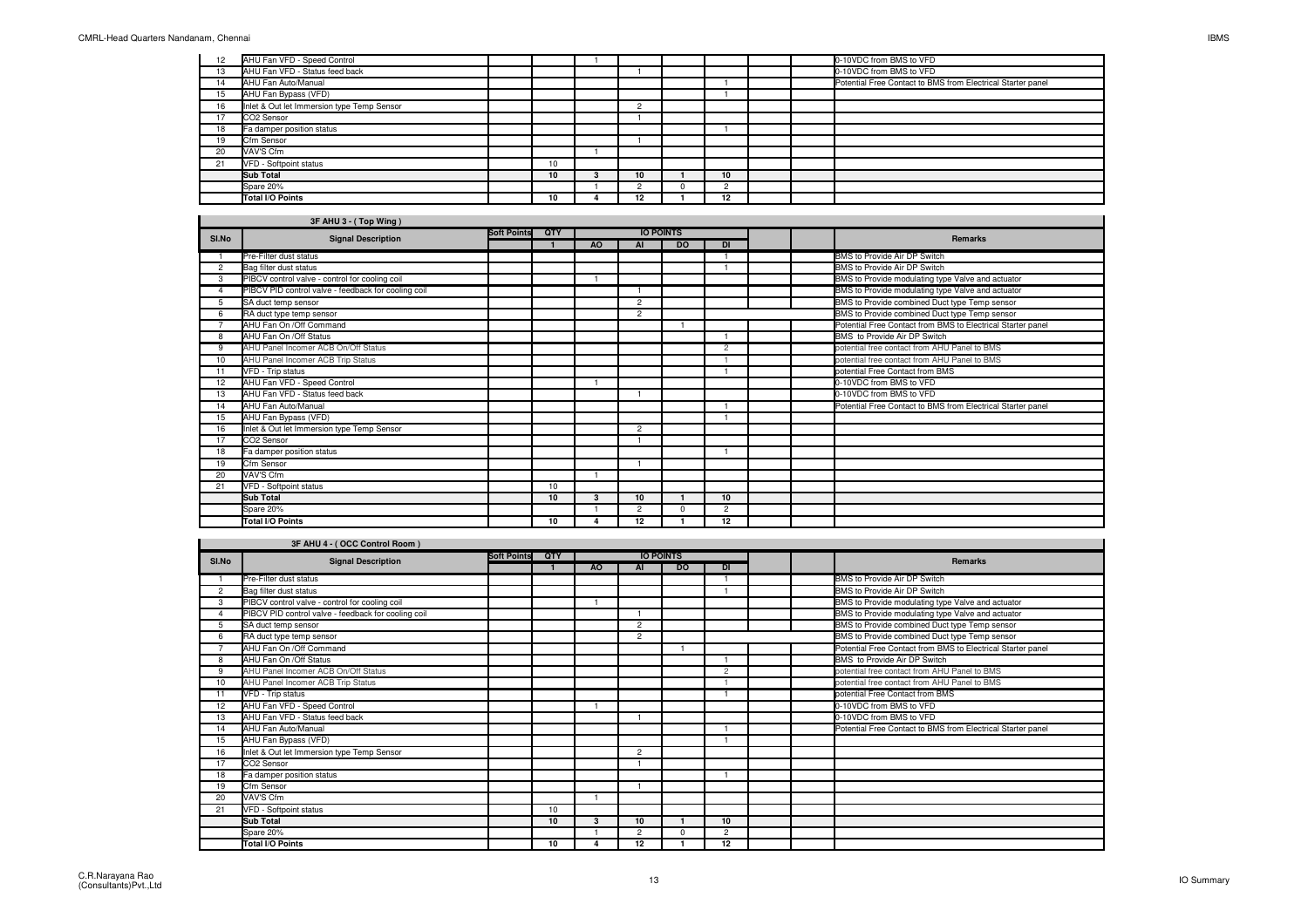|       | 3F CASSETTE - (HUB room)                    |                    |     |     |                  |           |  |  |  |                                                             |  |  |  |
|-------|---------------------------------------------|--------------------|-----|-----|------------------|-----------|--|--|--|-------------------------------------------------------------|--|--|--|
| SI.No | <b>Signal Description</b>                   | <b>Soft Points</b> | QTY |     | <b>IO POINTS</b> |           |  |  |  | Remarks                                                     |  |  |  |
|       |                                             |                    |     | AO. | Al               | <b>DO</b> |  |  |  |                                                             |  |  |  |
|       | CASSETTE UNIT Fan ON/OFF Command            |                    |     |     |                  |           |  |  |  | Potential Free Contact from BMS to Electrical Starter panel |  |  |  |
|       | <b>CASSETTE UNIT Fan Auto/Manual Status</b> |                    |     |     |                  |           |  |  |  | Potential Free Contact to BMS from Electrical Starter panel |  |  |  |
|       | CASSETTE UNIT Fan ON/OFF Status             |                    |     |     |                  |           |  |  |  | BMS Vendor to Provide Air DP Switch                         |  |  |  |
|       | <b>PIBCV Valve control</b>                  |                    |     |     |                  |           |  |  |  | BMS Vendor to Provide modulating type Valve and actuator    |  |  |  |
|       | Sub Total                                   |                    |     |     | 0                |           |  |  |  |                                                             |  |  |  |
|       | Spare 20%                                   |                    |     |     |                  |           |  |  |  |                                                             |  |  |  |
|       | Total I/O Points                            |                    |     |     |                  |           |  |  |  |                                                             |  |  |  |
|       |                                             |                    |     |     |                  |           |  |  |  |                                                             |  |  |  |

**Total I/O Points Floor Wise - Third flr**

**Total I/O Points for PLC/RPU - 2 180 <sup>71</sup> 228 24 229**

**<sup>40</sup> <sup>16</sup> <sup>48</sup> <sup>5</sup> <sup>50</sup>**

|                | <b>RPU / PLC - 3</b>                                |                                               |    |                |                |                        |                      |  |  |                                                             |  |  |  |  |
|----------------|-----------------------------------------------------|-----------------------------------------------|----|----------------|----------------|------------------------|----------------------|--|--|-------------------------------------------------------------|--|--|--|--|
|                | 4th Floor AHU-1 - (OCC Theatre)                     |                                               |    |                |                |                        |                      |  |  |                                                             |  |  |  |  |
| SI.No          | <b>Signal Description</b>                           | QTY<br><b>Soft Points</b><br><b>IO POINTS</b> |    |                |                |                        |                      |  |  | <b>Remarks</b>                                              |  |  |  |  |
|                |                                                     |                                               |    |                |                |                        |                      |  |  |                                                             |  |  |  |  |
|                | Pre-Filter dust status                              |                                               |    |                |                |                        | Λ                    |  |  | BMS to Provide Air DP Switch                                |  |  |  |  |
| $\overline{2}$ | Bag filter dust status                              |                                               |    |                |                |                        | Δ                    |  |  | BMS to Provide Air DP Switch                                |  |  |  |  |
| 3              | PIBCV control valve - control for cooling coil      |                                               |    | $\Lambda$      |                |                        |                      |  |  | BMS to Provide modulating type Valve and actuator           |  |  |  |  |
|                | PIBCV PID control valve - feedback for cooling coil |                                               |    |                | $\Delta$       |                        |                      |  |  | BMS to Provide modulating type Valve and actuator           |  |  |  |  |
| 5              | SA duct temp sensor                                 |                                               |    |                | 8              |                        |                      |  |  | BMS to Provide combined Duct type Temp sensor               |  |  |  |  |
| 6              | RA duct type temp sensor                            |                                               |    |                | 8              |                        |                      |  |  | BMS to Provide combined Duct type Temp sensor               |  |  |  |  |
|                | AHU Fan On /Off Command                             |                                               |    |                |                | $\Delta$               |                      |  |  | Potential Free Contact from BMS to Electrical Starter panel |  |  |  |  |
| 8              | AHU Fan On /Off Status                              |                                               |    |                |                |                        | Δ                    |  |  | BMS to Provide Air DP Switch                                |  |  |  |  |
| 9              | AHU Panel Incomer ACB On/Off Status                 |                                               |    |                |                |                        | $\overline{c}$       |  |  | potential free contact from AHU Panel to BMS                |  |  |  |  |
| 10             | AHU Panel Incomer ACB Trip Status                   |                                               |    |                |                |                        |                      |  |  | potential free contact from AHU Panel to BMS                |  |  |  |  |
| 11             | VFD - Trip status                                   |                                               |    |                |                |                        | $\Delta$             |  |  | potential Free Contact from BMS                             |  |  |  |  |
| 12             | AHU Fan VFD - Speed Control                         |                                               |    | $\Delta$       |                |                        |                      |  |  | 0-10VDC from BMS to VFD                                     |  |  |  |  |
| 13             | AHU Fan VFD - Status feed back                      |                                               |    |                | $\overline{4}$ |                        |                      |  |  | 0-10VDC from BMS to VFD                                     |  |  |  |  |
| 14             | AHU Fan Auto/Manual                                 |                                               |    |                |                |                        | Δ                    |  |  | Potential Free Contact to BMS from Electrical Starter panel |  |  |  |  |
| 15             | AHU Fan Bypass (VFD)                                |                                               |    |                |                |                        | $\overline{\Lambda}$ |  |  |                                                             |  |  |  |  |
| 16             | Inlet & Out let Immersion type Temp Sensor          |                                               |    |                | 8              |                        |                      |  |  |                                                             |  |  |  |  |
| 17             | CO2 Sensor                                          |                                               |    |                | $\Lambda$      |                        |                      |  |  |                                                             |  |  |  |  |
| 18             | Fa damper position status                           |                                               |    |                |                |                        | $\overline{4}$       |  |  |                                                             |  |  |  |  |
| 19             | Cfm Sensor                                          |                                               |    |                | $\overline{4}$ |                        |                      |  |  |                                                             |  |  |  |  |
| 20             | VAV'S Cfm                                           |                                               |    | $\overline{4}$ |                |                        |                      |  |  |                                                             |  |  |  |  |
| 21             | VFD - Softpoint status                              |                                               | 10 |                |                |                        |                      |  |  |                                                             |  |  |  |  |
|                | Sub Total                                           |                                               | 10 | 12             | 40             | $\boldsymbol{\Lambda}$ | 31                   |  |  |                                                             |  |  |  |  |
|                | Spare 20%                                           |                                               |    | $\mathcal{L}$  | 8              |                        | 6                    |  |  |                                                             |  |  |  |  |
|                | Total I/O Points                                    |                                               | 10 | 14             | 48             | 5                      | 37                   |  |  |                                                             |  |  |  |  |

| SI.No          | <b>Signal Description</b>                           | <b>Soft Points</b> | QTY |           | <b>IO POINTS</b> |           |                |  | <b>Remarks</b>                                              |
|----------------|-----------------------------------------------------|--------------------|-----|-----------|------------------|-----------|----------------|--|-------------------------------------------------------------|
|                |                                                     |                    |     | <b>AO</b> | AI               | <b>DO</b> | <b>DI</b>      |  |                                                             |
|                | Pre-Filter dust status                              |                    |     |           |                  |           |                |  | BMS to Provide Air DP Switch                                |
| $\overline{2}$ | Bag filter dust status                              |                    |     |           |                  |           |                |  | BMS to Provide Air DP Switch                                |
| 3              | PIBCV control valve - control for cooling coil      |                    |     |           |                  |           |                |  | BMS to Provide modulating type Valve and actuator           |
|                | PIBCV PID control valve - feedback for cooling coil |                    |     |           |                  |           |                |  | BMS to Provide modulating type Valve and actuator           |
| 5              | SA duct temp sensor                                 |                    |     |           | $\mathcal{P}$    |           |                |  | BMS to Provide combined Duct type Temp sensor               |
| 6              | RA duct type temp sensor                            |                    |     |           | $\mathfrak{p}$   |           |                |  | BMS to Provide combined Duct type Temp sensor               |
|                | AHU Fan On /Off Command                             |                    |     |           |                  |           |                |  | Potential Free Contact from BMS to Electrical Starter panel |
| 8              | AHU Fan On /Off Status                              |                    |     |           |                  |           |                |  | BMS to Provide Air DP Switch                                |
| 9              | AHU Panel Incomer ACB On/Off Status                 |                    |     |           |                  |           | $\overline{c}$ |  | potential free contact from AHU Panel to BMS                |
| 10             | AHU Panel Incomer ACB Trip Status                   |                    |     |           |                  |           |                |  | potential free contact from AHU Panel to BMS                |
| 11             | VFD - Trip status                                   |                    |     |           |                  |           |                |  | potential Free Contact from BMS                             |
| 12             | AHU Fan VFD - Speed Control                         |                    |     |           |                  |           |                |  | 0-10VDC from BMS to VFD                                     |
| 13             | AHU Fan VFD - Status feed back                      |                    |     |           |                  |           |                |  | 0-10VDC from BMS to VFD                                     |
| 14             | AHU Fan Auto/Manual                                 |                    |     |           |                  |           |                |  | Potential Free Contact to BMS from Electrical Starter panel |
| 15             | AHU Fan Bypass (VFD)                                |                    |     |           |                  |           |                |  |                                                             |
| 16             | Inlet & Out let Immersion type Temp Sensor          |                    |     |           | $\mathfrak{p}$   |           |                |  |                                                             |
| 17             | CO2 Sensor                                          |                    |     |           |                  |           |                |  |                                                             |
| 18             | Fa damper position status                           |                    |     |           |                  |           |                |  |                                                             |
| 19             | Cfm Sensor                                          |                    |     |           |                  |           |                |  |                                                             |
|                | VAV'S Cfm                                           |                    |     |           |                  |           |                |  |                                                             |
|                | VFD - Softpoint status                              |                    | 10  |           |                  |           |                |  |                                                             |
|                | <b>Sub Total</b>                                    |                    | 10  | 3         | 10               |           | 10             |  |                                                             |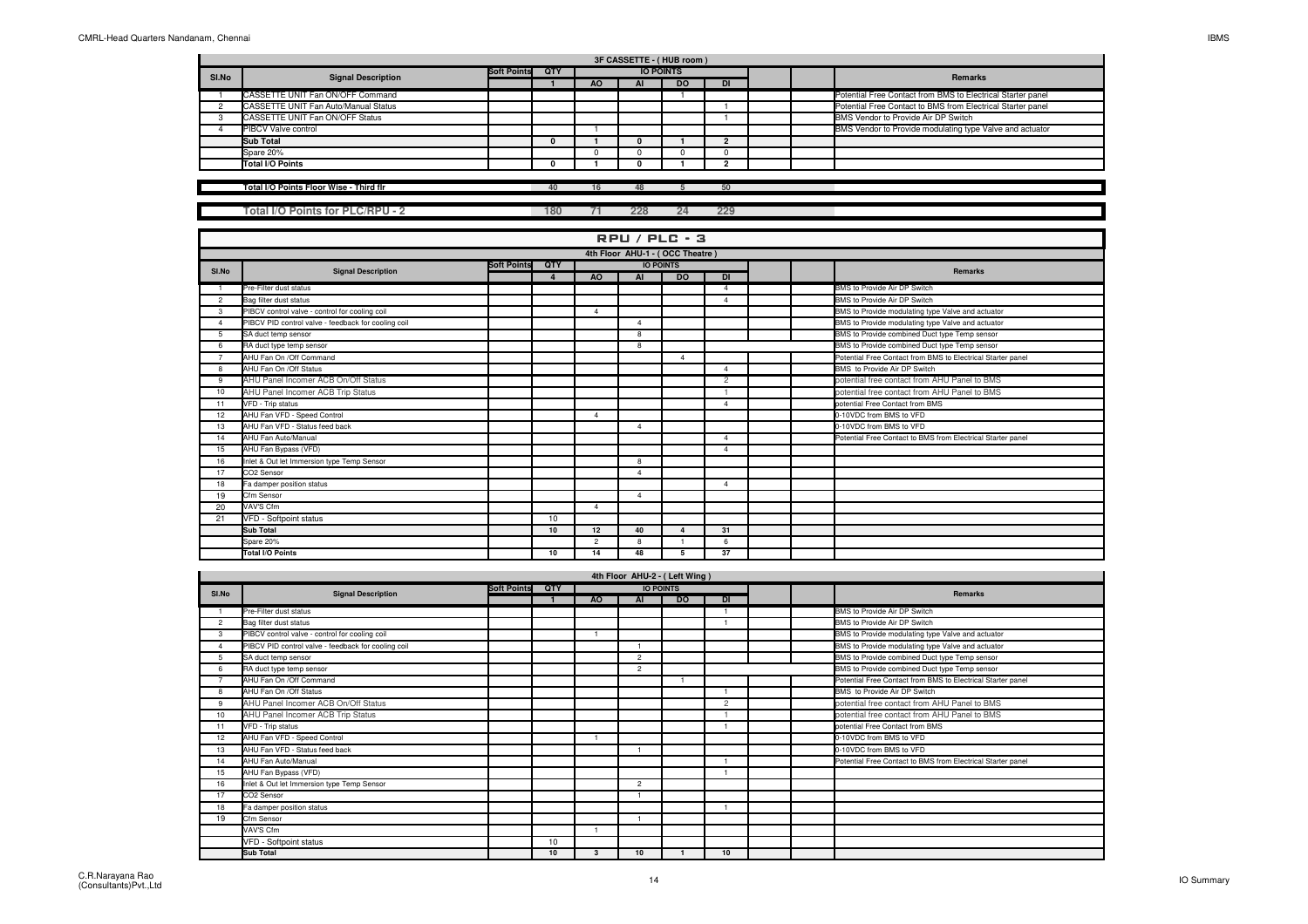| n <sub>1</sub><br>$- - - -$ |    |  |                              |  |  |
|-----------------------------|----|--|------------------------------|--|--|
| <b>Total I/O Points</b>     | 10 |  | $\overline{a}$<br>$\epsilon$ |  |  |

|                        |                                                     |                    |     |              | 4th Floor AHU-3 - (Right Wing) |           |                |  |                                                             |
|------------------------|-----------------------------------------------------|--------------------|-----|--------------|--------------------------------|-----------|----------------|--|-------------------------------------------------------------|
| SI.No                  | <b>Signal Description</b>                           | <b>Soft Points</b> | QTY |              | <b>IO POINTS</b>               |           |                |  | <b>Remarks</b>                                              |
|                        |                                                     |                    |     | AO           | AI                             | <b>DO</b> | DI             |  |                                                             |
|                        | Pre-Filter dust status                              |                    |     |              |                                |           |                |  | BMS to Provide Air DP Switch                                |
| $\overline{2}$         | Bag filter dust status                              |                    |     |              |                                |           |                |  | BMS to Provide Air DP Switch                                |
| $\mathcal{R}$          | PIBCV control valve - control for cooling coil      |                    |     |              |                                |           |                |  | BMS to Provide modulating type Valve and actuator           |
| $\boldsymbol{\Lambda}$ | PIBCV PID control valve - feedback for cooling coil |                    |     |              |                                |           |                |  | BMS to Provide modulating type Valve and actuator           |
| 5                      | SA duct temp sensor                                 |                    |     |              | $\overline{c}$                 |           |                |  | BMS to Provide combined Duct type Temp sensor               |
| $\epsilon$             | RA duct type temp sensor                            |                    |     |              | $\overline{c}$                 |           |                |  | BMS to Provide combined Duct type Temp sensor               |
| $\overline{7}$         | AHU Fan On /Off Command                             |                    |     |              |                                |           |                |  | Potential Free Contact from BMS to Electrical Starter panel |
| $\mathbf{R}$           | AHU Fan On /Off Status                              |                    |     |              |                                |           |                |  | BMS to Provide Air DP Switch                                |
| 9                      | AHU Panel Incomer ACB On/Off Status                 |                    |     |              |                                |           | $\overline{2}$ |  | potential free contact from AHU Panel to BMS                |
| 10                     | AHU Panel Incomer ACB Trip Status                   |                    |     |              |                                |           |                |  | potential free contact from AHU Panel to BMS                |
| 11                     | VFD - Trip status                                   |                    |     |              |                                |           |                |  | potential Free Contact from BMS                             |
| 12                     | AHU Fan VFD - Speed Control                         |                    |     |              |                                |           |                |  | 0-10VDC from BMS to VFD                                     |
| 13                     | AHU Fan VFD - Status feed back                      |                    |     |              |                                |           |                |  | 0-10VDC from BMS to VFD                                     |
| 14                     | AHU Fan Auto/Manual                                 |                    |     |              |                                |           |                |  | Potential Free Contact to BMS from Electrical Starter panel |
| 15                     | AHU Fan Bypass (VFD)                                |                    |     |              |                                |           |                |  |                                                             |
| 16                     | Inlet & Out let Immersion type Temp Sensor          |                    |     |              | $\overline{c}$                 |           |                |  |                                                             |
| 17                     | CO <sub>2</sub> Sensor                              |                    |     |              |                                |           |                |  |                                                             |
| 18                     | Fa damper position status                           |                    |     |              |                                |           |                |  |                                                             |
| 19                     | Cfm Sensor                                          |                    |     |              |                                |           |                |  |                                                             |
| 20                     | VAV'S Cfm                                           |                    |     |              |                                |           |                |  |                                                             |
| 21                     | VFD - Softpoint status                              |                    | 10  |              |                                |           |                |  |                                                             |
|                        | Sub Total                                           |                    | 10  | $\mathbf{3}$ | 10 <sup>1</sup>                |           | 10             |  |                                                             |
|                        | Spare 20%                                           |                    |     |              | $\overline{c}$                 | $\Omega$  | $\overline{2}$ |  |                                                             |
|                        | <b>Total I/O Points</b>                             |                    | 10  |              | 12                             |           | $12 \,$        |  |                                                             |

|                |                                                     |                    |            |           | 4th Floor AHU-4 |                  |                |  |                                                             |
|----------------|-----------------------------------------------------|--------------------|------------|-----------|-----------------|------------------|----------------|--|-------------------------------------------------------------|
| SI.No          | <b>Signal Description</b>                           | <b>Soft Points</b> | <b>OTY</b> |           |                 | <b>IO POINTS</b> |                |  | <b>Remarks</b>                                              |
|                |                                                     |                    |            | <b>AO</b> | <b>AI</b>       | <b>DO</b>        | DI             |  |                                                             |
|                | Pre-Filter dust status                              |                    |            |           |                 |                  |                |  | BMS to Provide Air DP Switch                                |
| $\overline{2}$ | Bag filter dust status                              |                    |            |           |                 |                  |                |  | BMS to Provide Air DP Switch                                |
| 3              | PIBCV control valve - control for cooling coil      |                    |            |           |                 |                  |                |  | BMS to Provide modulating type Valve and actuator           |
|                | PIBCV PID control valve - feedback for cooling coil |                    |            |           |                 |                  |                |  | BMS to Provide modulating type Valve and actuator           |
| 5              | SA duct temp sensor                                 |                    |            |           | $\overline{2}$  |                  |                |  | BMS to Provide combined Duct type Temp sensor               |
| 6              | RA duct type temp sensor                            |                    |            |           | $\overline{c}$  |                  |                |  | BMS to Provide combined Duct type Temp sensor               |
|                | AHU Fan On /Off Command                             |                    |            |           |                 |                  |                |  | Potential Free Contact from BMS to Electrical Starter panel |
| 8              | AHU Fan On /Off Status                              |                    |            |           |                 |                  |                |  | BMS to Provide Air DP Switch                                |
| 9              | AHU Panel Incomer ACB On/Off Status                 |                    |            |           |                 |                  | $\overline{2}$ |  | potential free contact from AHU Panel to BMS                |
| 10             | AHU Panel Incomer ACB Trip Status                   |                    |            |           |                 |                  |                |  | potential free contact from AHU Panel to BMS                |
| 11             | VFD - Trip status                                   |                    |            |           |                 |                  |                |  | potential Free Contact from BMS                             |
| 12             | AHU Fan VFD - Speed Control                         |                    |            |           |                 |                  |                |  | 0-10VDC from BMS to VFD                                     |
| 13             | AHU Fan VFD - Status feed back                      |                    |            |           |                 |                  |                |  | 0-10VDC from BMS to VFD                                     |
| 14             | AHU Fan Auto/Manual                                 |                    |            |           |                 |                  |                |  | Potential Free Contact to BMS from Electrical Starter panel |
| 15             | AHU Fan Bypass (VFD)                                |                    |            |           |                 |                  |                |  |                                                             |
| 16             | Inlet & Out let Immersion type Temp Sensor          |                    |            |           | $\overline{c}$  |                  |                |  |                                                             |
| 17             | CO <sub>2</sub> Sensor                              |                    |            |           |                 |                  |                |  |                                                             |
| 18             | Fa damper position status                           |                    |            |           |                 |                  |                |  |                                                             |
| 19             | Cfm Sensor                                          |                    |            |           |                 |                  |                |  |                                                             |
| 20             | VAV'S Cfm                                           |                    |            |           |                 |                  |                |  |                                                             |
| 21             | VFD - Softpoint status                              |                    | 10         |           |                 |                  |                |  |                                                             |
|                | Sub Total                                           |                    | 10         | 3         | 10              |                  | 10             |  |                                                             |
|                | Spare 20%                                           |                    |            |           | $\overline{2}$  | $\Omega$         | $\mathfrak{p}$ |  |                                                             |
|                | Total I/O Points                                    |                    | 10         |           | 12              |                  | 12             |  |                                                             |

|       |                                      |                    |     |           |    | 4F CASSETTE - (HUB room) |    |  |                                                             |
|-------|--------------------------------------|--------------------|-----|-----------|----|--------------------------|----|--|-------------------------------------------------------------|
| SI.No | <b>Signal Description</b>            | <b>Soft Points</b> | QTY |           |    | <b>IO POINTS</b>         |    |  | <b>Remarks</b>                                              |
|       |                                      |                    |     | <b>AO</b> | AI | <b>DO</b>                | DI |  |                                                             |
|       | CASSETTE UNIT Fan ON/OFF Command     |                    |     |           |    |                          |    |  | Potential Free Contact from BMS to Electrical Starter panel |
|       | CASSETTE UNIT Fan Auto/Manual Status |                    |     |           |    |                          |    |  | Potential Free Contact to BMS from Electrical Starter panel |
|       | CASSETTE UNIT Fan ON/OFF Status      |                    |     |           |    |                          |    |  | BMS Vendor to Provide Air DP Switch                         |
|       | PIBCV Valve control                  |                    |     |           |    |                          |    |  | BMS Vendor to Provide modulating type Valve and actuator    |
|       | Sub Total                            |                    |     |           |    |                          |    |  |                                                             |
|       | Spare 20%                            |                    |     |           |    |                          |    |  |                                                             |
|       | Total I/O Points                     |                    |     |           |    |                          |    |  |                                                             |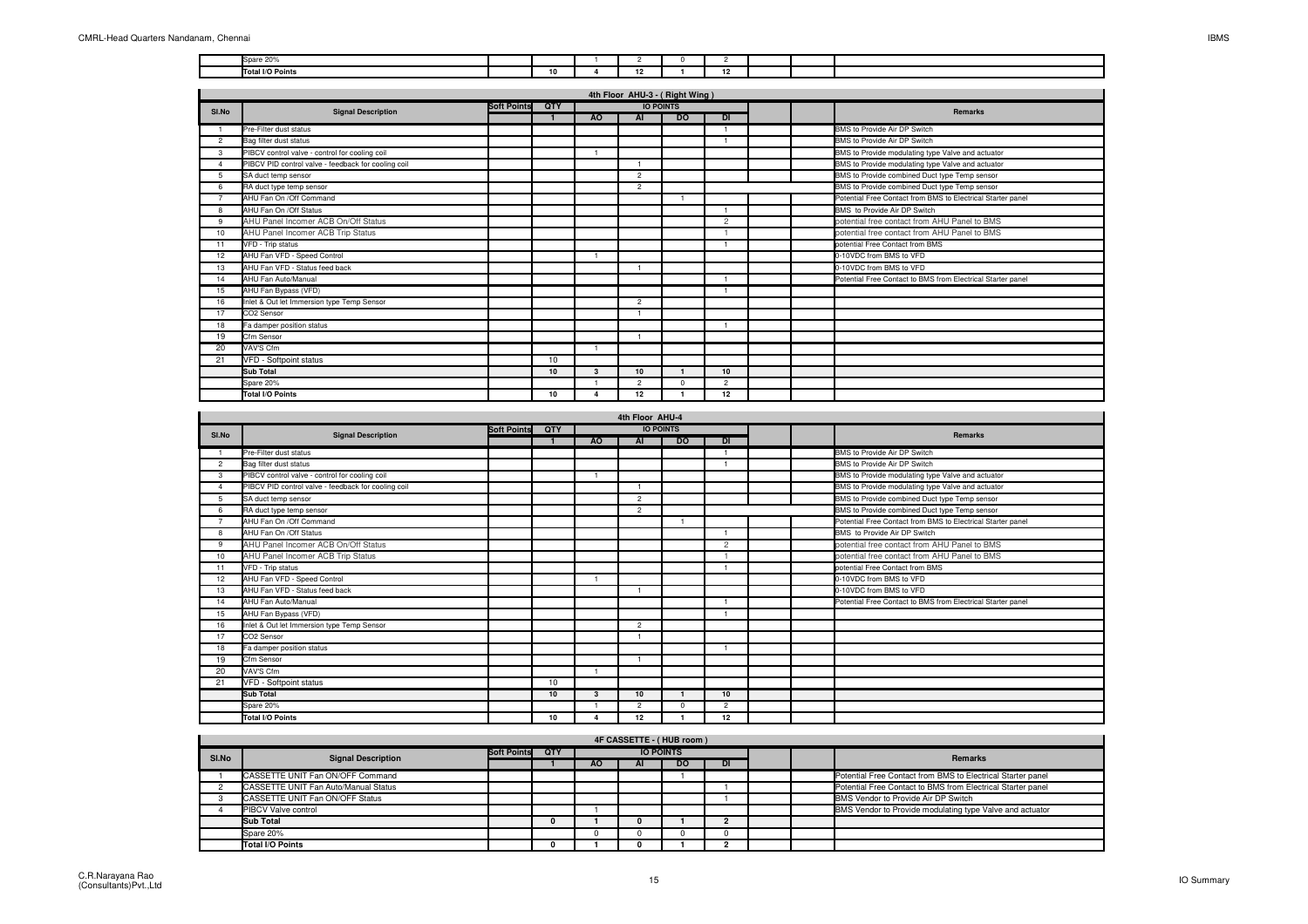|                                   |                                                                                                      |                    |                         |                | 84                                                       |                      |                |  |                                                                                                  |
|-----------------------------------|------------------------------------------------------------------------------------------------------|--------------------|-------------------------|----------------|----------------------------------------------------------|----------------------|----------------|--|--------------------------------------------------------------------------------------------------|
|                                   |                                                                                                      |                    |                         |                | Terrace Floor -HRW (Left / Right /Top)                   |                      |                |  |                                                                                                  |
|                                   |                                                                                                      | <b>Soft Points</b> | QTY                     |                |                                                          | <b>IO POINTS</b>     |                |  |                                                                                                  |
| SI.No                             | <b>Signal Description</b>                                                                            |                    | $\overline{3}$          | <b>AO</b>      | AI                                                       | <b>DO</b>            | DI             |  | Remarks                                                                                          |
|                                   | HRW TFA Supply Air Fans ON/OFF Command                                                               |                    |                         |                |                                                          |                      | $\overline{3}$ |  |                                                                                                  |
| $\overline{2}$                    | HRW TFA Supply Air Fans ON/OFF Status                                                                |                    |                         |                |                                                          | $\overline{3}$       |                |  |                                                                                                  |
| 3                                 | HRW TFA Supply Auto/Manual staus                                                                     |                    |                         |                |                                                          | $\mathbf{3}$         |                |  |                                                                                                  |
| $\overline{4}$                    | <b>HRW TFA Supply Trip staus</b>                                                                     |                    |                         |                |                                                          | 3                    |                |  |                                                                                                  |
| 5<br>6                            | /FD Speed control command for Supply air fan<br>VFD Speed control feedback status for Supply air fan |                    |                         | 3              | 3                                                        |                      |                |  |                                                                                                  |
| $\overline{7}$                    | HRW TFA Exhaust Air Fans ON/OFF Command                                                              |                    |                         |                |                                                          |                      | $\mathbf{3}$   |  |                                                                                                  |
| 8                                 | HRW TFA Exhaust Air Fans ON/OFF Status                                                               |                    |                         |                |                                                          | 3                    |                |  | IBMS vendor shall be wire the Potential free contact from chiller panel to IBMS.                 |
| 9                                 | HRW TFA Exhaust Auto/Manual status                                                                   |                    |                         |                |                                                          | $\overline{3}$       |                |  |                                                                                                  |
| 10                                | HRW TFA Supply Trip staus                                                                            |                    |                         |                |                                                          |                      |                |  |                                                                                                  |
| 11                                | VFD Speed control command for Exhaust Air Fans                                                       |                    |                         |                | 3                                                        |                      |                |  |                                                                                                  |
| 12                                | VFD Speed control feedback status for Exhaust Air Fans                                               |                    |                         | $\overline{3}$ |                                                          |                      |                |  |                                                                                                  |
| 13                                | <b>HRW Wheel ON/OFF Command</b>                                                                      |                    |                         |                |                                                          |                      | 3              |  |                                                                                                  |
| 14                                | <b>HRW Wheel ON/OFF Status</b>                                                                       |                    |                         |                |                                                          | 3                    |                |  |                                                                                                  |
| 15                                | HRW Wheel Auto/Manual status                                                                         |                    |                         |                |                                                          | $\mathbf{3}$         |                |  |                                                                                                  |
| 16                                | <b>HRW Wheel Trip Status</b>                                                                         |                    |                         |                |                                                          | 3                    |                |  |                                                                                                  |
| 17                                | Supply Air Temperature leaving Wheel                                                                 |                    |                         | $\overline{3}$ |                                                          |                      |                |  |                                                                                                  |
| $\overline{18}$                   | Return Air Temperature Entering Wheel                                                                |                    |                         |                |                                                          |                      |                |  |                                                                                                  |
| 19                                | Differential Pressure Switch across filter                                                           |                    |                         |                |                                                          | $\mathbf{3}$         |                |  |                                                                                                  |
| 20                                | Outdoor Temperatue sensor (1no. Sufficient for 2 nos HRW)                                            |                    |                         | $\overline{3}$ |                                                          |                      |                |  | IBMS vendor to provide the Field devises. Cabling provided between Field devices<br>to PLC Panel |
| 21                                | Outdoor CO2 sensor (1no. Sufficient for 2 nos HRW)                                                   |                    |                         | $\overline{3}$ |                                                          |                      |                |  |                                                                                                  |
| 22                                | Duct static pressure sensor in Supply air fan                                                        |                    |                         | $\mathbf{3}$   |                                                          |                      |                |  |                                                                                                  |
| 23                                | Fire Status and Damper Status                                                                        |                    |                         |                |                                                          |                      |                |  |                                                                                                  |
|                                   | <b>Sub Total</b>                                                                                     |                    | $\mathbf{0}$            | 21             | 6                                                        | 31                   | $\overline{9}$ |  |                                                                                                  |
|                                   | Spare 20%                                                                                            |                    |                         | $\overline{4}$ |                                                          | 6                    | $\overline{2}$ |  |                                                                                                  |
|                                   | <b>Total I/O Points</b>                                                                              |                    | $\overline{\mathbf{0}}$ | 25             | $\overline{7}$                                           | 37                   | 11             |  |                                                                                                  |
|                                   |                                                                                                      |                    |                         |                | Terrace Floor - TOILET EXHAUST FAN (Left / Right /Top)   |                      |                |  |                                                                                                  |
|                                   |                                                                                                      | <b>Soft Points</b> | QTY                     |                |                                                          | <b>IO POINTS</b>     |                |  |                                                                                                  |
| SI.No                             | <b>Signal Description</b>                                                                            |                    | 5                       | <b>AO</b>      | AI                                                       | D <sub>0</sub>       | DI             |  | Remarks                                                                                          |
|                                   | Fans ON/OFF command                                                                                  |                    |                         |                |                                                          |                      | $5\overline{}$ |  |                                                                                                  |
| $\overline{2}$                    | Fans ON/OFF status                                                                                   |                    |                         |                |                                                          | $\overline{5}$       |                |  |                                                                                                  |
| 3                                 | Fan Auto / Manual Status                                                                             |                    |                         |                |                                                          | 5                    |                |  | BAS vendor shall be wire the Potential free contact from starter panel to PLC                    |
| $\overline{4}$                    | Fan Trip Status                                                                                      |                    |                         |                |                                                          | 5                    |                |  | controller.                                                                                      |
| 5                                 | Fire Status                                                                                          |                    |                         |                |                                                          | 5                    |                |  |                                                                                                  |
| 6                                 | <b>Filter Status</b>                                                                                 |                    |                         |                |                                                          | $\overline{5}$       |                |  |                                                                                                  |
| $\overline{7}$                    | Ventilation Panel Incomer ACB On/Off Status                                                          |                    |                         |                |                                                          |                      |                |  | potential free contact from Ventilation Panel to BMS                                             |
|                                   |                                                                                                      |                    |                         |                |                                                          |                      | 2              |  |                                                                                                  |
| 8                                 | Ventilation Panel Incomer ACB Trip Status                                                            |                    |                         |                |                                                          |                      | $\overline{1}$ |  | potential free contact from Ventilation Panel to BMS                                             |
|                                   | Sub Total                                                                                            |                    | $\pmb{0}$               | $\mathbf 0$    | $\mathbf 0$                                              | 25                   | 8              |  |                                                                                                  |
|                                   | Spare 20%                                                                                            |                    |                         | $\overline{0}$ | $\mathbf 0$                                              | $\overline{5}$       | $\overline{2}$ |  |                                                                                                  |
|                                   | <b>Total I/O Points</b>                                                                              |                    | $\pmb{0}$               | $\pmb{0}$      | $\pmb{0}$                                                | 30                   | 10             |  |                                                                                                  |
|                                   |                                                                                                      |                    |                         |                |                                                          |                      |                |  |                                                                                                  |
|                                   |                                                                                                      |                    |                         |                | Terrace Floor - TOILET FRESH AIR FAN (Left / Right /Top) |                      |                |  |                                                                                                  |
| SI.No                             | <b>Signal Description</b>                                                                            | <b>Soft Points</b> | QTY                     |                |                                                          | <b>IO POINTS</b>     |                |  | Remarks                                                                                          |
|                                   |                                                                                                      |                    | $\overline{\mathbf{3}}$ | <b>AO</b>      | AI                                                       | <b>DO</b>            | DI             |  |                                                                                                  |
|                                   | Fans ON/OFF command                                                                                  |                    |                         |                |                                                          |                      | $\overline{3}$ |  |                                                                                                  |
| $\overline{2}$<br>3               | Fans ON/OFF status                                                                                   |                    |                         |                |                                                          | $\overline{3}$<br>3  |                |  |                                                                                                  |
| $\overline{4}$                    | Fan Auto / Manual Status                                                                             |                    |                         |                |                                                          | $\overline{1}$       |                |  | BAS vendor shall be wire the Potential free contact from starter panel to PLC<br>controller.     |
| 5                                 | Fan Trip Status<br>Fire Status                                                                       |                    |                         |                |                                                          | $\overline{1}$       |                |  |                                                                                                  |
| 6                                 | <b>Filter Status</b>                                                                                 |                    |                         |                |                                                          | $\overline{1}$       |                |  |                                                                                                  |
| $\overline{7}$                    | Ventilation Panel Incomer ACB On/Off Status                                                          |                    |                         |                |                                                          |                      | $\overline{c}$ |  | potential free contact from Ventilation Panel to BMS                                             |
| 8                                 | Ventilation Panel Incomer ACB Trip Status                                                            |                    |                         |                |                                                          |                      | $\overline{1}$ |  | potential free contact from Ventilation Panel to BMS                                             |
|                                   | Sub Total                                                                                            |                    | $\mathbf{0}$            | $\mathbf{0}$   | $\mathbf{0}$                                             | $\overline{9}$       | 6              |  |                                                                                                  |
|                                   | Spare 20%                                                                                            |                    |                         | $\overline{0}$ | $\overline{0}$                                           | $\overline{2}$       |                |  |                                                                                                  |
|                                   | <b>Total I/O Points</b>                                                                              |                    | $\overline{\mathbf{0}}$ | $\mathbf{0}$   | $\mathbf 0$                                              | 11                   | $\overline{7}$ |  |                                                                                                  |
|                                   |                                                                                                      |                    |                         |                |                                                          |                      |                |  |                                                                                                  |
|                                   |                                                                                                      |                    |                         |                | Terrace Floor - LIFT LOBBY CABINET TYPE FAN              |                      |                |  |                                                                                                  |
| SI.No                             | <b>Signal Description</b>                                                                            | <b>Soft Points</b> | QTY                     |                |                                                          | <b>IO POINTS</b>     |                |  | Remarks                                                                                          |
|                                   |                                                                                                      |                    | $\mathbf{1}$            | AO             | AI                                                       | <b>DO</b>            | $\overline{D}$ |  |                                                                                                  |
|                                   | Fans ON/OFF command                                                                                  |                    |                         |                |                                                          |                      |                |  |                                                                                                  |
| $\mathfrak{D}$                    | Fans ON/OFF status                                                                                   |                    |                         |                |                                                          | $\overline{1}$       |                |  |                                                                                                  |
| 3                                 | Fan Auto / Manual Status                                                                             |                    |                         |                |                                                          | $\overline{1}$       |                |  | BAS vendor shall be wire the Potential free contact from starter panel to PLC<br>controller.     |
| $\overline{4}$<br>$5\overline{5}$ | an Trip Status<br><b>Fire Status</b>                                                                 |                    |                         |                |                                                          | $\overline{1}$<br>-1 |                |  |                                                                                                  |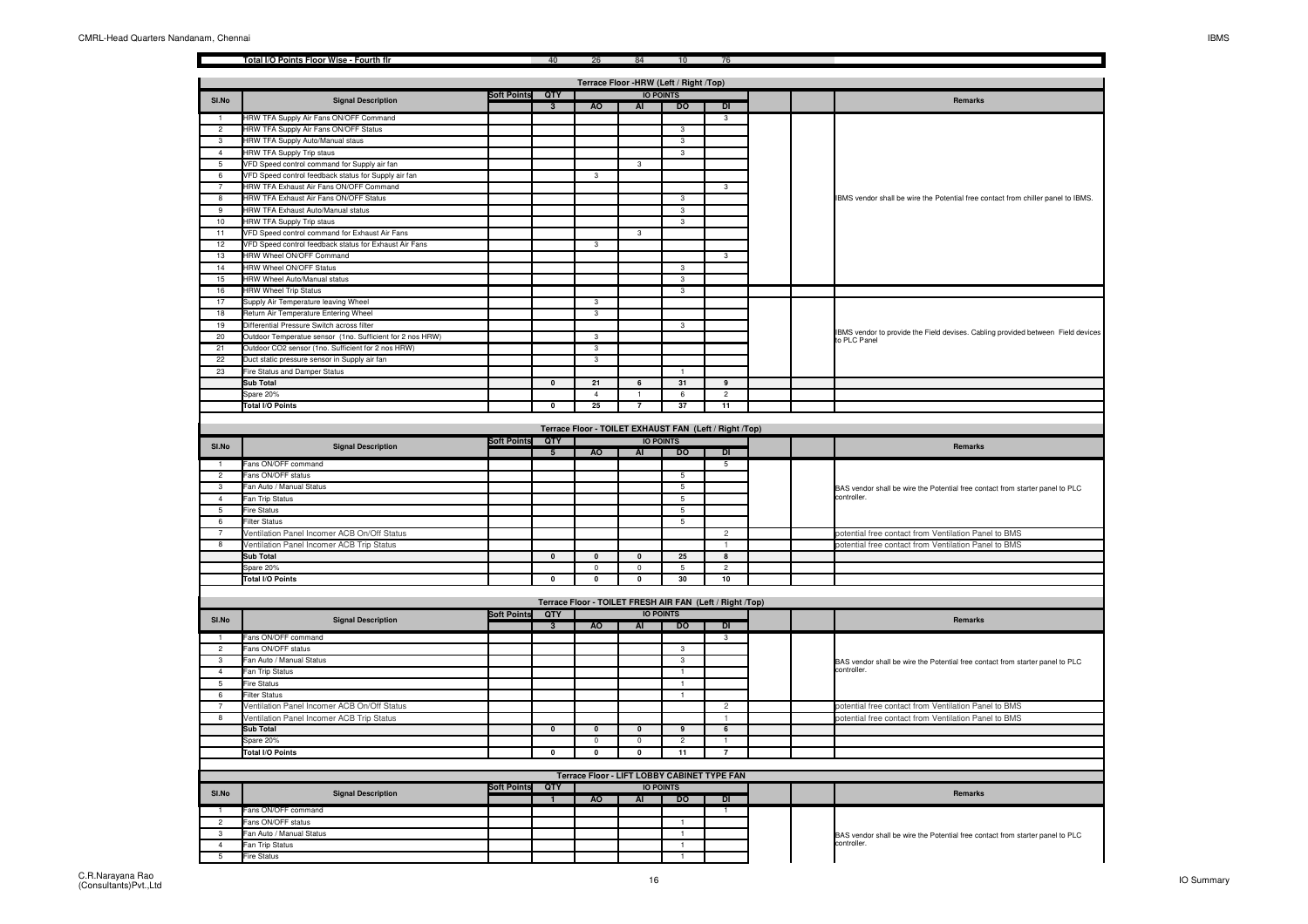| 6              | <b>Filter Status</b>                        |                    |                         |                                                |                           | $\overline{1}$                     |                         |  |                                                                                              |
|----------------|---------------------------------------------|--------------------|-------------------------|------------------------------------------------|---------------------------|------------------------------------|-------------------------|--|----------------------------------------------------------------------------------------------|
| $\overline{7}$ | Ventilation Panel Incomer ACB On/Off Status |                    |                         |                                                |                           |                                    | $\mathfrak{p}$          |  | ootential free contact from Ventilation Panel to BMS                                         |
| 8              | Ventilation Panel Incomer ACB Trip Status   |                    |                         |                                                |                           |                                    |                         |  | ootential free contact from Ventilation Panel to BMS                                         |
|                | <b>Sub Total</b>                            |                    | $\pmb{0}$               | $\pmb{0}$                                      | $\Omega$                  | 5                                  | $\overline{4}$          |  |                                                                                              |
|                | Spare 20%                                   |                    |                         | $\mathbf 0$                                    | 0                         | $\mathbf{1}$                       |                         |  |                                                                                              |
|                | <b>Total I/O Points</b>                     |                    | $\mathbf 0$             | $\overline{\mathbf{0}}$                        | $\overline{\mathbf{0}}$   | $6\overline{}$                     | $\overline{5}$          |  |                                                                                              |
|                |                                             |                    |                         |                                                |                           |                                    |                         |  |                                                                                              |
|                |                                             |                    |                         | Terrace Floor - ELECTRICAL ROOM EXHAUST FAN    |                           |                                    |                         |  |                                                                                              |
| SI.No          | <b>Signal Description</b>                   | <b>Soft Points</b> | QTY<br>-1               | A <sub>O</sub>                                 | $\overline{AI}$           | <b>IO POINTS</b><br>D <sub>O</sub> | $\overline{D}$          |  | Remarks                                                                                      |
| $\overline{1}$ | Exhaust Fans ON/OFF command                 |                    |                         |                                                |                           |                                    | $\mathbf{1}$            |  |                                                                                              |
|                |                                             |                    |                         |                                                |                           |                                    |                         |  |                                                                                              |
| $\overline{2}$ | Exhaust Fans ON/OFF status                  |                    |                         |                                                |                           | $\overline{1}$                     |                         |  |                                                                                              |
| 3              | Exhaust Fan Auto / Manual Status            |                    |                         |                                                |                           | $\mathbf{1}$                       |                         |  | BAS vendor shall be wire the Potential free contact from starter panel to PLC                |
| $\overline{4}$ | Exhaust Fan Trip Status                     |                    |                         |                                                |                           | $\mathbf{1}$                       |                         |  | controller.                                                                                  |
| 5              | Ventilation Panel Incomer ACB On/Off Status |                    |                         |                                                |                           |                                    | $\overline{2}$          |  |                                                                                              |
| 6              | Ventilation Panel Incomer ACB Trip Status   |                    |                         |                                                |                           |                                    |                         |  |                                                                                              |
|                | Sub Total                                   |                    | $\pmb{0}$               | $\mathbf 0$                                    | $\pmb{0}$                 | $\mathbf 3$                        | $\overline{4}$          |  |                                                                                              |
|                | Spare 20%                                   |                    |                         | $\Omega$                                       | $\Omega$                  | $\overline{1}$                     | $\overline{1}$          |  |                                                                                              |
|                | <b>Total I/O Points</b>                     |                    | $\overline{0}$          | $\overline{\bullet}$                           | $\overline{\mathfrak{o}}$ | $\overline{4}$                     | $\overline{5}$          |  |                                                                                              |
|                |                                             |                    |                         |                                                |                           |                                    |                         |  |                                                                                              |
|                |                                             |                    |                         | Terrace Floor -LIFF WELL PRESSURIZATION        |                           |                                    |                         |  |                                                                                              |
| SI.No          | <b>Signal Description</b>                   | Soft Points QTY    |                         |                                                |                           | <b>IO POINTS</b>                   |                         |  | Remarks                                                                                      |
|                |                                             |                    | $\overline{2}$          | <b>AO</b>                                      | AI                        | DO                                 | $\overline{D}$          |  |                                                                                              |
| 1              | Pressurization Fans ON/OFF command & Status |                    |                         |                                                |                           | $\overline{2}$                     | $\overline{2}$          |  |                                                                                              |
| $\overline{2}$ | Pressurization Fan Auto / Manual Status     |                    |                         |                                                |                           | $\overline{c}$                     |                         |  |                                                                                              |
| $\mathcal{R}$  | Pressurization Fan Trip Status              |                    |                         |                                                |                           | $\overline{2}$                     |                         |  | BAS vendor shall be wire the Potential free contact from starter panel to PLC<br>controller. |
| $\overline{4}$ | Ventilation Panel Incomer ACB On/Off Status |                    |                         |                                                |                           |                                    | 2                       |  |                                                                                              |
| 5              | Ventilation Panel Incomer ACB Trip Status   |                    |                         |                                                |                           |                                    |                         |  |                                                                                              |
|                | Sub Total                                   |                    | $\pmb{0}$               | $\overline{\mathbf{0}}$                        | $\pmb{\mathsf{o}}$        | 6                                  | $5\phantom{.0}$         |  |                                                                                              |
|                | Spare 20%                                   |                    |                         | $\mathbf 0$                                    | $\mathbf 0$               | $\mathbf{1}$                       | $\mathbf{1}$            |  |                                                                                              |
|                | <b>Total I/O Points</b>                     |                    | $\mathbf 0$             | 0                                              | 0                         | $\overline{7}$                     | 6                       |  |                                                                                              |
|                |                                             |                    |                         |                                                |                           |                                    |                         |  |                                                                                              |
|                |                                             |                    |                         | <b>Terrace Floor -STAIRCASE PRESSURIZATION</b> |                           |                                    |                         |  |                                                                                              |
|                |                                             | <b>Soft Points</b> | QTY                     |                                                |                           | <b>IO POINTS</b>                   |                         |  |                                                                                              |
| SI.No          | <b>Signal Description</b>                   |                    | $\overline{2}$          | <b>AO</b>                                      | AI                        | DO                                 | DI                      |  | Remarks                                                                                      |
| $\overline{1}$ | Pressurization Fans ON/OFF command & Status |                    |                         |                                                |                           | $\overline{2}$                     | $\overline{c}$          |  |                                                                                              |
| $\overline{2}$ | Pressurization Fan Auto / Manual Status     |                    |                         |                                                |                           | $\overline{c}$                     |                         |  |                                                                                              |
|                |                                             |                    |                         |                                                |                           |                                    |                         |  | BAS vendor shall be wire the Potential free contact from starter panel to PLC                |
|                |                                             |                    |                         |                                                |                           |                                    |                         |  |                                                                                              |
| $\mathbf{3}$   | Pressurization Fan Trip Status              |                    |                         |                                                |                           | $\overline{c}$                     |                         |  | controller.                                                                                  |
| $\overline{4}$ | Ventilation Panel Incomer ACB On/Off Status |                    |                         |                                                |                           |                                    | $\overline{c}$          |  |                                                                                              |
| 5              | Ventilation Panel Incomer ACB Trip Status   |                    |                         |                                                |                           |                                    |                         |  |                                                                                              |
|                | <b>Sub Total</b>                            |                    | $\mathbf{0}$            | $\mathbf 0$                                    | $\mathbf 0$               | 6                                  | $\overline{5}$          |  |                                                                                              |
|                | Spare 20%                                   |                    |                         | $\mathbf 0$                                    | $\mathsf 0$               | $\overline{1}$                     |                         |  |                                                                                              |
|                | <b>Total I/O Points</b>                     |                    | 0                       | $\pmb{0}$                                      | $\pmb{0}$                 | $\overline{\mathbf{7}}$            | 6                       |  |                                                                                              |
|                |                                             |                    |                         |                                                |                           |                                    |                         |  |                                                                                              |
|                |                                             |                    |                         |                                                |                           | Terrace Floor - ATRIUM (Axial Fan) |                         |  |                                                                                              |
| SI.No          | <b>Signal Description</b>                   | <b>Soft Points</b> | QTY                     |                                                |                           | <b>IO POINTS</b>                   |                         |  | Remarks                                                                                      |
|                |                                             |                    | $5\overline{5}$         | AO                                             | AI                        | <b>DO</b>                          | $\overline{D}$          |  |                                                                                              |
|                | Axial Fans ON/OFF command & Status          |                    |                         |                                                |                           | $\Omega$                           | $\Omega$                |  |                                                                                              |
| $\overline{2}$ | Axial Fan Auto / Manual Status              |                    |                         |                                                |                           | $\mathbf 0$                        |                         |  |                                                                                              |
| 3              | Axial Fan Trip Status                       |                    |                         |                                                |                           | $\mathbf 0$                        |                         |  | BAS vendor shall be wire the Potential free contact from starter panel to PLC<br>controller. |
| $\overline{4}$ | Ventilation Panel Incomer ACB On/Off Status |                    |                         |                                                |                           |                                    | $\sqrt{2}$              |  |                                                                                              |
| 5              | Ventilation Panel Incomer ACB Trip Status   |                    |                         |                                                |                           |                                    | $\overline{1}$          |  |                                                                                              |
|                | <b>Sub Total</b>                            |                    | $\pmb{0}$               | $\pmb{0}$                                      | $\pmb{0}$                 | $\pmb{0}$                          | $\mathbf{3}$            |  |                                                                                              |
|                | Spare 20%                                   |                    |                         | $\mathbf 0$                                    | $\mathbf 0$               | $\mathbf 0$                        |                         |  |                                                                                              |
|                | <b>Total I/O Points</b>                     |                    | $\overline{0}$          | $\overline{\mathbf{0}}$                        | $\overline{\mathbf{0}}$   | $\overline{\mathbf{0}}$            | $\overline{4}$          |  |                                                                                              |
|                |                                             |                    |                         |                                                |                           |                                    |                         |  |                                                                                              |
|                |                                             |                    |                         |                                                |                           | Terrace Floor - VRV Outdoor Unit   |                         |  |                                                                                              |
|                |                                             | <b>Soft Points</b> | QTY                     |                                                |                           | <b>IO POINTS</b>                   |                         |  |                                                                                              |
| SI.No          | <b>Signal Description</b>                   |                    | $\mathbf{1}$            | AO                                             | <b>AI</b>                 | <b>DO</b>                          | <b>DI</b>               |  | <b>Remarks</b>                                                                               |
|                | VRV ON/OFF command                          |                    |                         |                                                |                           |                                    | $\overline{0}$          |  |                                                                                              |
| $\overline{2}$ | <b>VRV ON/OFF status</b>                    |                    |                         |                                                |                           | $\pmb{0}$                          |                         |  |                                                                                              |
| $\overline{3}$ | Exhaust Fan Auto / Manual Status            |                    |                         |                                                |                           | $\overline{0}$                     |                         |  |                                                                                              |
| $\Delta$       |                                             |                    |                         |                                                |                           | $\overline{1}$                     |                         |  | BAS vendor shall be wire the Potential free contact from starter panel to PLC<br>controller. |
| $\overline{4}$ | Exhaust Fan Trip Status                     |                    |                         |                                                |                           |                                    |                         |  |                                                                                              |
|                | Ventilation Panel Incomer ACB On/Off Status |                    |                         |                                                |                           |                                    | $\overline{c}$          |  |                                                                                              |
| 5              | Ventilation Panel Incomer ACB Trip Status   |                    |                         |                                                |                           |                                    |                         |  |                                                                                              |
|                | <b>Sub Total</b>                            |                    | $\pmb{0}$               | $\Omega$                                       | $\mathbf{0}$              | $\mathbf{1}$                       | $\mathbf{3}$            |  |                                                                                              |
|                | Spare 20%                                   |                    |                         | $^{\circ}$                                     | $^{\circ}$                | $^{\circ}$                         | $\mathbf{1}$            |  |                                                                                              |
|                | <b>Total I/O Points</b>                     |                    | 0                       | $\mathbf 0$                                    | $\mathbf 0$               | $\mathbf{1}$                       | $\overline{\mathbf{4}}$ |  |                                                                                              |
|                | Total I/O Points Floor Wise - Terrace flr   |                    | $\overline{\mathbf{0}}$ | 25                                             | $\overline{7}$            | 103                                | 56                      |  |                                                                                              |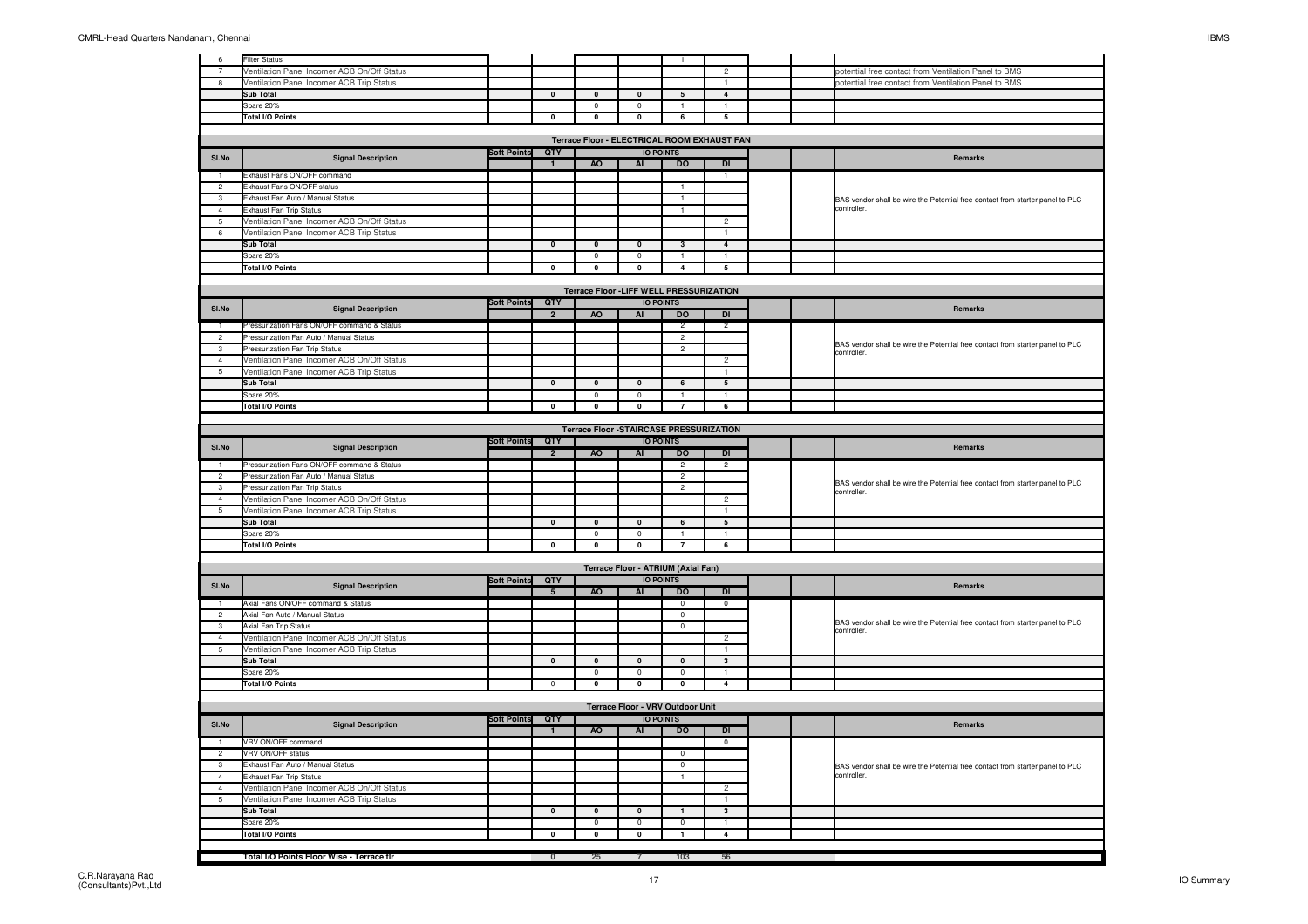|                 | Total I/O Points for PLC/RPU - 3                                                      |                    | 40             | 52                   | 91 | 113                                   | 132             |  |                                                                                |
|-----------------|---------------------------------------------------------------------------------------|--------------------|----------------|----------------------|----|---------------------------------------|-----------------|--|--------------------------------------------------------------------------------|
|                 |                                                                                       |                    |                |                      |    |                                       |                 |  |                                                                                |
|                 |                                                                                       |                    |                |                      |    | <b>RPU / PLC - 4</b>                  |                 |  |                                                                                |
|                 |                                                                                       |                    |                |                      |    | <b>CHILLER PLANT ROOM I/O SUMMARY</b> |                 |  |                                                                                |
|                 |                                                                                       | <b>Soft Points</b> | QTY            |                      |    | <b>IO POINTS</b>                      |                 |  |                                                                                |
| SI.No           | <b>Point Description</b>                                                              |                    |                | <b>AO</b>            | AI | DO                                    | $\overline{D}$  |  | Remarks                                                                        |
|                 | Water cooled chiller 5 (2W +1S + 2F)                                                  |                    | -5             |                      |    |                                       |                 |  |                                                                                |
| $\mathbf{1}$    | Chiller Evaporator Isolation Valve command                                            |                    |                |                      |    |                                       | 5               |  |                                                                                |
| $\overline{2}$  | Chiller Evaporator Isolation Valve Open/Close status                                  |                    |                |                      |    | 5                                     |                 |  | Potential free contat from valve actuator                                      |
| 3               | Chiller On / Off command                                                              |                    |                |                      |    |                                       | $5\phantom{.0}$ |  |                                                                                |
| $\overline{4}$  | Chiller On / Off status                                                               |                    |                |                      |    | 5                                     |                 |  | Potential free contat from chiller panel                                       |
| $\overline{5}$  | Chiller Alarm status                                                                  |                    |                |                      |    | 5                                     |                 |  | Potential free contat from chiller panel                                       |
| 6               | Chiller Auto/ Manual status                                                           |                    |                |                      |    | 5                                     |                 |  | Auto/Manual Switch status from chiller                                         |
| $\overline{7}$  | Outside air temperature                                                               |                    |                | $\overline{1}$       |    |                                       |                 |  | Outside air Temperature Sensor                                                 |
| 8               | Outside air Relative Humidity                                                         |                    |                | $\blacktriangleleft$ |    |                                       |                 |  | Outside air Relative Humidity Sensor (4-20mA)                                  |
| 9               | CHW inlet Immersion type temperature                                                  |                    | 5              | 5                    |    |                                       |                 |  |                                                                                |
| 10              | CHW outlet Immersion type temperature                                                 |                    | 5              | 5                    |    |                                       |                 |  |                                                                                |
| 11              | CDW inlet Immersion type temperature                                                  |                    | 5              | 5                    |    |                                       |                 |  |                                                                                |
| 12              | CDW outlet Immersion type temperature                                                 |                    | 5              | $5\phantom{.0}$      |    |                                       |                 |  |                                                                                |
| 13              | CHW supply header temperature                                                         |                    |                | $\mathbf{1}$         |    |                                       |                 |  | Immersion Temperature sensor                                                   |
| 14              | CHW return header temperature                                                         |                    |                | $\overline{1}$       |    |                                       |                 |  | Immersion Temperature sensor                                                   |
| 15              | CDW supply header temperature                                                         |                    |                | $\mathbf{1}$         |    |                                       |                 |  | mmersion Temperature sensor                                                    |
| 16              | CDW return header temperature                                                         |                    |                | $\mathbf{1}$         |    |                                       |                 |  | Immersion Temperature sensor                                                   |
| 17<br>18        | Condenser Outlet Valve (ON/OFF) Command<br>Condenser Outlet Valve (OPEN/CLOSE) Status |                    |                |                      |    | $\overline{2}$                        | $\overline{c}$  |  |                                                                                |
| 19              | CHW Differential Pressure Switch Status                                               |                    |                |                      |    |                                       | $\overline{1}$  |  |                                                                                |
| 20              | CHW Flow Switch Status                                                                |                    |                |                      |    |                                       | $\mathbf{1}$    |  |                                                                                |
| 21              | CDW Differential Pressure Switch Status                                               |                    |                |                      |    |                                       | $\overline{1}$  |  |                                                                                |
| 22              | CDW Flow Switch Status                                                                |                    |                |                      |    |                                       | $\mathbf{1}$    |  |                                                                                |
| 23              | Chiller Panel Incomer ACB ON/OFF Status                                               |                    |                |                      |    |                                       | $\overline{2}$  |  |                                                                                |
| 24              | Chiller Panel Incomer ACB Trip Status                                                 |                    |                |                      |    |                                       | $\mathbf{1}$    |  |                                                                                |
|                 | Primary chilled water pumps 5 (2W +1S + 2F) No's                                      |                    | 5              |                      |    |                                       |                 |  |                                                                                |
| 1               | Pump Start / Stop command                                                             |                    |                |                      |    | 5                                     |                 |  |                                                                                |
| $\overline{c}$  | Pump Auto/ Manual status                                                              |                    |                |                      |    |                                       | -5              |  | Potential free contat from pump panel                                          |
| 3               | Pump run status                                                                       |                    |                |                      |    |                                       | 5               |  | Potential free contat from pump panel                                          |
| $\overline{4}$  | Pump trip status                                                                      |                    |                |                      |    |                                       | $\overline{5}$  |  | Potential free contat from pump panel                                          |
|                 | Secondary chilled water pumps 5 (2W +1S + 2F) No's with pump Logic                    |                    | 5              |                      |    |                                       |                 |  |                                                                                |
|                 | controller                                                                            |                    |                |                      |    |                                       |                 |  |                                                                                |
| $\overline{1}$  | VFD Enable Start/Stop command via PLC                                                 |                    |                |                      |    | $\mathbf{1}$                          |                 |  |                                                                                |
| $\overline{2}$  | VFD Enable Auto/ manual status via PLC                                                |                    |                |                      |    |                                       | $\overline{1}$  |  | Potential free contat from pump panel                                          |
| 3               | /FD run status via PLC                                                                |                    |                |                      |    |                                       | $\overline{1}$  |  | Potential free contat from pump panel                                          |
| $\overline{4}$  | VFD trip status via PLC                                                               |                    |                |                      |    |                                       | $\mathbf{1}$    |  | Potential free contat from pump panel                                          |
| $\overline{1}$  | Condenser water pumps 5 (2W +1S + 2F)<br>ump Start / Stop command                     |                    | 5              |                      |    | 5                                     |                 |  |                                                                                |
| $\overline{2}$  | Pump Auto/ manual status                                                              |                    |                |                      |    |                                       | $5\overline{)}$ |  |                                                                                |
| 3               | Pump run status                                                                       |                    |                |                      |    |                                       | 5               |  | Potential free contat from pump panel<br>Potential free contat from pump panel |
| $\overline{4}$  | Pump trip status                                                                      |                    |                |                      |    |                                       | 5               |  | Potential free contat from pump panel                                          |
|                 | Condenser water pumps 2 No's                                                          |                    | $\overline{2}$ |                      |    |                                       |                 |  |                                                                                |
| $\mathbf{1}$    | Pump Start / Stop command                                                             |                    |                |                      |    | $\overline{2}$                        |                 |  |                                                                                |
| $\overline{2}$  | Pump Auto/ manual status                                                              |                    |                |                      |    |                                       | $\overline{2}$  |  | Potential free contat from pump panel                                          |
| 3               | Pump run status                                                                       |                    |                |                      |    |                                       | $\overline{c}$  |  | Potential free contat from pump panel                                          |
| $\overline{4}$  | ump trip status                                                                       |                    |                |                      |    |                                       | $\overline{2}$  |  | Potential free contat from pump panel                                          |
|                 | Cooling Tower 5 $(2W + 1S + 2F)$                                                      |                    | 5              |                      |    |                                       |                 |  |                                                                                |
| $\mathbf{1}$    | Cooling tower VFD controle                                                            |                    |                | 5                    |    |                                       |                 |  |                                                                                |
| $\overline{2}$  | CT VFD Feedback                                                                       |                    |                |                      | 5  |                                       |                 |  |                                                                                |
| 3               | CT Outlet temperature                                                                 |                    |                | 5                    |    |                                       |                 |  |                                                                                |
| $\overline{4}$  | Cooling tower fan Start/stop command                                                  |                    |                |                      |    | 5                                     |                 |  |                                                                                |
| $5\overline{)}$ | Cooling tower fan Auto/manual command                                                 |                    |                |                      |    | $5\overline{)}$                       |                 |  | Potential free contat from pump panel                                          |
| 6               | Cooling tower fan Run status                                                          |                    |                |                      |    |                                       | 5               |  | Potential free contat from pump panel                                          |
| $\overline{7}$  | Cooling tower fan Trip status                                                         |                    |                |                      |    |                                       | 5               |  | Potential free contat from pump panel                                          |
| 8               | Cooling tower inlet isolation valve command                                           |                    |                |                      |    | $\overline{5}$                        |                 |  |                                                                                |
| 9               | Cooling tower inlet isolation valve Open/Close status                                 |                    |                |                      |    |                                       | 5               |  | Potential free contat from pump panel                                          |
| 10              | Cooling tower outlet valve command                                                    |                    |                |                      |    | 5                                     |                 |  |                                                                                |
| 11              | Cooling tower outlet valve Open/Close status                                          |                    |                |                      |    |                                       | 5               |  |                                                                                |
| 12              | Emergency Stop button status                                                          |                    |                |                      |    | $\ddot{1}$                            |                 |  |                                                                                |
|                 | <b>Misc</b>                                                                           |                    |                |                      |    |                                       |                 |  |                                                                                |
|                 | Cooling tower sump level                                                              |                    |                |                      |    |                                       | 10              |  |                                                                                |
| $\overline{c}$  | Low Suction Pressure                                                                  |                    | 5              |                      |    |                                       |                 |  |                                                                                |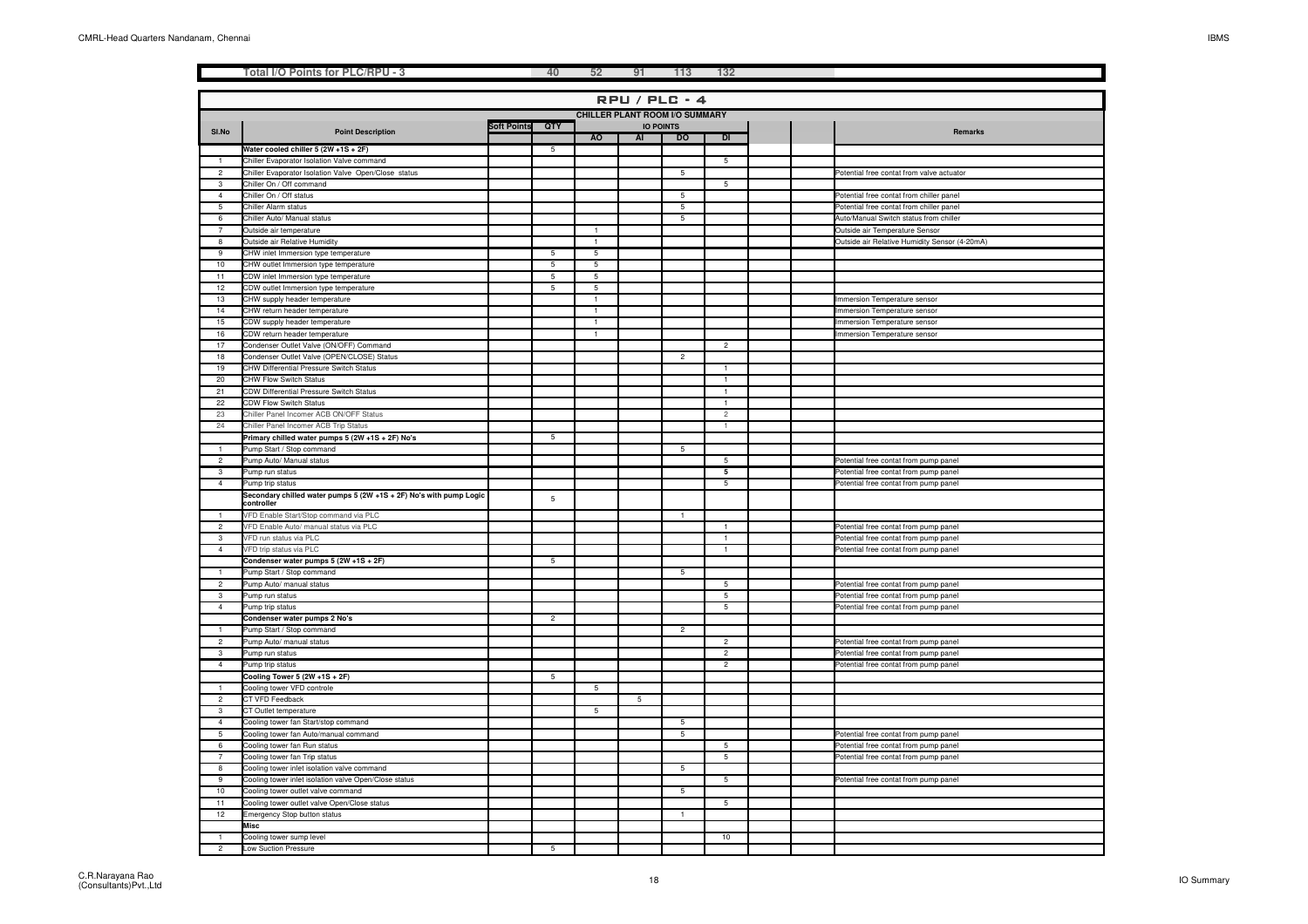| <b>SUB TOTAL</b>        | JZ.         | 36 | --           | $\sim$<br>$\circ$ |  |  |
|-------------------------|-------------|----|--------------|-------------------|--|--|
| Spare 10 %              |             |    |              |                   |  |  |
| <b>Total I/O Points</b> | $-1$<br>JZ. | 38 | $\sim$<br>04 | $\sim$            |  |  |

| <b>Total I/O Points</b>                          |      |  |  |  |
|--------------------------------------------------|------|--|--|--|
|                                                  | --   |  |  |  |
| LC/RPU<br>Γotal I/O<br><b>Points for Pl</b><br>. | - 77 |  |  |  |
|                                                  |      |  |  |  |

|                |                                                    |                    |          |           |                          | $RPU / PLC - 5$  |                |  |                                                                               |
|----------------|----------------------------------------------------|--------------------|----------|-----------|--------------------------|------------------|----------------|--|-------------------------------------------------------------------------------|
|                |                                                    |                    |          |           | <b>RMG Outdoor Panel</b> |                  |                |  |                                                                               |
| SI.No          | <b>Signal Description</b>                          | <b>Soft Points</b> | QTY      |           |                          | <b>IO POINTS</b> |                |  | Remarks                                                                       |
|                |                                                    |                    |          | AO.       | <b>AI</b>                | <b>DO</b>        | <b>DI</b>      |  |                                                                               |
|                | RMG Outdoor Panel ON/OFF status                    |                    |          |           |                          |                  | - 6            |  | BAS vendor shall be wire the Potential free contact from starter panel to PLC |
| $\overline{2}$ | RMG Outdoor Panel Trip Status                      |                    |          |           |                          |                  | 3              |  | controller.                                                                   |
|                | <b>Sub Total</b>                                   |                    | $\Omega$ | $\Omega$  | $\Omega$                 | $\Omega$         | $\mathbf{q}$   |  |                                                                               |
|                | Spare 20%                                          |                    | $\Omega$ | 0         | $\Omega$                 | 0                | $\overline{2}$ |  |                                                                               |
|                | <b>Total I/O Points</b>                            |                    |          |           | 0                        | 0                | 11             |  |                                                                               |
|                |                                                    |                    |          |           |                          |                  |                |  |                                                                               |
|                |                                                    |                    |          |           | <b>HT Outdoor Panel</b>  |                  |                |  |                                                                               |
| SI.No          | <b>Signal Description</b>                          | <b>Soft Points</b> | QTY      |           |                          | <b>IO POINTS</b> |                |  | Remarks                                                                       |
|                |                                                    |                    |          | <b>AO</b> | AI                       | <b>DO</b>        | DI             |  |                                                                               |
|                | HT Outdoor Panel ON/OFF status                     |                    |          |           |                          |                  | $\overline{2}$ |  |                                                                               |
| $\overline{2}$ | HT Outdoor Panel Trip Status                       |                    |          |           |                          |                  |                |  |                                                                               |
| 3              | TVM with RS 485 (Soft)                             |                    | 12       |           |                          |                  |                |  |                                                                               |
|                | HT Outdoor Panel Outgoing Feeder VCB ON/OFF status |                    |          |           |                          |                  | 3              |  | BAS vendor shall be wire the Potential free contact from starter panel to PLC |
| 5              | HT Outdoor Panel Outgoing Feeder VCB Trip status   |                    |          |           |                          |                  | 3              |  | controller.                                                                   |
|                | <b>Sub Total</b>                                   |                    | 12       | $\Omega$  | n                        | $\Omega$         | $\mathbf{q}$   |  |                                                                               |
|                | Spare 20%                                          |                    | $\Omega$ | $\Omega$  | $\Omega$                 | $\Omega$         | $\overline{2}$ |  |                                                                               |
|                | <b>Total I/O Points</b>                            |                    | 12       |           | 0                        | 0                | 11             |  |                                                                               |

|                 |                                        |                 |   |              | <b>Lighting Distribution Panels</b> |                  |                |  |                                                                                              |
|-----------------|----------------------------------------|-----------------|---|--------------|-------------------------------------|------------------|----------------|--|----------------------------------------------------------------------------------------------|
| SI.No           | <b>Signal Description</b>              | Soft Points QTY |   |              |                                     | <b>IO POINTS</b> |                |  | Remarks                                                                                      |
|                 |                                        |                 |   | AO           | AI                                  | <b>DO</b>        | <b>DI</b>      |  |                                                                                              |
|                 | LDB Panel Basement Floor ON/OFF status |                 |   |              |                                     |                  | 8              |  |                                                                                              |
| $\overline{2}$  | LDB Panel Basement Floor Trip status   |                 |   |              |                                     |                  | 4              |  |                                                                                              |
|                 | LDB Panel Ground Floor ON/OFF status   |                 |   |              |                                     |                  | 12             |  |                                                                                              |
|                 | LDB Panel Ground Floor Trip status     |                 |   |              |                                     |                  | 6              |  |                                                                                              |
| 5               | LDB Panel First Floor ON/OFF status    |                 |   |              |                                     |                  | 12             |  |                                                                                              |
|                 | LDB Panel First Floor Trip status      |                 |   |              |                                     |                  | 6              |  |                                                                                              |
|                 | LDB Panel Second Floor ON/OFF status   |                 |   |              |                                     |                  | 20             |  |                                                                                              |
| 8               | LDB Panel Second Floor Trip status     |                 |   |              |                                     |                  | 10             |  |                                                                                              |
| 9               | LDB Panel Third Floor ON/OFF status    |                 |   |              |                                     |                  | 12             |  | BAS vendor shall be wire the Potential free contact from starter panel to PLC<br>controller. |
| 10 <sub>1</sub> | LDB Panel Third Floor Trip status      |                 |   |              |                                     |                  | 6              |  |                                                                                              |
| 11              | LDB Panel Fourth Floor ON/OFF status   |                 |   |              |                                     |                  | 12             |  |                                                                                              |
| 12              | LDB Panel Fourth Floor Trip status     |                 |   |              |                                     |                  | 6              |  |                                                                                              |
| 13              | LDB Panel Terrace Floor ON/OFF status  |                 |   |              |                                     |                  | 8              |  |                                                                                              |
| 14              | LDB Panel Terrace Floor Trip status    |                 |   |              |                                     |                  | $\overline{4}$ |  |                                                                                              |
|                 | <b>Sub Total</b>                       |                 | n | $\mathbf{0}$ | $\mathbf{0}$                        | $\Omega$         | 126            |  |                                                                                              |
|                 | Spare 20%                              |                 |   | $\Omega$     | $\Omega$                            |                  | 25             |  |                                                                                              |
|                 | <b>Total I/O Points</b>                |                 |   | 0            | $\mathbf 0$                         |                  | 151            |  |                                                                                              |
|                 |                                        |                 |   |              | $\cdots$ $\cdots$                   |                  |                |  |                                                                                              |

|                |                                                  |                    |     |     | <b>UPS Panels</b> |                  |                |  |                                                                                              |
|----------------|--------------------------------------------------|--------------------|-----|-----|-------------------|------------------|----------------|--|----------------------------------------------------------------------------------------------|
| SI.No          | <b>Signal Description</b>                        | <b>Soft Points</b> | QTY |     |                   | <b>IO POINTS</b> |                |  | Remarks                                                                                      |
|                |                                                  |                    |     | AO. | AI                | <b>DO</b>        | <b>DI</b>      |  |                                                                                              |
|                | UPS Panel - 1 Incomer ON/OFF status              |                    |     |     |                   |                  |                |  |                                                                                              |
| $\overline{2}$ | UPS Panel - 1 Incomer Trip status                |                    |     |     |                   |                  | $\Omega$       |  |                                                                                              |
| 3              | UPS Panel - 1 O/G Feeder ON/OFF status           |                    |     |     |                   |                  |                |  |                                                                                              |
|                | UPS Panel - 1 O/G Feeder Trip status             |                    |     |     |                   |                  |                |  |                                                                                              |
| 5              | UPS Panel - 2 Incomer ON/OFF status              |                    |     |     |                   |                  |                |  |                                                                                              |
| 6              | UPS Panel - 2 Incomer Trip status                |                    |     |     |                   |                  | $\mathfrak{p}$ |  |                                                                                              |
|                | UPS Panel - 2 Ground Floor Incomer ON/OFF status |                    |     |     |                   |                  |                |  |                                                                                              |
| 8              | UPS Panel - 2 Ground Floor Incomer Trip status   |                    |     |     |                   |                  | $\Omega$       |  |                                                                                              |
| 9              | UPS Panel - 2 First Floor Incomer ON/OFF status  |                    |     |     |                   |                  |                |  |                                                                                              |
| 10             | UPS Panel - 2 First Floor Incomer Trip status    |                    |     |     |                   |                  | $\circ$        |  | BAS vendor shall be wire the Potential free contact from starter panel to PLC<br>controller. |
| 11             | UPS Panel - 2 Second Floor Incomer ON/OFF status |                    |     |     |                   |                  |                |  |                                                                                              |
| 12             | UPS Panel - 2 Second Floor Incomer Trip status   |                    |     |     |                   |                  | $\Omega$       |  |                                                                                              |
| 13             | UPS Panel - 2 Third Floor Incomer ON/OFF status  |                    |     |     |                   |                  |                |  |                                                                                              |
| 14             | UPS Panel - 2 Third Floor Incomer Trip status    |                    |     |     |                   |                  | $\Omega$       |  |                                                                                              |
| 15             | UPS Panel - 2 Fourth Floor Incomer ON/OFF status |                    |     |     |                   |                  |                |  |                                                                                              |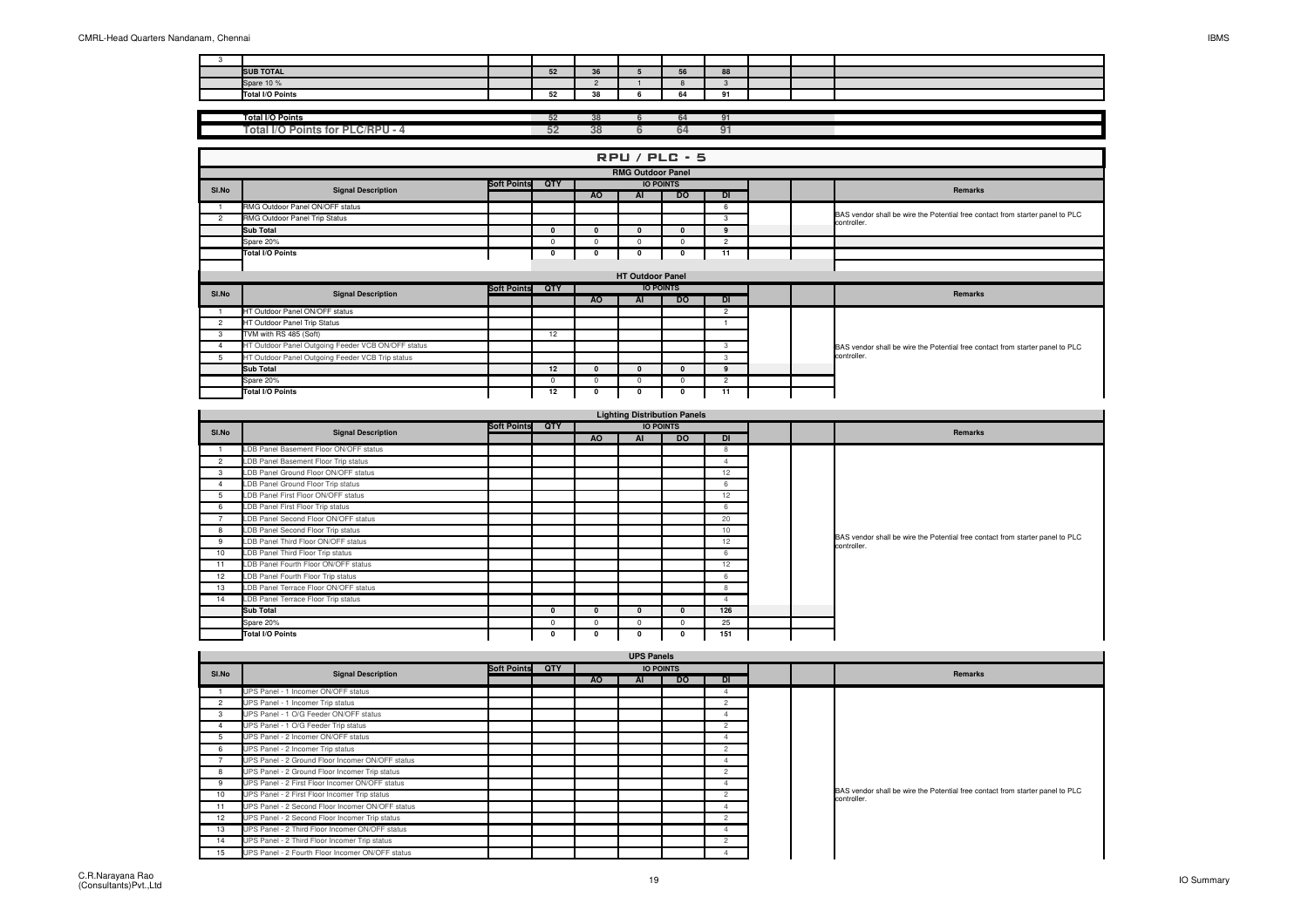| 16 | UPS Panel - 2 Fourth Floor Incomer Trip status |  |  |   |     |  |
|----|------------------------------------------------|--|--|---|-----|--|
|    | <b>Sub Total</b>                               |  |  |   | 48  |  |
|    | Spare 20%                                      |  |  |   | 10  |  |
|    | Total I/O Points                               |  |  | n |     |  |
|    |                                                |  |  |   |     |  |
|    | <b>Total I/O Points</b>                        |  |  |   | 230 |  |
|    | Total I/O Points for PLC/RPU - 5               |  |  |   | 230 |  |

| RPU / PLC - 4A ( REMOTE I/O PANEL) |                                          |  |                    |                  |          |              |                |  |  |                                                                                              |  |  |
|------------------------------------|------------------------------------------|--|--------------------|------------------|----------|--------------|----------------|--|--|----------------------------------------------------------------------------------------------|--|--|
|                                    | <b>MPCC Panel</b>                        |  |                    |                  |          |              |                |  |  |                                                                                              |  |  |
| SI.No                              | <b>Signal Description</b>                |  | <b>Soft Points</b> | <b>IO POINTS</b> |          |              |                |  |  | Remarks                                                                                      |  |  |
|                                    |                                          |  | $\mathbf{1}$       | <b>AO</b>        | AI       | <b>DO</b>    | DI             |  |  |                                                                                              |  |  |
|                                    | MPCC Panel Incomer - 1 ON/OFF status     |  |                    |                  |          |              | $\overline{2}$ |  |  |                                                                                              |  |  |
| $\overline{2}$                     | MPCC Panel Incomer - 1 Trip Status       |  |                    |                  |          |              |                |  |  |                                                                                              |  |  |
| 3                                  | MDC with RS 485 (Soft)                   |  | 12                 |                  |          |              |                |  |  |                                                                                              |  |  |
| 4                                  | MPCC Panel Incomer - 2 ON/OFF status     |  |                    |                  |          |              | $\overline{2}$ |  |  |                                                                                              |  |  |
| 5                                  | MPCC Panel Incomer - 2 Trip Status       |  |                    |                  |          |              |                |  |  |                                                                                              |  |  |
| 6                                  | MDC with RS 485 (Soft)                   |  | 12                 |                  |          |              |                |  |  |                                                                                              |  |  |
| $\overline{7}$                     | MPCC Panel Incomer - 3 ON/OFF status     |  |                    |                  |          |              | $\overline{2}$ |  |  |                                                                                              |  |  |
| 8                                  | MPCC Panel Incomer - 3 Trip Status       |  |                    |                  |          |              |                |  |  |                                                                                              |  |  |
| 9                                  | MFM with RS 485 (Soft)                   |  | 12                 |                  |          |              |                |  |  |                                                                                              |  |  |
| 10                                 | MPCC Panel Incomer - 4 ON/OFF status     |  |                    |                  |          |              | $\overline{2}$ |  |  | BAS vendor shall be wire the Potential free contact from starter panel to PLC<br>controller. |  |  |
| 11                                 | MPCC Panel Incomer - 4 Trip Status       |  |                    |                  |          |              |                |  |  |                                                                                              |  |  |
| 12                                 | MFM with RS 485 (Soft)                   |  | 12                 |                  |          |              |                |  |  |                                                                                              |  |  |
| 13                                 | MPCC Panel Bus Coupler - 1 ON/OFF status |  |                    |                  |          |              | $\overline{2}$ |  |  |                                                                                              |  |  |
| 14                                 | MPCC Panel Bus Coupler - 1 Trip Status   |  |                    |                  |          |              |                |  |  |                                                                                              |  |  |
| 15                                 | MPCC Panel Bus Coupler - 2 ON/OFF status |  |                    |                  |          |              | $\overline{2}$ |  |  |                                                                                              |  |  |
| 16                                 | MPCC Panel Bus Coupler - 2 Trip Status   |  |                    |                  |          |              |                |  |  |                                                                                              |  |  |
| 17                                 | MPCC Panel Bus Coupler - 3 ON/OFF status |  |                    |                  |          |              | $\overline{2}$ |  |  |                                                                                              |  |  |
| 18                                 | MPCC Panel Bus Coupler - 3 Trip Status   |  |                    |                  |          |              |                |  |  |                                                                                              |  |  |
| 19                                 | MPCC Outgoing Feeder ACB ON/OFF status   |  |                    |                  |          |              | 10             |  |  |                                                                                              |  |  |
| 20                                 | MPCC Outgoing Feeder ACB Trip status     |  |                    |                  |          |              | 10             |  |  |                                                                                              |  |  |
| 21                                 | MPCC Outgoing Feeder MCCB ON/OFF status  |  |                    |                  |          |              | 16             |  |  |                                                                                              |  |  |
| 22                                 | MPCC Outgoing Feeder MCCB Trip status    |  |                    |                  |          |              | 16             |  |  |                                                                                              |  |  |
|                                    | Sub Total                                |  | 48                 | $\Omega$         | $\Omega$ | $\mathbf{0}$ | 73             |  |  |                                                                                              |  |  |
|                                    | Spare 20%                                |  | $^{\circ}$         | $\Omega$         | $\Omega$ | $^{\circ}$   | 15             |  |  |                                                                                              |  |  |
|                                    | <b>Total I/O Points</b>                  |  | 48                 | $\Omega$         | $\Omega$ | $\mathbf 0$  | 88             |  |  |                                                                                              |  |  |

|       | FFTG Pump - Fire Fighting Panel               |  |             |     |                  |           |                |  |  |                                                                                              |  |  |  |
|-------|-----------------------------------------------|--|-------------|-----|------------------|-----------|----------------|--|--|----------------------------------------------------------------------------------------------|--|--|--|
| SI.No | <b>Signal Description</b>                     |  | Soft Points |     | <b>IO POINTS</b> |           |                |  |  | Remarks                                                                                      |  |  |  |
|       |                                               |  |             | AO. | AI               | <b>DO</b> | DI             |  |  |                                                                                              |  |  |  |
|       | FFTG Pump Panel Incomer - 1 ON/OFF status     |  |             |     |                  |           | $\mathfrak{p}$ |  |  |                                                                                              |  |  |  |
|       | FFTG Pump Panel Incomer - 1 Trip Status       |  |             |     |                  |           |                |  |  |                                                                                              |  |  |  |
|       | MDC with RS 485 (Soft)                        |  | 12          |     |                  |           |                |  |  |                                                                                              |  |  |  |
|       | FFTG Pump Panel Incomer - 2 ON/OFF status     |  |             |     |                  |           | 2              |  |  |                                                                                              |  |  |  |
|       | FFTG Pump Panel Incomer - 2 Trip Status       |  |             |     |                  |           |                |  |  |                                                                                              |  |  |  |
| ь.    | MDC with RS 485 (Soft)                        |  | 12          |     |                  |           |                |  |  |                                                                                              |  |  |  |
|       | FFTG Pump Panel Bus Coupler - 1 ON/OFF status |  |             |     |                  |           | $\overline{2}$ |  |  | BAS vendor shall be wire the Potential free contact from starter panel to PLC<br>controller. |  |  |  |
| 8     | FFTG Pump Panel Bus Coupler - 1 Trip Status   |  |             |     |                  |           |                |  |  |                                                                                              |  |  |  |
|       | FFTG Sump Level Switch - High                 |  |             |     |                  |           | $\mathfrak{p}$ |  |  |                                                                                              |  |  |  |
| 10    | FFTG Sump Level Switch - Low                  |  |             |     |                  |           | $\overline{c}$ |  |  |                                                                                              |  |  |  |
|       | <b>Sub Total</b>                              |  | 24          |     | 0                | n.        | 13             |  |  |                                                                                              |  |  |  |
|       | Spare 20%                                     |  |             | n   |                  |           |                |  |  |                                                                                              |  |  |  |
|       | Total I/O Points                              |  | 24          |     |                  |           | 16             |  |  |                                                                                              |  |  |  |

|       | <b>Drinking Water Pump Panel</b>                        |  |             |           |    |                  |           |  |  |                                                                                              |  |  |  |
|-------|---------------------------------------------------------|--|-------------|-----------|----|------------------|-----------|--|--|----------------------------------------------------------------------------------------------|--|--|--|
| SI.No | <b>Signal Description</b>                               |  | Soft Points |           |    | <b>IO POINTS</b> |           |  |  | Remarks                                                                                      |  |  |  |
|       |                                                         |  |             | <b>AO</b> | AI | <b>DO</b>        | <b>DI</b> |  |  |                                                                                              |  |  |  |
|       | Drinking water Pump Panel Incomer - 1 ON/OFF status     |  |             |           |    |                  |           |  |  |                                                                                              |  |  |  |
|       | Drinking water Pump Panel Incomer - 1 Trip Status       |  |             |           |    |                  |           |  |  |                                                                                              |  |  |  |
|       | MDC with RS 485 (Soft)                                  |  | 12          |           |    |                  |           |  |  |                                                                                              |  |  |  |
|       | Drinking water Pump Panel Incomer - 2 ON/OFF status     |  |             |           |    |                  |           |  |  |                                                                                              |  |  |  |
|       | Drinking water Pump Panel Incomer - 2 Trip Status       |  |             |           |    |                  |           |  |  |                                                                                              |  |  |  |
|       | MDC with RS 485 (Soft)                                  |  | 12          |           |    |                  |           |  |  |                                                                                              |  |  |  |
|       | Drinking water Pump Panel Bus Coupler - 1 ON/OFF status |  |             |           |    |                  |           |  |  | BAS vendor shall be wire the Potential free contact from starter panel to PLC<br>controller. |  |  |  |
|       | Drinking water Pump Panel Bus Coupler - 1 Trip Status   |  |             |           |    |                  |           |  |  |                                                                                              |  |  |  |
|       | Drinking Water Sump Level Switch - High                 |  |             |           |    |                  |           |  |  |                                                                                              |  |  |  |
| 10    | Drinking Water Sump Level Switch - Low                  |  |             |           |    |                  |           |  |  |                                                                                              |  |  |  |
|       | <b>Sub Total</b>                                        |  | 24          |           |    |                  | 11        |  |  |                                                                                              |  |  |  |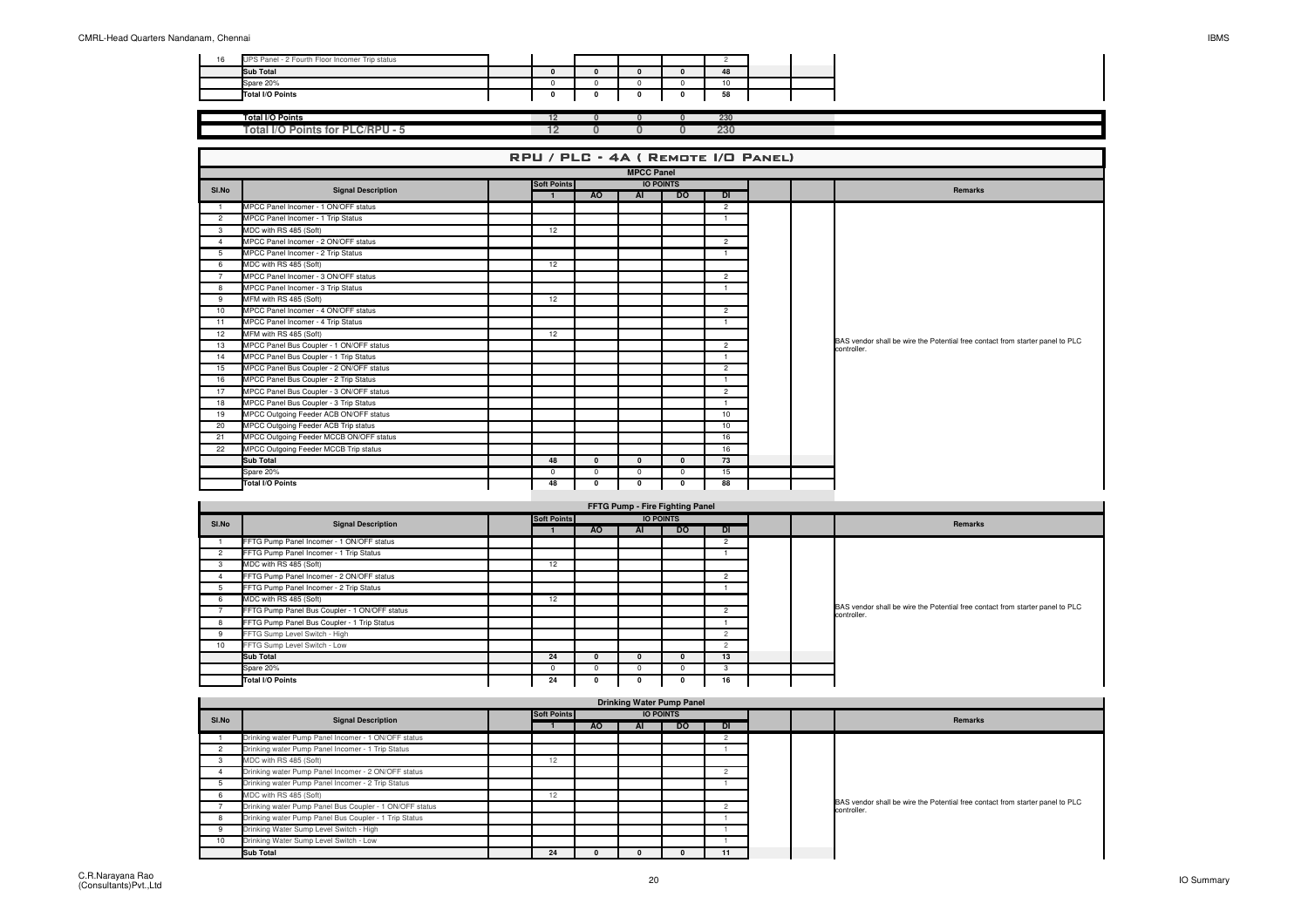| Spare 20%               |           |  |          |  |
|-------------------------|-----------|--|----------|--|
| <b>Total I/O Points</b> | 24<br>. . |  | --<br>19 |  |

|       | <b>Sewage Treatment Pump Panel</b>                        |  |                    |    |                  |           |                |  |  |                                                                                              |  |  |
|-------|-----------------------------------------------------------|--|--------------------|----|------------------|-----------|----------------|--|--|----------------------------------------------------------------------------------------------|--|--|
| SI.No | <b>Signal Description</b>                                 |  | <b>Soft Points</b> |    | <b>IO POINTS</b> |           |                |  |  | Remarks                                                                                      |  |  |
|       |                                                           |  |                    | AO | ΑI               | <b>DO</b> | DI             |  |  |                                                                                              |  |  |
|       | Sewage Treatment Pump Panel Incomer - 1 ON/OFF status     |  |                    |    |                  |           |                |  |  |                                                                                              |  |  |
|       | Sewage Treatment Pump Panel Incomer - 1 Trip Status       |  |                    |    |                  |           |                |  |  |                                                                                              |  |  |
| 3     | MDC with RS 485 (Soft)                                    |  | 12                 |    |                  |           |                |  |  |                                                                                              |  |  |
|       | Sewage Treatment Pump Panel Incomer - 2 ON/OFF status     |  |                    |    |                  |           |                |  |  |                                                                                              |  |  |
| 5     | Sewage Treatment Pump Panel Incomer - 2 Trip Status       |  |                    |    |                  |           |                |  |  |                                                                                              |  |  |
| 6     | MDC with RS 485 (Soft)                                    |  | 12                 |    |                  |           |                |  |  | BAS vendor shall be wire the Potential free contact from starter panel to PLC<br>controller. |  |  |
|       | Sewage Treatment Pump Panel Bus Coupler - 1 ON/OFF status |  |                    |    |                  |           | $\mathfrak{p}$ |  |  |                                                                                              |  |  |
| 8     | Sewage Treatment Pump Panel Bus Coupler - 1 Trip Status   |  |                    |    |                  |           |                |  |  |                                                                                              |  |  |
| 9     | Sewage Treatment Sump Level Switch - High                 |  |                    |    |                  |           |                |  |  |                                                                                              |  |  |
| 10    | Sewage Treatment Sump Level Switch - Low                  |  |                    |    |                  |           |                |  |  |                                                                                              |  |  |
|       | <b>Sub Total</b>                                          |  | 24                 |    |                  | 0         | 11             |  |  |                                                                                              |  |  |
|       | Spare 20%                                                 |  |                    |    |                  |           | 2              |  |  |                                                                                              |  |  |
|       | Total I/O Points                                          |  | 24                 |    |                  |           | 13             |  |  |                                                                                              |  |  |

| <b>Booster Water Pump Panel</b> |                                                        |  |             |              |                  |           |                |  |  |                                                                                              |
|---------------------------------|--------------------------------------------------------|--|-------------|--------------|------------------|-----------|----------------|--|--|----------------------------------------------------------------------------------------------|
| SI.No                           | <b>Signal Description</b>                              |  | Soft Points |              | <b>IO POINTS</b> |           |                |  |  | Remarks                                                                                      |
|                                 |                                                        |  |             | AO.          | AI               | <b>DO</b> | DI.            |  |  |                                                                                              |
|                                 | Booster Water Pump Panel Incomer - 1 ON/OFF status     |  |             |              |                  |           |                |  |  |                                                                                              |
|                                 | Booster Water Pump Panel Incomer - 1 Trip Status       |  |             |              |                  |           |                |  |  |                                                                                              |
|                                 | MDC with RS 485 (Soft)                                 |  | 12          |              |                  |           |                |  |  |                                                                                              |
|                                 | Booster Water Pump Panel Incomer - 2 ON/OFF status     |  |             |              |                  |           | $\Omega$       |  |  |                                                                                              |
|                                 | Booster Water Pump Panel Incomer - 2 Trip Status       |  |             |              |                  |           |                |  |  |                                                                                              |
| 6                               | MDC with RS 485 (Soft)                                 |  | 12          |              |                  |           |                |  |  |                                                                                              |
|                                 | Booster Water Pump Panel Bus Coupler - 1 ON/OFF status |  |             |              |                  |           | $\mathfrak{p}$ |  |  | BAS vendor shall be wire the Potential free contact from starter panel to PLC<br>controller. |
|                                 | Booster Water Pump Panel Bus Coupler - 1 Trip Status   |  |             |              |                  |           |                |  |  |                                                                                              |
| 9                               | Booster Water Sump Level Switch - High                 |  |             |              |                  |           |                |  |  |                                                                                              |
| 10 <sup>1</sup>                 | Booster Water Sump Level Switch - Low                  |  |             |              |                  |           |                |  |  |                                                                                              |
|                                 | <b>Sub Total</b>                                       |  | 24          | 0            |                  |           | 11             |  |  |                                                                                              |
|                                 | Spare 20%                                              |  |             | <sup>n</sup> |                  |           | $\Omega$       |  |  |                                                                                              |
|                                 | Total I/O Points                                       |  | 24          |              |                  |           | 13             |  |  |                                                                                              |

|       | Booster Water Pump Pumps (No of Pumps shall be included based on detailed engineering gty) |  |                                 |     |    |           |                |  |  |                                                                                              |  |  |
|-------|--------------------------------------------------------------------------------------------|--|---------------------------------|-----|----|-----------|----------------|--|--|----------------------------------------------------------------------------------------------|--|--|
| SI.No | <b>Signal Description</b>                                                                  |  | Soft Points<br><b>IO POINTS</b> |     |    |           |                |  |  | Remarks                                                                                      |  |  |
|       |                                                                                            |  |                                 | AO. | AI | <b>DO</b> | <b>DI</b>      |  |  |                                                                                              |  |  |
|       | Booster Water Pump Pump - 1 ON/OFF status                                                  |  |                                 |     |    |           |                |  |  |                                                                                              |  |  |
|       | Booster Water Pump Pump - 1 Trip Status                                                    |  |                                 |     |    |           |                |  |  |                                                                                              |  |  |
|       | Booster Water Pump Pump - 2 ON/OFF status                                                  |  |                                 |     |    |           |                |  |  |                                                                                              |  |  |
|       | Booster Water Pump Pump - 2 Trip Status                                                    |  |                                 |     |    |           |                |  |  |                                                                                              |  |  |
|       | Booster Water Pump Pump - 3 ON/OFF status                                                  |  |                                 |     |    |           |                |  |  |                                                                                              |  |  |
|       | Booster Water Pump Pump - 3 Trip Status                                                    |  |                                 |     |    |           |                |  |  | BAS vendor shall be wire the Potential free contact from starter panel to PLC<br>controller. |  |  |
|       | Booster Water Pump Pump - 4 ON/OFF status                                                  |  |                                 |     |    |           | $\mathfrak{p}$ |  |  |                                                                                              |  |  |
|       | Booster Water Pump Pump - 4 Trip Status                                                    |  |                                 |     |    |           |                |  |  |                                                                                              |  |  |
|       | <b>Sub Total</b>                                                                           |  |                                 |     |    |           | 12             |  |  |                                                                                              |  |  |
|       | Spare 20%                                                                                  |  |                                 |     |    |           |                |  |  |                                                                                              |  |  |
|       | Total I/O Points                                                                           |  |                                 |     |    |           |                |  |  |                                                                                              |  |  |
|       |                                                                                            |  |                                 |     |    |           |                |  |  |                                                                                              |  |  |

| PHE - Plumbing Health Engineering Pumps |                            |  |                                 |           |    |           |           |         |  |                                                                                              |  |  |
|-----------------------------------------|----------------------------|--|---------------------------------|-----------|----|-----------|-----------|---------|--|----------------------------------------------------------------------------------------------|--|--|
| SI.No                                   | <b>Signal Description</b>  |  | Soft Points<br><b>IO POINTS</b> |           |    |           |           | Remarks |  |                                                                                              |  |  |
|                                         |                            |  |                                 | <b>AO</b> | AI | <b>DO</b> | <b>DI</b> |         |  |                                                                                              |  |  |
|                                         | PHE Pump - 1 ON/OFF status |  |                                 |           |    |           |           |         |  |                                                                                              |  |  |
|                                         | PHE Pump - 1 Trip Status   |  |                                 |           |    |           |           |         |  |                                                                                              |  |  |
|                                         | PHE Pump - 2 ON/OFF status |  |                                 |           |    |           |           |         |  | BAS vendor shall be wire the Potential free contact from starter panel to PLC<br>controller. |  |  |
|                                         | PHE Pump - 2 Trip Status   |  |                                 |           |    |           |           |         |  |                                                                                              |  |  |
|                                         | PHE Pump - 3 ON/OFF status |  |                                 |           |    |           |           |         |  |                                                                                              |  |  |
|                                         | PHE Pump - 3 Trip Status   |  |                                 |           |    |           |           |         |  |                                                                                              |  |  |
|                                         | Sub Total                  |  |                                 |           |    |           |           |         |  |                                                                                              |  |  |
|                                         | Spare 20%                  |  |                                 |           |    |           |           |         |  |                                                                                              |  |  |
|                                         | Total I/O Points           |  |                                 |           |    |           | 11        |         |  |                                                                                              |  |  |

|       | <b>DG Panel</b>                    |  |  |           |    |                  |           |  |  |         |  |  |
|-------|------------------------------------|--|--|-----------|----|------------------|-----------|--|--|---------|--|--|
| SI.No | <b>Signal Description</b>          |  |  |           |    | <b>IO POINTS</b> |           |  |  | Remarks |  |  |
|       |                                    |  |  | <b>AO</b> | AI | <b>DO</b>        | <b>DI</b> |  |  |         |  |  |
|       | DG Panel Incomer - 1 ON/OFF status |  |  |           |    |                  |           |  |  |         |  |  |
|       | DG Panel Incomer - 1 Trip Status   |  |  |           |    |                  |           |  |  |         |  |  |